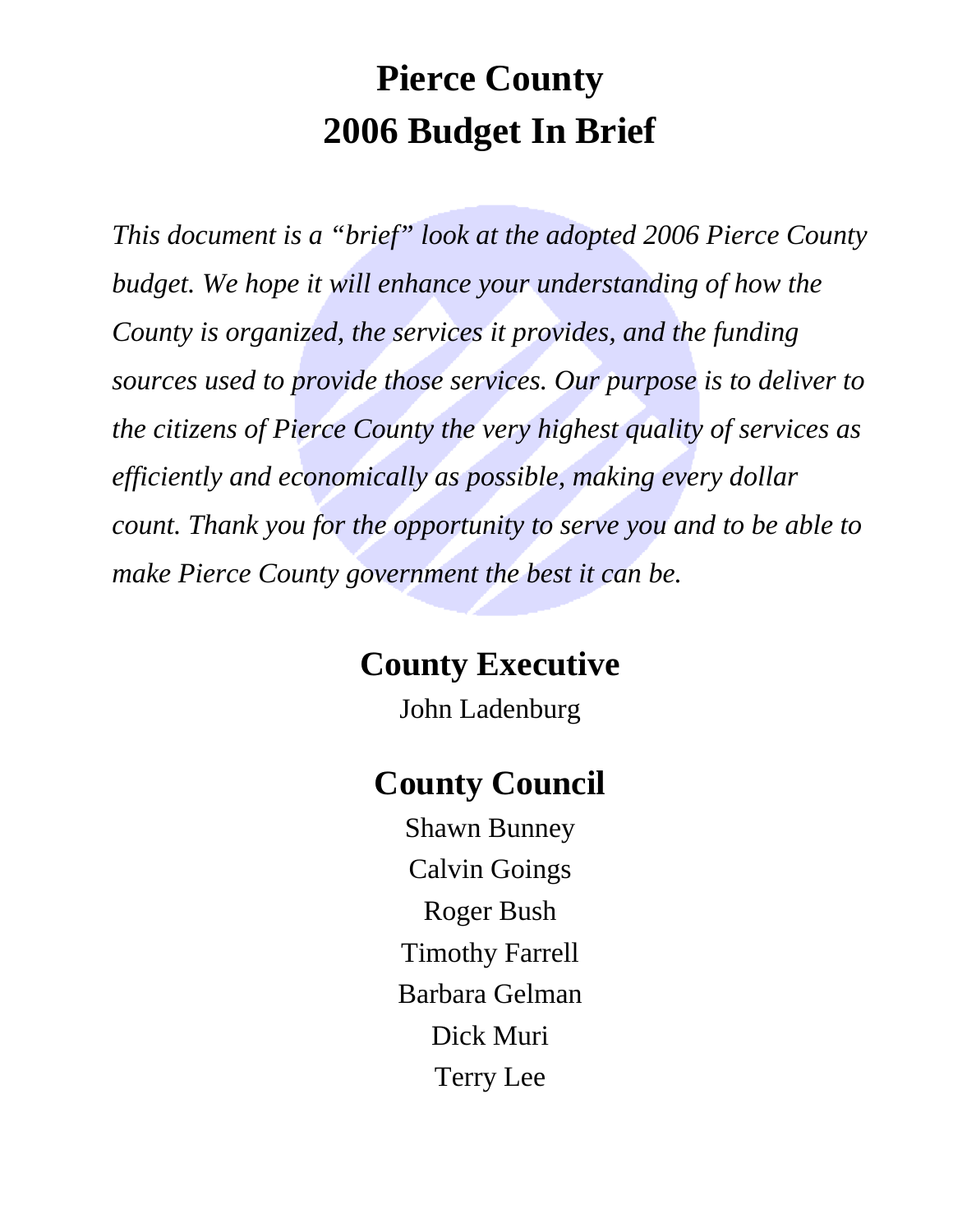

The Government Finance Officers Association of the United States and Canada (GFOA) presented a Distinguished Budget Presentation Award to Pierce County, Washington for its annual budget for the fiscal year beginning January 1, 2005. In order to receive this award, a governmental unit must publish a budget document that meets program criteria as a policy document, as an operations guide, as a financial plan, and as a communications device.

This award is valid for a period of one year only. We believe our current budget continues to conform to program requirements, and we are submitting it to GFOA to determine its eligibility for another award.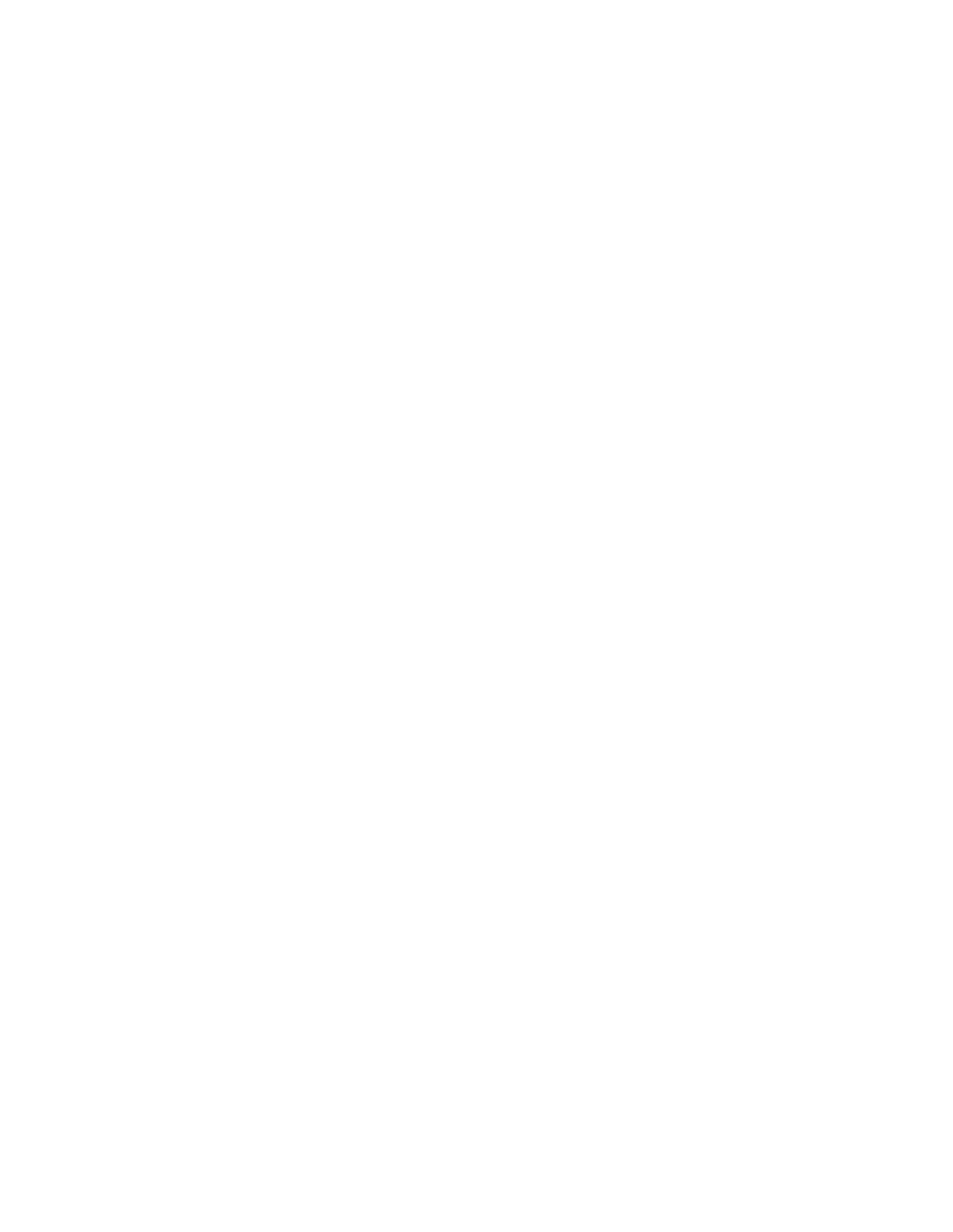### **General Information**

- $\Diamond$  Pierce County was established in 1852 and became a Home Rule County by a vote of the people in 1981. The County is governed by an elected County Executive and seven elected Council Members. The Prosecutor, Assessor-Treasurer, Auditor, Superior Court Judges, and District Court Judges are also elected by the people.
- $\Diamond$  The County is located on scenic Puget Sound and covers 1,794 square miles (1,676 square miles of land and 118 square miles of water). Altitudes in the County range from seal level in the Tacoma metropolitan area to 14,411 feet at the top of Mount Rainier.
- $\Diamond$  The average daily temperature in the winter is 40°F and in the summer it's 70°F. Average rainfall is 39.9 inches, 75% of which fall between October and March.
- $\Diamond$  Pierce County boasts of 10 hospitals, 15 public school districts, a large number of private schools, two vocational technical colleges, two community colleges, and six four-year colleges or universities.
- $\diamond$  The third largest army post in the United States, Fort Lewis, is located in the County as are McChord Air Force Base, Madigan Army Medical Center, and Camp Murray National Guard post. All together these military installations contribute over 42,000 military and civilian jobs to the local economy.

### **Transportation**

Pierce County is served by Sea-Tac Airport, 16 miles to the north, and the Tacoma Narrows Airport, between Gig Harbor and the City of Tacoma. There are also three general aviation airports. Interstates 5 and 705 run through the County as do numerous state highways. Pierce Transit provides excellent bus service extending from the state capital, Olympia, to the City of Seattle. Sound Transit, the regional transit authority, recently completed a light rail line that connects downtown Tacoma to a major transit hub near the Tacoma Dome. Two transcontinental railroad systems connect the County with the rest of the nation as do 30 interstate trucking companies.

### **Economic Conditions**

Pierce County continues to benefit from the economic recovery that began in the third quarter of 2002. A rebounding airline industry, activity and expansion at the Port of Tacoma, investment in public infrastructure (museums, convention center, Foss Waterway development, and light rail construction), and the stabilizing influence of a large federal workforce at the local military bases have fueled expansion. Accordingly, Pierce County continues to play a vital role in the regional economy. In explaining some of the advantages enjoyed by Pierce County, the State of Washington labor market and economic analysis stated "In Pierce County, those advantages include (1) a major port with the potential for future expansion, (2) relatively low property costs in rural areas, (3) available and competitively-priced office and commercial space, and (4) its situation as the geographic anchor for the central Puget Sound". Some specific sectors are highlighted in the following paragraphs.

### **Manufacturing**

Products manufactured in Pierce County include aerospace parts, chemicals, machinery, hardware, food products, and electronics. Among the major manufacturers are Intel (1,300 jobs), Milgard Glass (1,126), Boeing (958), and Simpson Tacoma Kraft wood products (464). Renewed strength of computer sales bodes well for continued expansion at Intel and, as orders for the 777 jetliner increase, Boeing will add capacity at their Frederickson site.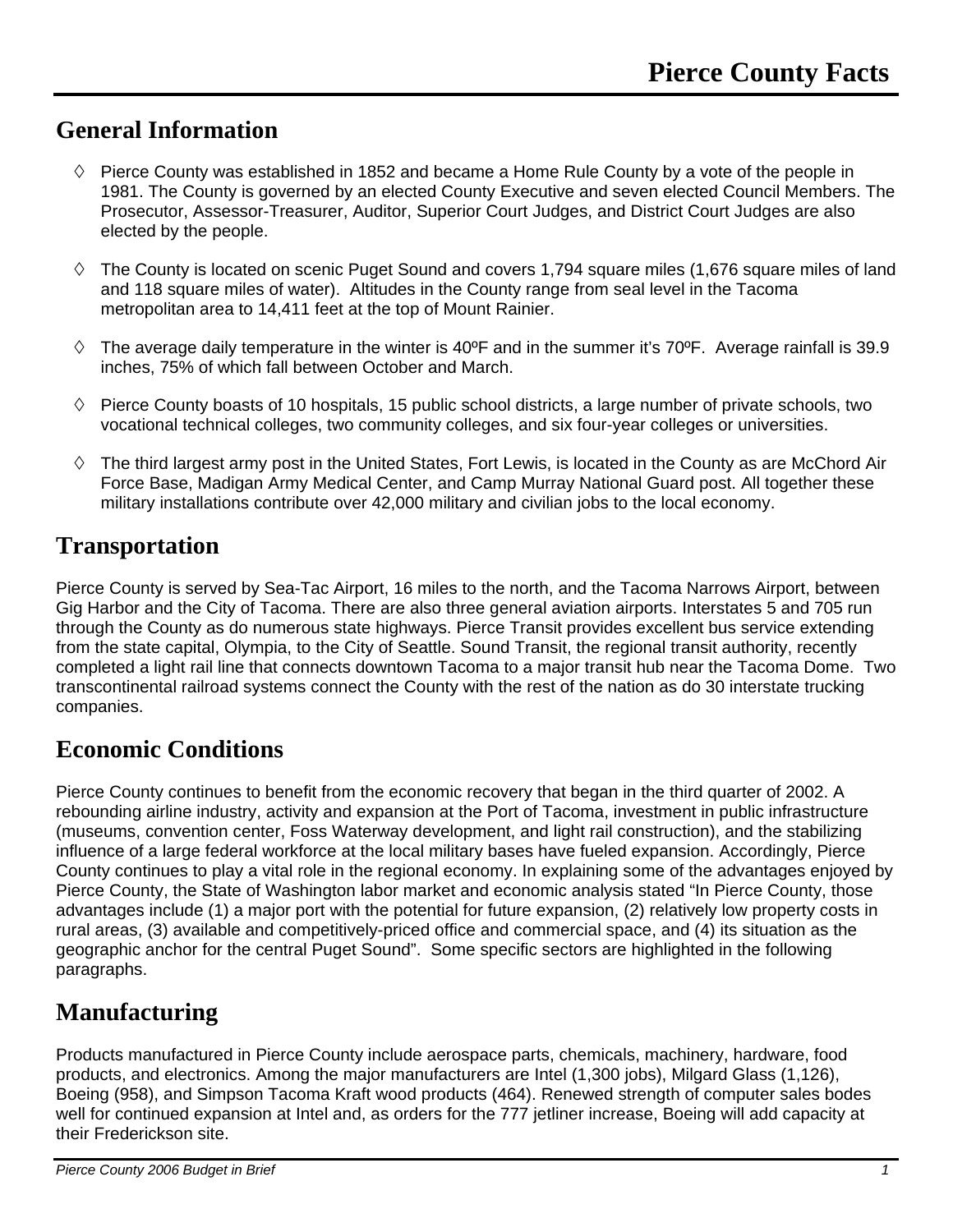### **Port Facilities**

In describing the Port of Tacoma, the Economic Development Board of Pierce County says, "The Port of Tacoma has become one of the fastest growing ports in the United States. It is strategically located ... and offers efficient connections to sea, rail, highway, and air transportation networks. It enjoys strong international ties with nations on the Pacific Rim and around the world." In 2004, the Port began its largest ever capital improvement program, investing \$194 million in projects to increase capacity and expedite cargo movement.

The Port is already the sixth busiest container port in North America, and one of the 25 busiest in the world, and it plays an important part in the local economy. This deep-water port covers 2,400 acres and offers a combination of facilities and services including 34 deepwater berths, two million square feet of warehouse and office space, and 131 acres of industrial yard. One economic impact study showed that more the 28,000 jobs in Pierce County are related to the Port activities.

### **Service/Government**

One of the largest components of the service sector is health care. The largest employers include Multicare Medical Center (3,748), the Franciscan Health System (3,521), and Good Samaritan Hospital (1,610). In addition, DaVita, the nation's second largest provider of dialysis services, employs 688 people.

Fort Lewis Army Base and Madigan Army Medical Center occupy 86,000 acres in southwest Pierce County while the adjacent McChord Air Force Base sits on 5,000 acres. Together these facilities employ over 42,000 military and civilian personnel. Unlike many military installations across the country, Fort Lewis and McChord have expanded as people are transferred from closed facilities to the northwest. In addition, recent federal budgets have included significant pay raises for military members and money for major construction prjects at both Fort Lewis and McChord.

Other government employment includes the local public school districts (12,467), the State of Washington (7857), the City of Tacoma (3,182), Pierce County (3,311), Washington State Higher Education (2,491) and the United States Postal Service (1,597).

### **Population**

Pierce County is home to an estimated 755,900 people, making it the second largest county in the state. Its five largest cities are Tacoma (198,100), Lakewood (58,850), Puyallup (35,830), University Place (30,980), and Bonney Lake (14,370). As shown in the charts below, population growth has been steady, averaging about 1.5% per year over the last 10 years. The only notable exception was 2000 when the U.S. Census figures were used to establish the new population base.



#### **Pierce County Population History Pierce County Population Percent Change**  % Change

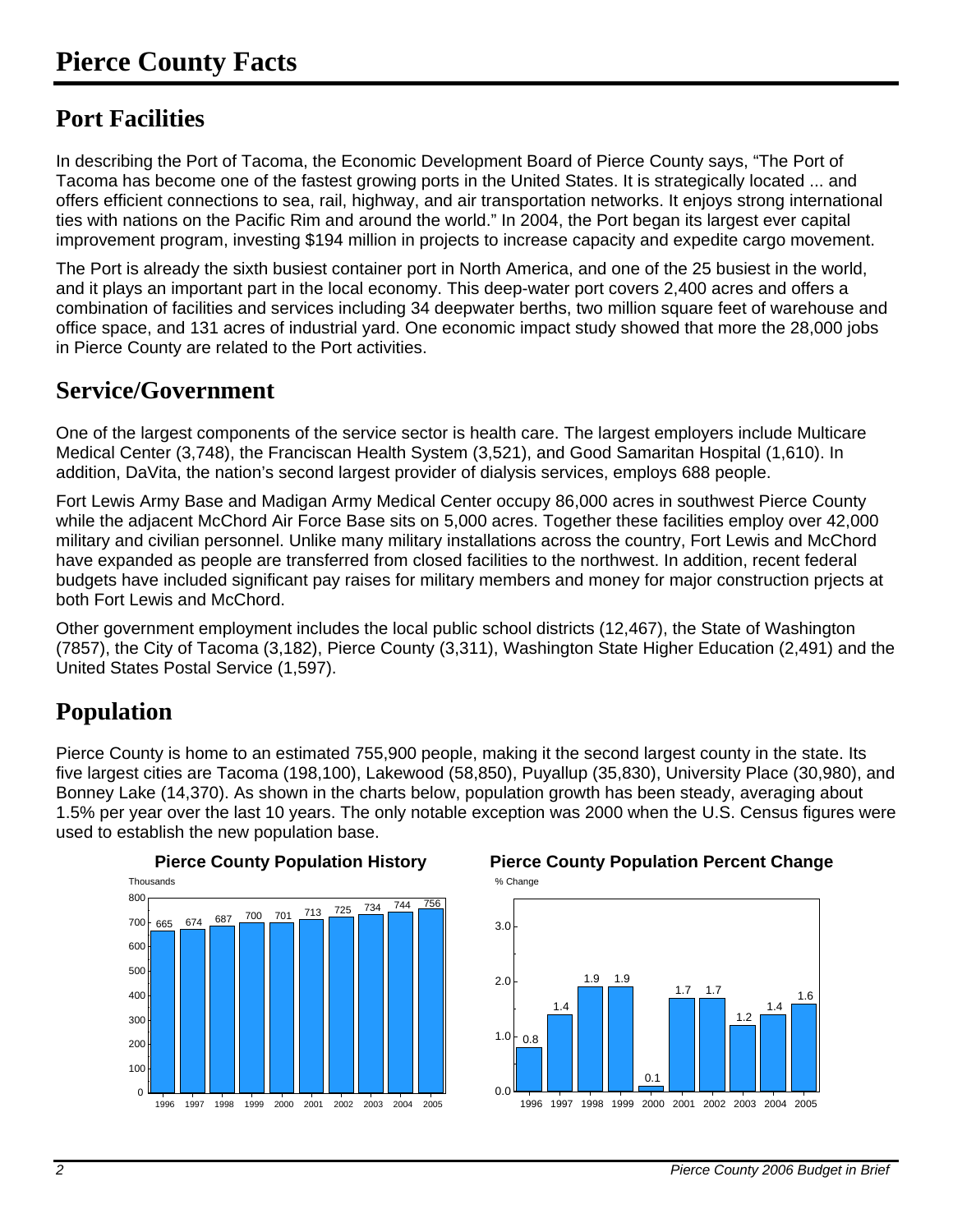### **Economic Indicators**

The following indicators are key elements in the evaluation of current economic conditions and are useful when developing projections or economic forecasts:

 **Inflation**: Inflation as measured by the Seattle-Tacoma-Everett Consumer Price Index for all urban consumers decreased from 1.5% in 2003 to 1.2% in 2004. During the same period, the U. S. average (CPI-U) increased from 1.9% in 2003 to 3.3%.



 **Employment**: Total employment increased to 347,800, while the rate of unemployment increased to 7.0%. Pierce County unemployment is higher than the statewide average of 6.2% and the U.S. average of 5.4%.



 **Taxable Retail Sales**: Taxable retail sales continued strong in 2004, increasing 6.4% compared to 2003. Based on current forecasts, we expect sales growth to continue in 2005 and 2006, albeit at a more moderate pace.



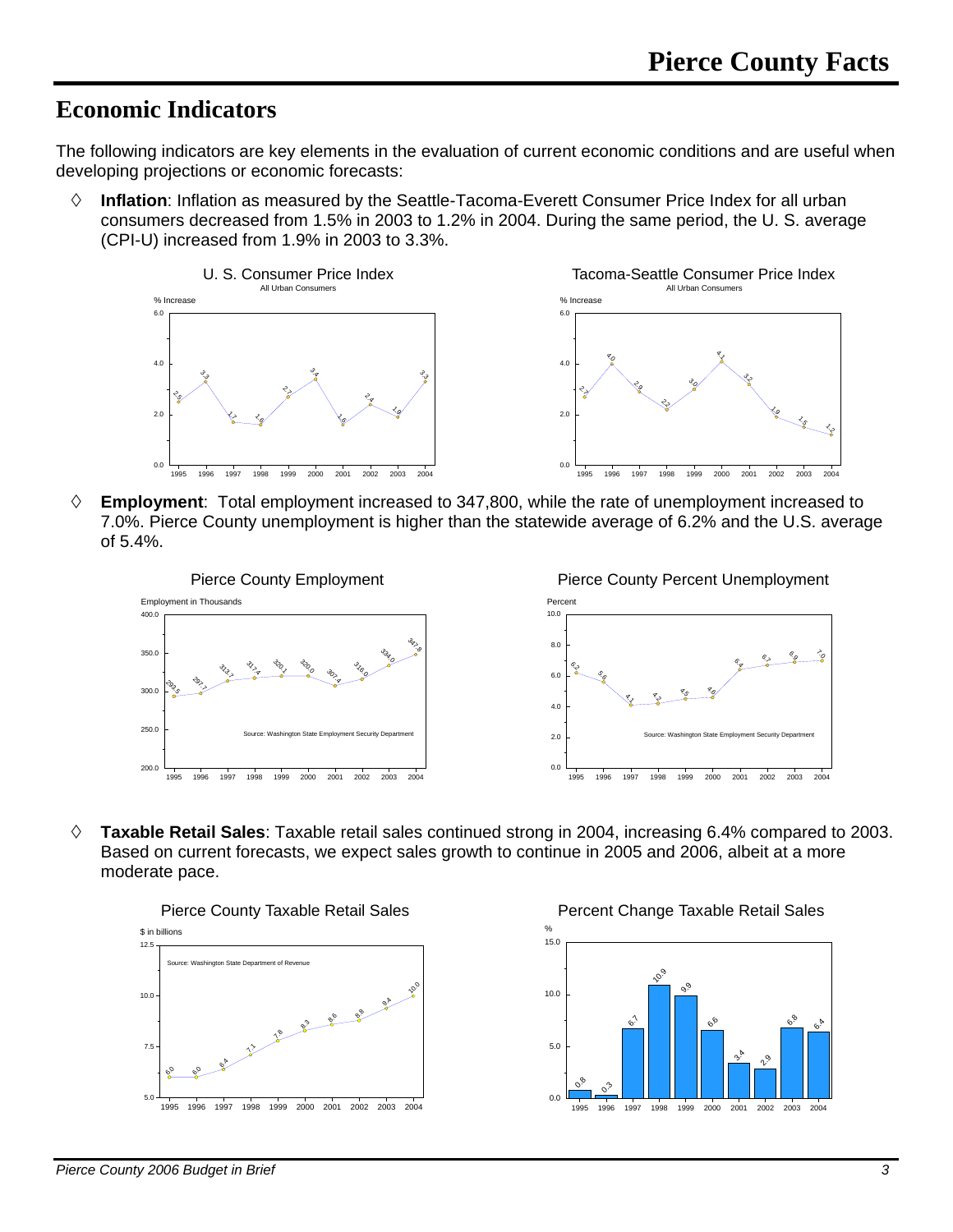### **Budget History**

Pierce County's budget history over the past ten years for both the General Fund and the Total County are shown in this accompanying table. While the General Fund pattern shows a gradual upward trend, the Total Budget varies considerable from year to year, usually due to the level of major construction activity, the issuance of bonds (or bond refunding), and the initiation of major new service responsibilities.

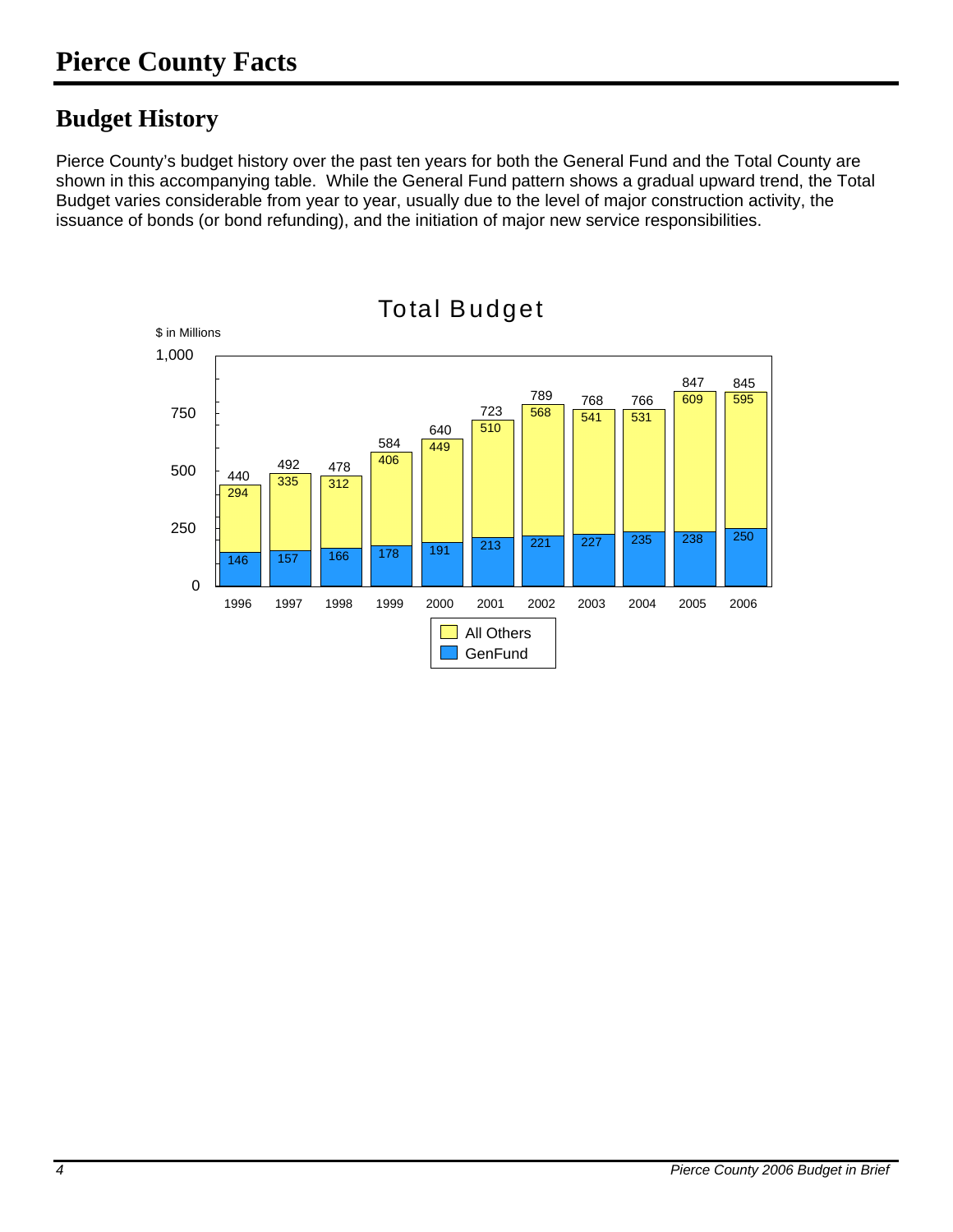### **Organizational Overview**



Jack F. Nevin and Thomas J. Felnagle<br>Margaret Vail Ross Care Communic Rederick W. Flemin

Frederick W. Fleming **Katherine M. Stolz**<br>Beverly G. Grant **Britan Tollefson** Beverly G. Grant<br>John R. Hickman John R. Hickman Kitty-Ann van Doorninck<br>Vicki L. Hogan Kitty-Ann Kisa Worswick Vicki L. Hogan Lisa Worswick Thomas P. Larkin

The Council is the policy setting body of the County and has all the powers of the County which are not otherwise reserved to the People, the Executive, and general law. The Council members are nominated and elected by the voters of seven districts in Pierce County. Legislative authority is exercised by the adoption and enactment of ordinances or resolutions.

The executive branch is comprised of the Executive and all executive departments established by the Charter or by ordinance. Executive departments include two elected positions (Assessor-Treasurer and Auditor) with the other department directors recommended by the Executive and approved by the Council.

According to the charter, all executive departments are subject to the personnel, budgeting, expenditure and any other policies of general application established by the Executive. Control of County finances is under the authority of the Executive and is delegated to the Department of Budget and Finance.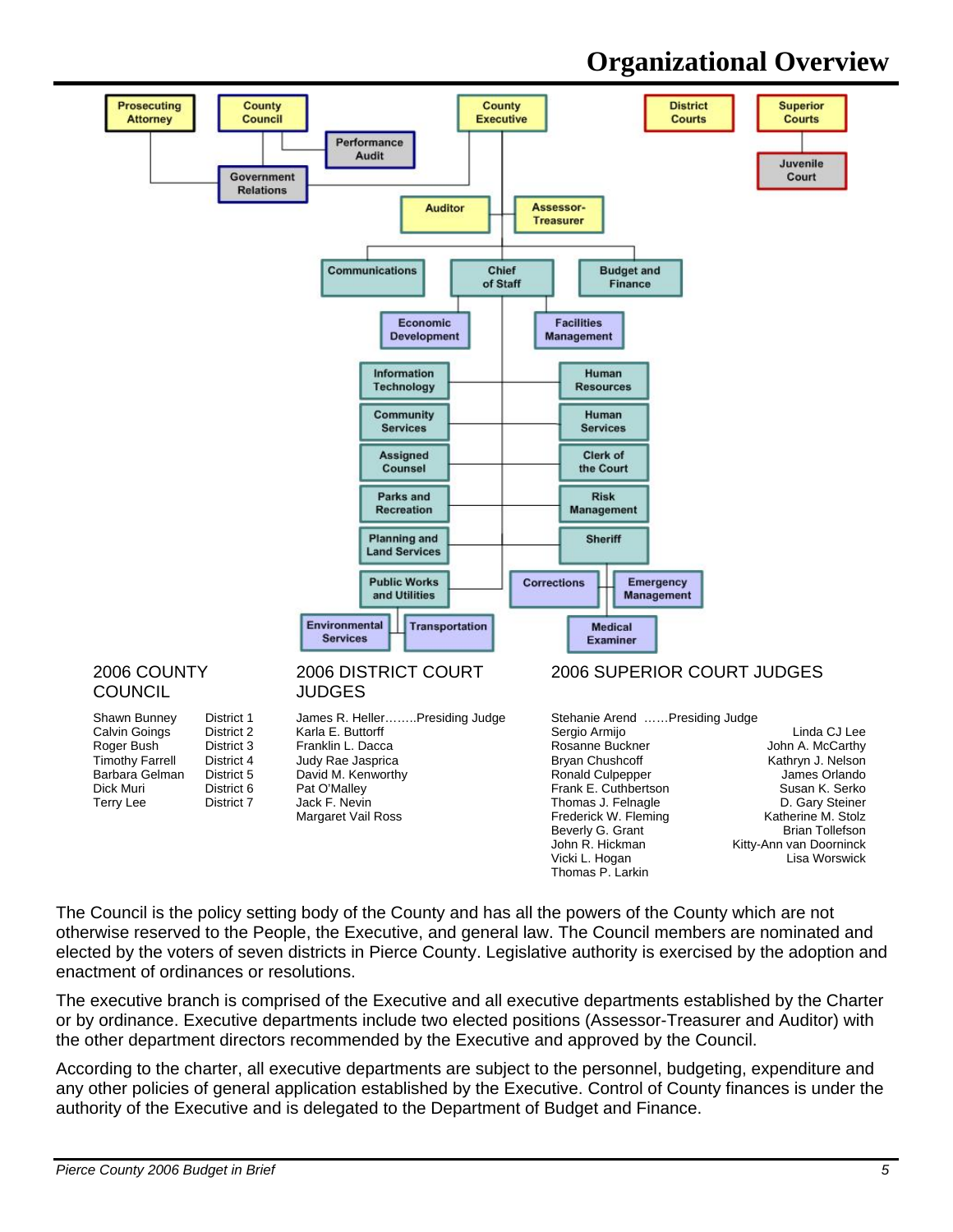### **Mission, Goals and Performance Measures**

In 1993, the County began a process to redefine or clarify the mission and goals for Pierce County government. Based on input from department directors and employee focus groups, the Mission Statement and Goals were developed. Subsequent development resulted in a hierarchical pyramid which contains the following elements:

#### *The Mission Statement*

I.

*"Pierce County government, in partnership with the citizens, will enhance the livability of our community through responsive services which address our current and future needs."* 

- II. **Executive Goals** (listed at the bottom of this page) guide the County in the development of appropriate policies and procedures, and form the basis of each year's Budget and Performance Measures.
- III. **Performance Measures** are developed for each departmental budget. These measures are specific and quantifiable statements of what major items will be accomplished in this fiscal year and are listed in each department's section of the 2006 Budget Document.

### **Executive Goals**



- A Plan and implement necessary transportation system improvements to meet existing and future requirements.
- B Promote economic development and diversification.
- C Enhance public safety through crime prevention, apprehension, prosecution and judicial resolution.
- D Strengthen community programs that provide recreational, health, and social services.
- E Work cooperatively with other governmental units in the County to address issues of mutual concern.
- F Enhance the effectiveness of the development review process and related code enforcement efforts.
- G Encourage a more positive image for Pierce County Government through an enhanced communications program.
- H Improve the cost efficiency of County services.
- I Promote a balanced response to environmental matters dealing with site clean-up issues, water concerns, and endangered species act requirements.
- J Build a more effective work force through an emphasis on diversity, training, incentives, recognition, and innovation.
- K Implement infrastructure improvements in County buildings which will address employee safety, morale, workspace needs, and environmental issues.
- L Improve the quality or effectiveness of, or citizen access to, County services.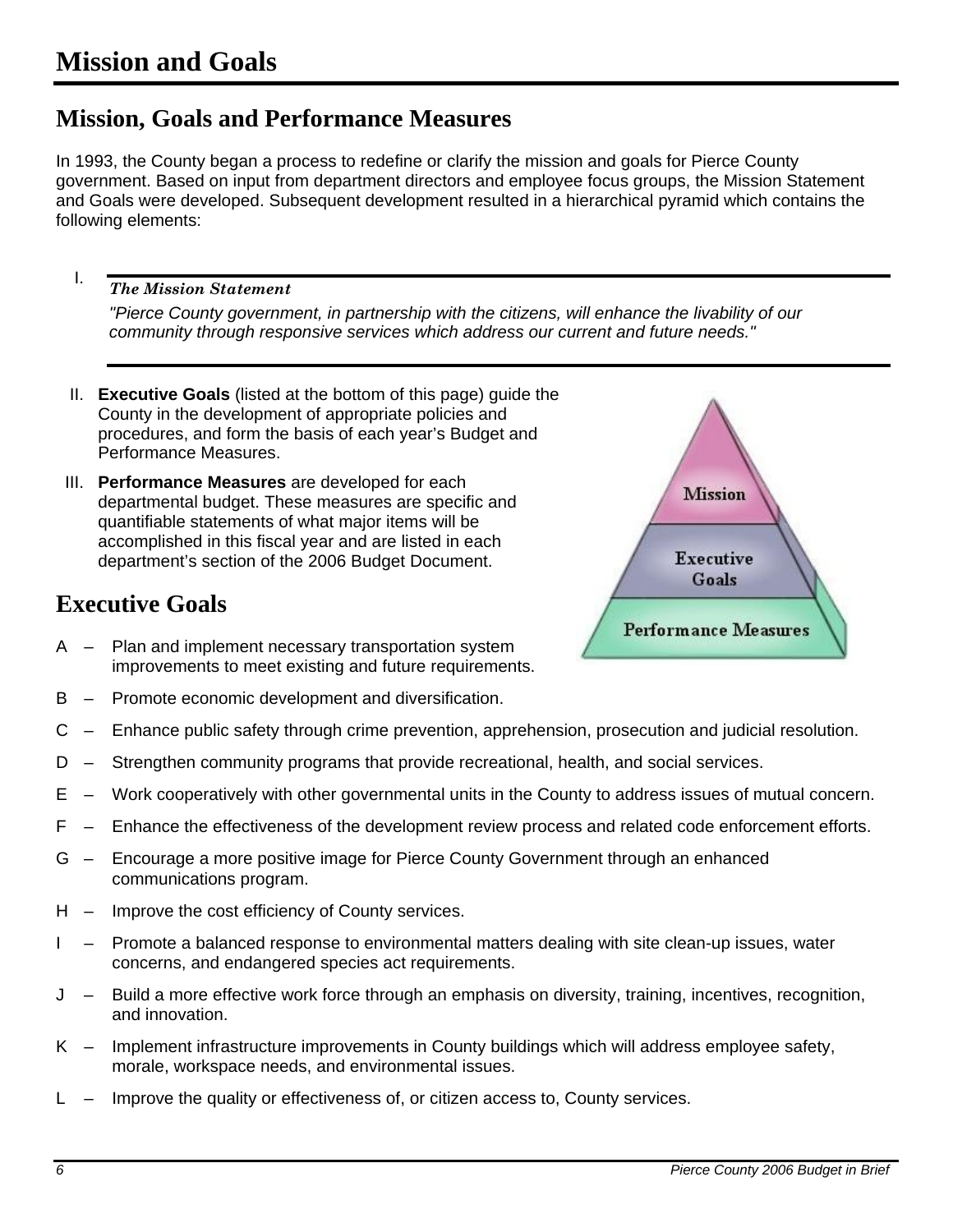The Pierce County Budget for fiscal 2006 is constrained by the revenue limitations confronting county government (especially the General fund), and the need to make priority decisions in order to preserve our most vital services. Even with our fiscal limitations, the County remains committed to effectively addressing the challenges and opportunities before us. These include public safety staffing, the operation of the New Jail, judicial system workload, effective land use planning, regulation, and permitting, new habitat preservation responsibilities, our transportation network, flooding concerns, and intergovernmental cooperation. It is our belief that this budget addresses these issues, and provides for cost-effective public services. The budget also reflects a great majority of the Council priorities expressed in its recent budget resolution.

This is the fifth budget year that the County's General Fund has been impacted by the crippling effects of I-747 (1% property tax growth limitation). This has caused great difficulty for local entities in the State of Washington. This initiative has made it impossible for us to meet all the budget requests from our department directors, or to fully meet our public service obligations.

The proposed 2006 Pierce County Budget totals \$845,178,502, which is actually \$2.4 million below the 2005 budget (0.3%). The General Fund budget, however, will reflect a 4.8% increase, which will permit us to enhance several priority services.

In terms of overall approach to the budget, the following assumptions, considerations, and priorities guided our deliberations and recommendations:

- $\Diamond$  First, existing challenges involving general criminal activity, domestic violence, meth labs and other drug activity will continue to place great pressure on public safety and justice services. We still have one of the lowest ratios of law enforcement officers to population, and conversely one of the highest crime rates in the state.
- $\Diamond$  Second, we will continue to emphasize **pro-active prevention programs.** This budget funds many alternatives to incarceration programs including: Breaking the Cycle, Drug Court, Alternative to Detention programs for juveniles, adult probation, day reporting, work crew, and increased county contributions for the Youth Assessment Center and the Family Justice Center. These programs decrease criminal activity and reduce future jail costs.
- $\Diamond$  Third, we have substantially completed the staff and budget implications resulting from the termination of the **Sheriff's Lakewood contract**. All affected staff have been absorbed by transfers to Lakewood, filling Sheriff Department vacancies, new contracts, or new positions included in our 2006 budget.
- $\Diamond$  Fourth, we will continue to allocate resources to **P.A.L.S**. in order to eliminate the permit backlog, and allow us to meet our review timelines in 2006.
- Fifth, our **capital facility program** includes major improvements for parks and recreation facilities, our transportation infrastructure, the surface water management system, sewer utilities, and major remodeling at the County-City and Corporate Express Buildings.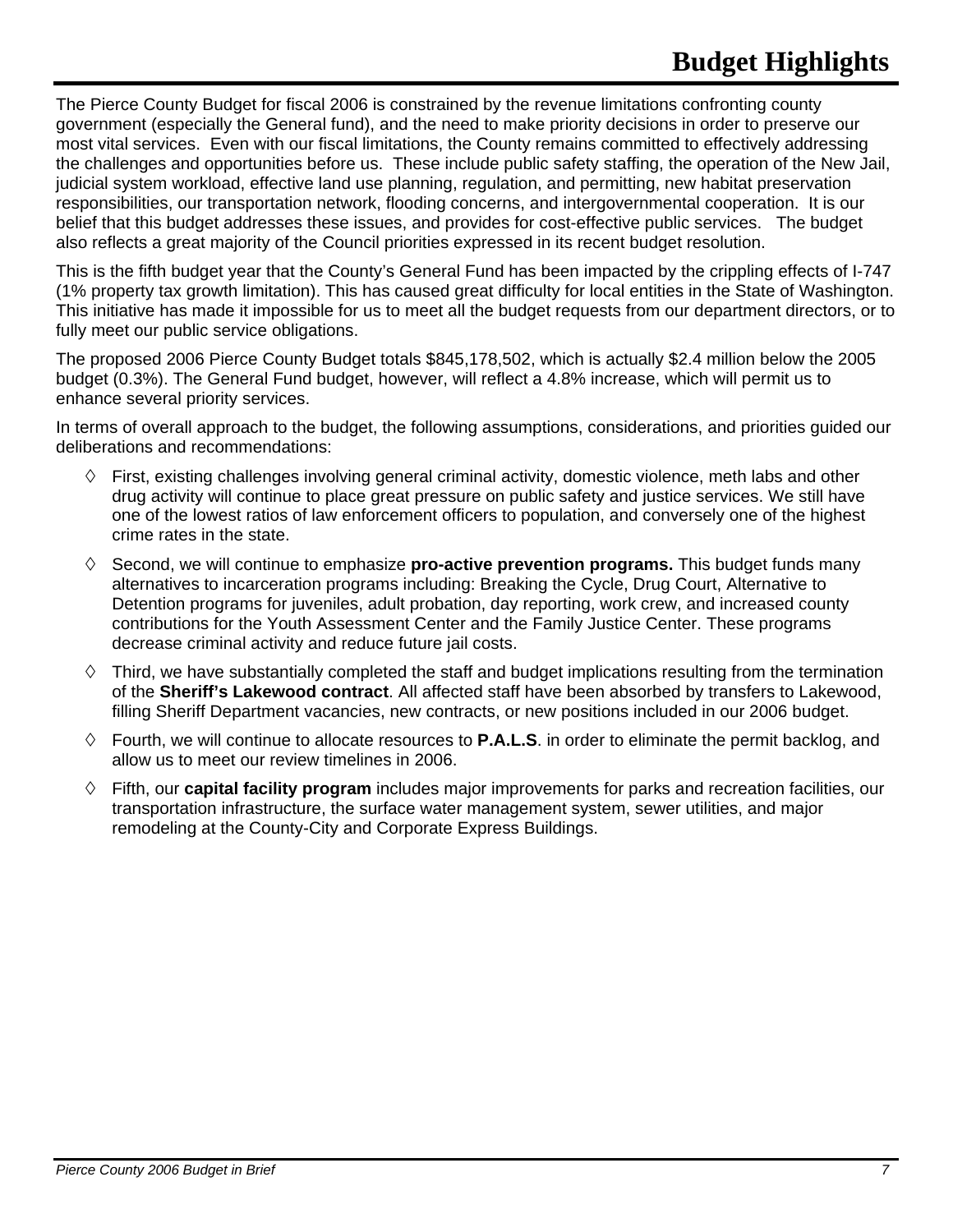### **Total Pierce County Revenue & Expenditure Overview**

In total, the County's budget will be 0.3% less the 2005 level. Almost 24% of the County's funding comes from Intergovernmental Revenues. Property and Other Taxes equals over 28% of the total revenues. Service Charges, Fines/Forfeits, and Licenses/Permits provide another 14%. The 16% in All Other Sources category is primarily made up of the use of prior fund balance. The almost 16% for Other Miscellaneous includes the sale of fixed assets and transfers from operating funds to construction and debt service funds for those purposes. Interest revenues are just under 2%. The revenues for Internal Service Funds have been excluded from the totals used to calculate the percentages shown on the pie chart.

Almost 35% of the County's total budget line-item is allocated to personnel costs. All other operating costs consume approximately 42%. The remaining 23% is for capital construction and debt service.

The Public Safety and Legal/Judicial Services combined accounts for almost 28% of the total County expenditures, with the Mental and Physical Health system absorbing almost 18%. Almost 38% of the total expenditures is invested in the support of Transportation, Utilities, and the Physical Environment and just over 6% is related to Culture and Recreation. Just under 5% is expended for Economic Environment activity and just over 5% supports general government functions and debt service. The revenues for Internal Service Funds have been excluded from the totals used to calculate the percentages shown on the pie chart.



**2006 Total County Expenditures**  Summarized by Object Classification



#### **2006 Total County Expenditures**  Summarized by Function

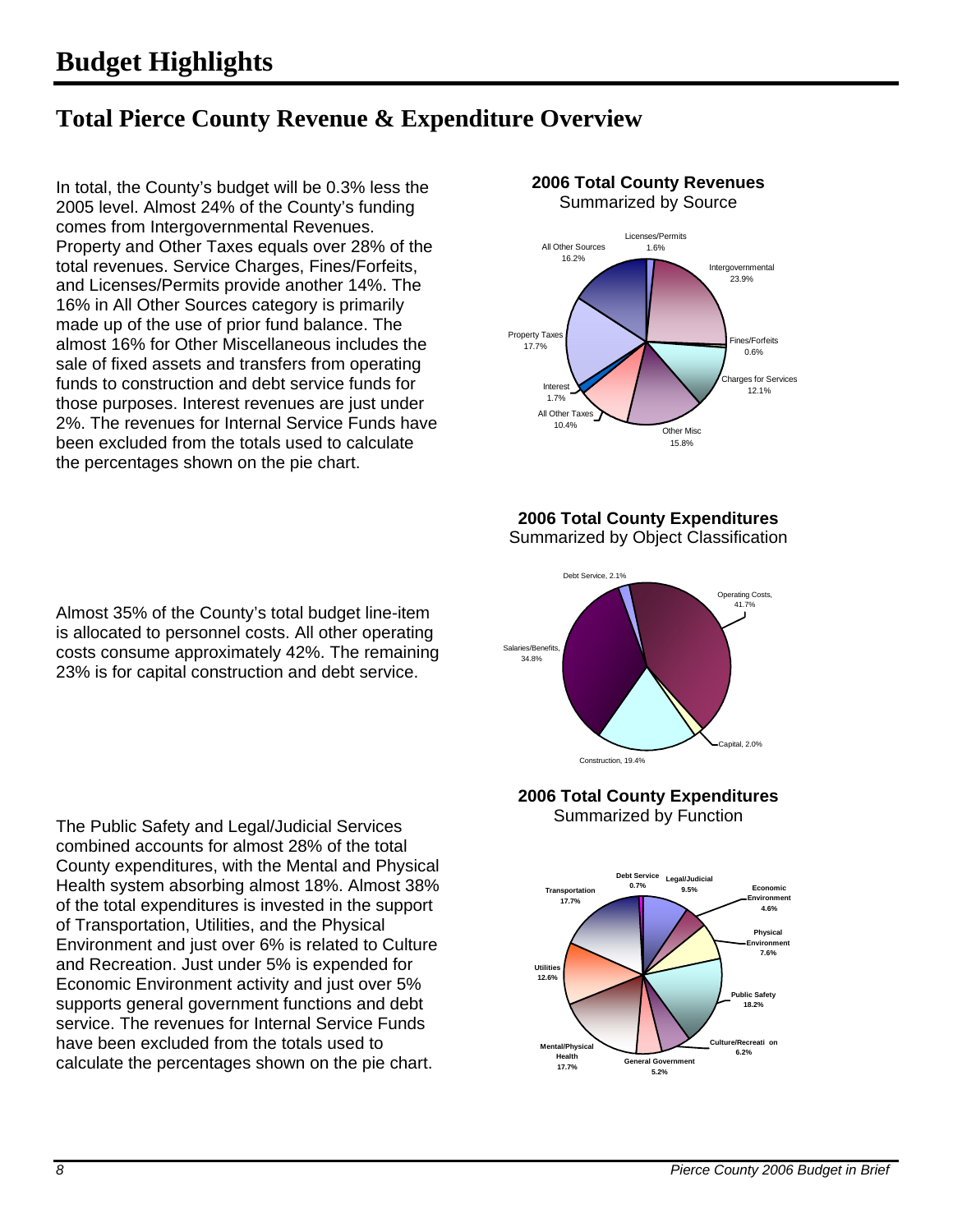As the name implies, this is the fund that receives undesignated revenues which can be budgeted for any appropriate County purpose. This fund finances the majority of the traditional services associated with County government. Most of the budget deliberations center around this fund since it provides the most flexibility in terms of resource allocation alternatives.

### **Revenues**

A summary of the 2006 revenues, with a comparison to the current year, is shown in the table below:

| <b>GENERAL FUND REVENUE SUMMARY</b> |               |                            |                  |          |  |
|-------------------------------------|---------------|----------------------------|------------------|----------|--|
|                                     | 2006          | 2005                       | Absolute         | Percent  |  |
|                                     | <b>Budget</b> | <b>Budget</b>              | Change           | Change   |  |
| <b>Property Taxes</b>               | \$101,374,480 | $\mathbb{S}$<br>96,934,280 | \$<br>4,440,200  | 4.6%     |  |
| Sales Taxes                         | 50,740,000    | 47,415,000                 | 3,325,000        | 7.0      |  |
| <b>Other Taxes</b>                  | 2,187,150     | 2,189,070                  | (1,920)          | (0.1)    |  |
| Licenses and Permits                | 8,964,520     | 7,642,430                  | 1,322,090        | 17.3     |  |
| Intergovernmental Revenue           | 27,405,110    | 29,256,692                 | (1,851,582)      | (6.3)    |  |
| <b>Charges for Services</b>         | 34,059,360    | 33,395,427                 | 663,933          | 2.0      |  |
| <b>Fines and Forfeitures</b>        | 4,943,950     | 4,735,000                  | 208,950          | 4.4      |  |
| Interest Revenue                    | 10,611,350    | 8,390,070                  | 2,221,280        | 26.5     |  |
| <b>Other Miscellaneous Revenue</b>  | 3,892,680     | 4,058,887                  | (166, 207)       | (4.1)    |  |
| <b>Subtotal Revenues</b>            | \$244.178.600 | \$234,016,856              | 10,161,744<br>S. | 4.3<br>% |  |
| <b>Fund Balance</b>                 | 5,631,693     | 4,408,500                  | 1,223,193        | 27.7     |  |
| <b>Total Available Resources</b>    | \$249,810,293 | \$238,425,356              | 11,384,937       | 4.8<br>% |  |

Our revenue projections are based largely upon the following assumptions:

- $\Diamond$  The local economy will grow at a moderate pace in 2006. The State and Pierce County are successfully emerging from the recent recession.
- $\Diamond$  Inflation will be approximately 2-3% next year, thus giving a modest boost to Sales Taxes, Intergovernmental Revenues, and Charges for Services.
- $\diamond$  Interest rates will rise only slightly from their current levels, but the 2005 rate hikes will result in a large increase in investment revenues in 2006.
- $\Diamond$  We will continue to receive city contract revenues for several major services (principally police services, jail, roads maintenance, and court services).
- $\Diamond$  Only modest fee increases are proposed for P.A.L.S., and the Parks and Recreation department.

Based upon the above assumptions, and an in-depth review of our revenue patterns, we are projecting an increase in General Fund revenues of 4.3% in 2006 (excluding use of fund balance).

Comparative revenue increase figures for the last decade are shown in Figure 1. The increase of 4.3% in 2006 is in line with post I-747 revenue growth after 2001, with the exception of 2005 which is negatively impacted by the termination of the Lakewood police contract. In reviewing the recent figures versus 1995-2001 please keep in mind that:

- $\diamond$  The end of the Sheriff's Lakewood contract (\$12,000,000) by itself equates to a 5% drop in General Fund revenues.
- $\Diamond$  Initiative 747 continues to erode our real financial base. The negative impact grows exponentially each year.
- $\Diamond$  In several of the 1995-2001 years there was a major new revenue source (e.g., state criminal justice funds, criminal justice sales tax, jail/juvenile sales tax, and the law levy transfer to the General Fund). No major new revenue source is reflected in the 2006 budget.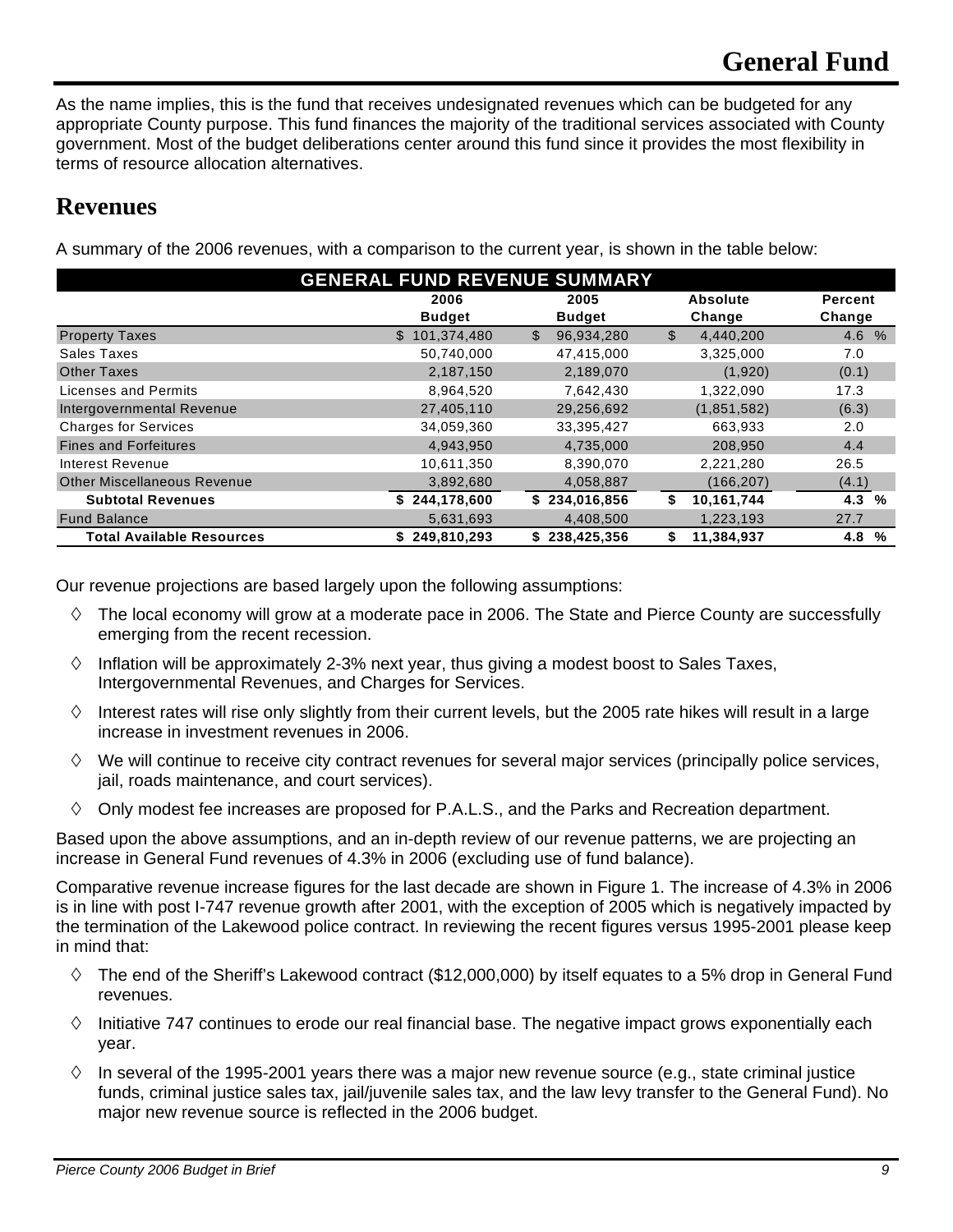## **General Fund**

 $\Diamond$  During most years there are mid-year events which give rise to revenue increases, but which almost always are accompanied by at least a corresponding increase in related expenses (e.g., new grants, storm reimbursements, special elections). This could well happen again as fiscal 2006 unfolds; thus pushing the final percent increase above the originally budgeted 4.3% figure.



#### **Percent Change in General Fund Revenues**

As you can gather from our earlier comments, I-747 casts a major shadow over our finances. This initiative limits the growth in taxes from existing property to only 1% per year (in place of the previously available 6%). Such a limitation, which is well below the level of inflation, imposes severe fiscal constraints on the County. The inevitable result is that service cutbacks and staff reductions become unavoidable. The annual revenue loss for the first five years affected by this initiative is shown in the next table. The exact revenue loss over the next several years is difficult to precisely determine, but will likely reflect the same progression (close to \$5 million per year increase in the loss level).

| <b>General Fund I-747 Annual Loss</b> |                 |  |  |  |
|---------------------------------------|-----------------|--|--|--|
| 2002                                  | 3,482,800<br>S  |  |  |  |
| 2003                                  | 7,325,500       |  |  |  |
| 2004                                  | 10,903,900      |  |  |  |
| 2005                                  | 14,801,800      |  |  |  |
| 2006                                  | 20,071,000 est. |  |  |  |
| <b>Total</b>                          | 56,585,000      |  |  |  |

These are very significant revenue losses, with the **annual amount in just fiscal 2006 equal to 8.1% of our General Fund budget**. The cumulative 5 year loss is equal to the construction costs of the New Jail. The Road levy is also affected by I-747, with the 2006 loss estimated at \$6,700,000 (\$5.4 million for the Road Fund and \$1.3 million law levy in the General Fund).

This initiative is causing an inexorable erosion in our financial foundation and will likely lead to significant long term reductions in public safety, the justice system, road maintenance, health services, and other vital county programs.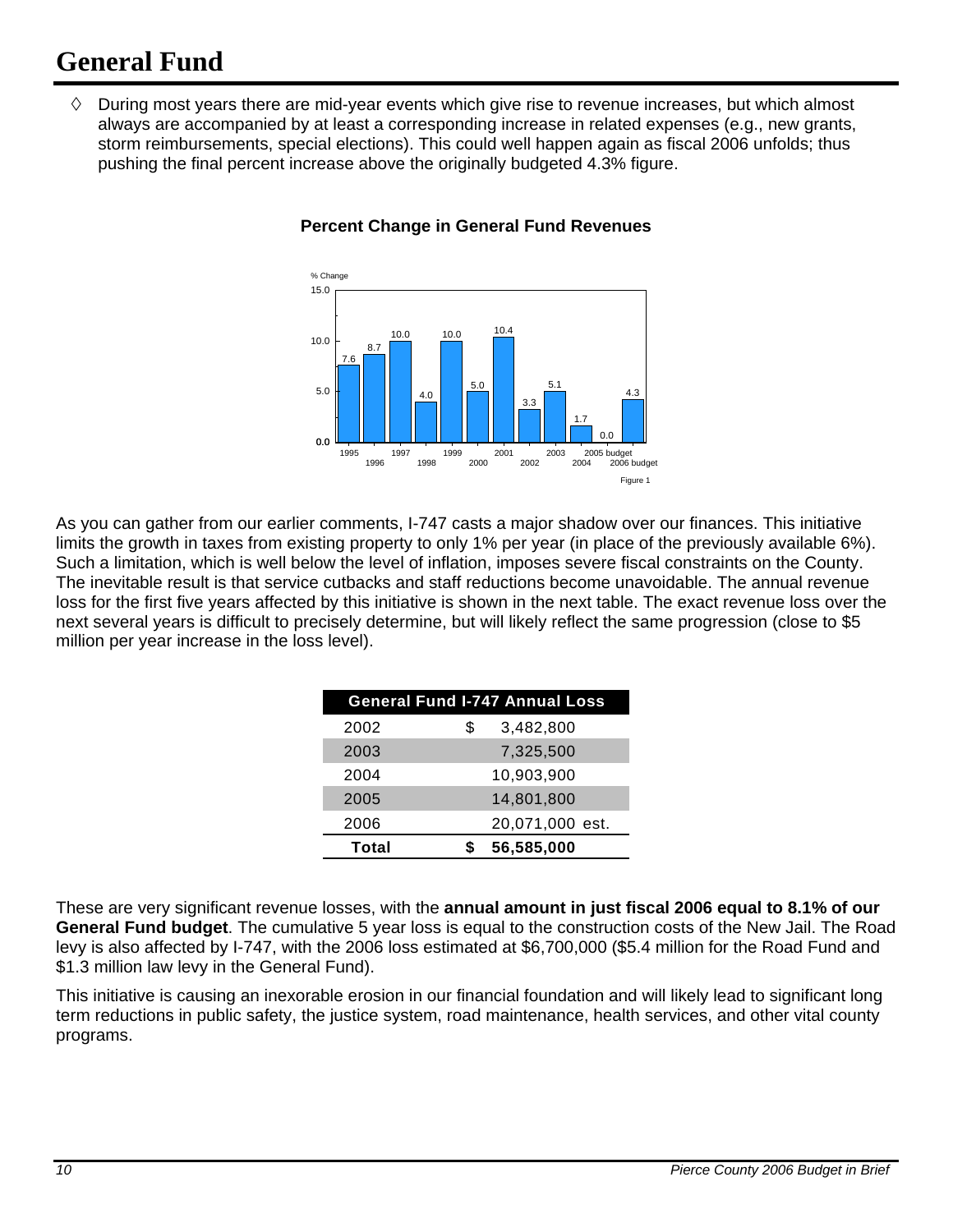### **Revenue Sources**

Following is a detailed discussion regarding the changes in each major category of revenue:

- $\Diamond$  **Property Tax** revenue collections are projected to increase by 4.6% in 2006. This increase is based upon two factors. The first is the 1% available under I-747. The second, and most important factor, is the tax growth related to new construction and improvements.
- **Sales Tax** revenues are projected to increase by 7.0% in 2006. This is based upon the actual revenue patterns for 2005 Y-T-D, coupled with projections for moderate growth in the next 12-16 months.
- **Other Taxes** will be essentially unchanged from 2005 (gambling taxes down, with timber and real estate administrative taxes up).
- **Licenses and Permits** are projected to grow by 17.3% in 2006 due to the new animal license fees which will now be collected by the County. We are also assuming that the current high level of construction permit activity will continue into next year.
- **Intergovernmental Revenues** reflect a sharp decline. This is due to projected declines in grant revenues, including the one -time H.A.V.A. grant received in 2005.





- **Charges for Services** are estimated to be above the 2005 budget by 2.0%. This change is actually composed of many increases or decreases in specific revenue sources, the most significant being:
	- large increases in recording fees and indirect cost charges to other funds; with other increases due to the full year impact of the recent state-enacted court fees.
	- large decreases for election cost reimbursement due to fewer elections currently scheduled for 2006, and the fact that the state does not reimburse for even-year election costs.
- **Fines and Forfeits** are projected to be above the 2005 Budget by 4.4%, as the state once again will be able to suspend licenses for non-payment of traffic fines.
- **Interest Revenues** are projected to generate a large increase in 2006, due to recent interest rate hikes, and modest rate increases projected in the next few months.
- **Miscellaneous Revenues** will decrease by 4.1% in 2006, which largely reflects a decline in contributions, charges to other funds, and asset sales.
- **Prior Fund Balance** use was budgeted at \$4,408,500 in 2005 for primarily one-time Building Remodel expenses, and the Lakewood Transition process. In 2006 we have budgeted \$5,631,693, of which \$4.5 million is for Building Remodel expenses in the County-City building. The remaining amount is for Council one-time allocations to various projects.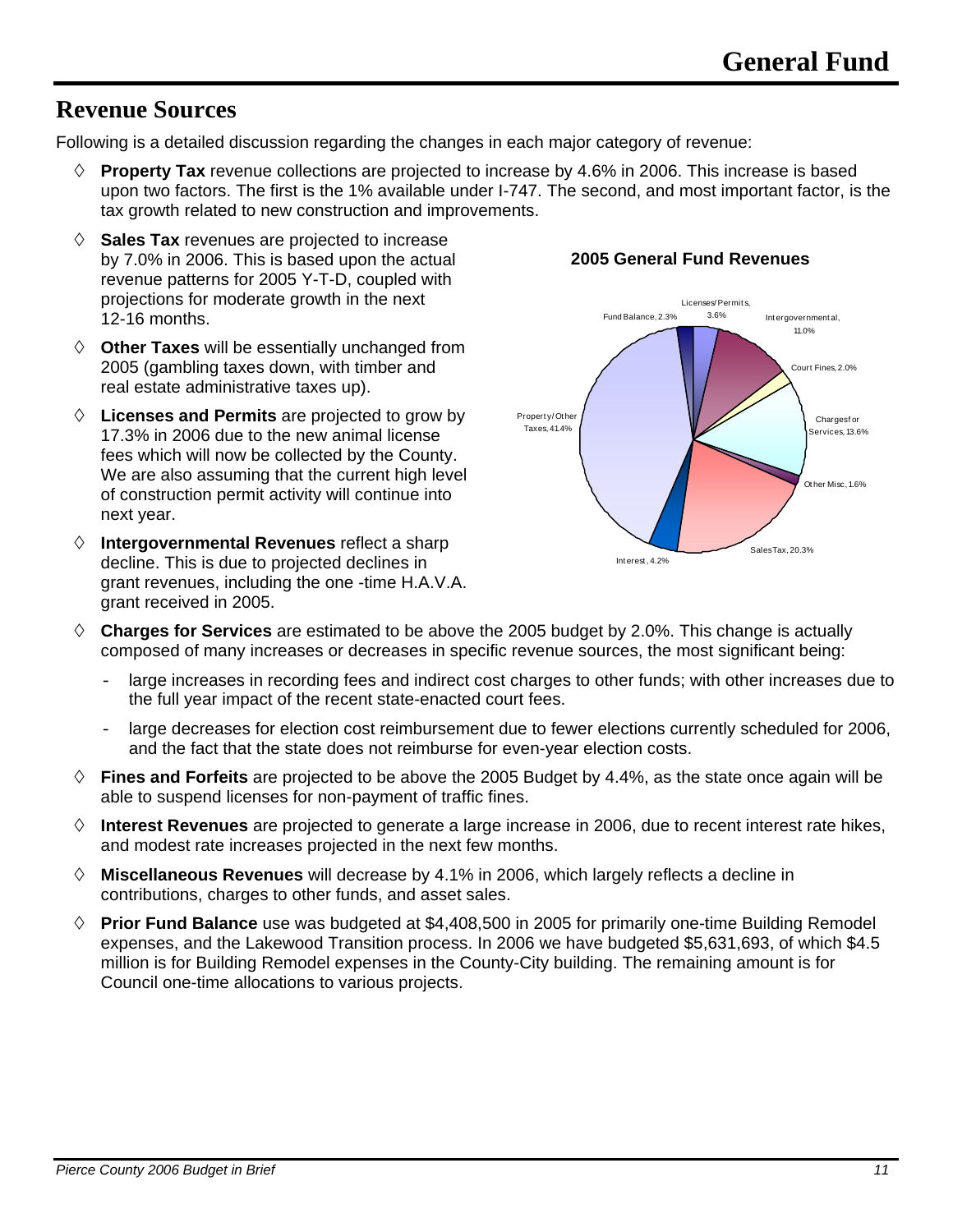### **Expenditures**

The projected Revenue growth of 4.3% will be sufficient to continue most programs and staff at the 2005 levels, and to fund additions in priority areas as discussed below.

The next series of Expenditure tables summarize the 2006 General Fund Expenditure Budget, and compare it with the 2005 budget.

| <b>GENERAL FUND EXPENDITURES BY FUNCTION</b> |                                 |                   |               |             |  |
|----------------------------------------------|---------------------------------|-------------------|---------------|-------------|--|
|                                              | 2005<br><b>Absolute</b><br>2006 |                   |               |             |  |
|                                              | <b>Budget</b>                   | <b>Budget</b>     | Change        | Change      |  |
| <b>General Government</b>                    | 34,676,050<br>\$                | 34,450,810<br>\$  | 225,240<br>\$ | 0.7<br>$\%$ |  |
| <b>Public Safety</b>                         | 116,513,545                     | 112,574,936       | 3,938,609     | 3.5         |  |
| <b>Physical Environment</b>                  | 2,108,840                       | 1,482,770         | 626,070       | 42.2        |  |
| Legal & Judicial                             | 67,219,930                      | 61,979,808        | 5,240,122     | 8.5         |  |
| <b>Economic Environment</b>                  | 18,202,270                      | 16,843,689        | 1,358,581     | 8.1         |  |
| Mental/Physical Health                       | 3,509,410                       | 3,547,210         | (37, 800)     | (1.1)       |  |
| <b>Cultural &amp; Recreation</b>             | 7,300,980                       | 7,403,133         | (102, 153)    | (1.4)       |  |
| Transportation                               | 279,268                         | 143.000           | 136,268       | 95.3        |  |
| <b>Total General Fund</b>                    | \$249,810,293                   | 238,425,356<br>S. | 11,384,937    | 4.8<br>%    |  |

Even with the decrease in Public Safety expenses caused by the Lakewood contract termination, the combined total percentage allocated to Public Safety and Legal/Judicial Services is equal to 74% of the budget. **Approximately 81% of the budget increase in 2006 is allocated to Public Safety or Legal/Judicial services.** This emphasis on public safety and justice services continues the pattern established over the last decade. As shown below in Figure 2, the 4.8% budget increase for expenditures is in line with recent post I747 amounts.



#### **2006 General Fund Expenditures Percent Change in General Fund Expenditures**

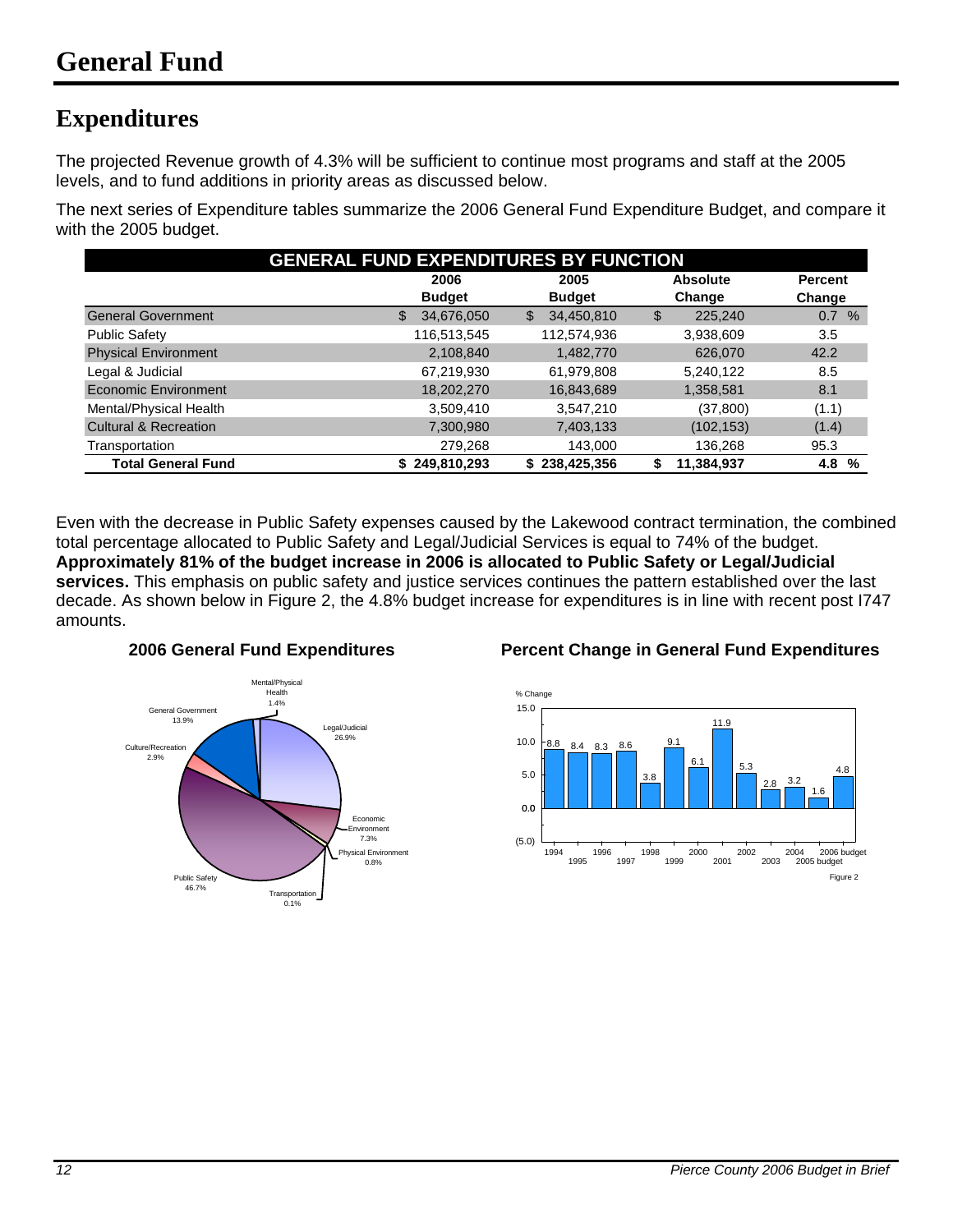### **2006 Major Service & Staffing Changes**

The following is a listing of the major budget changes in services or staffing levels in 2006 for the General Fund departments:

#### **Sheriff**

- 11 new positions in the General Fund (Volunteer Coordinator, Crimestopper/P.I.O., 2 Detectives, 2 command staff, 5 deputies for Neighborhood Patrol)
- 2 new Detective positions, and one new Deputy position in the Drug Investigation fund (to address meth/drug/identity theft issues)

#### **Corrections**

- Full year funding (6 positions) for the opening of a new jail pod (approved for October 1, 2005)
- 2 additional Correction Officer positions to reduce overtime

#### **Prosecutor**

- **Budgeting for 2 Victim Advocate positions previously grant funded**
- 2 new Attorney positions ('returned murder cases")

#### **Superior Court**

- A full year funding for a new Judge and related judicial assistant and court reporter (previously approved for October 1, 2005)
- A new Court Commissioner and related Legal Assistant effective July 1, 2006
- A new guardian-ad-litem position in place of professional contract services

#### **Auditor's Office**

- 4 Field Officers and related operating costs for animal control services
- 2 License Clerks and related operating costs for animal licensing services
- A budget allocation of \$493,360 for animal shelter costs

#### **Emergency Management**

 3 new positions: 1 Fire Prevention Permit Coordinator, 1 Emergency Management Coordinator, and 1 Office Assistant

#### **Juvenile**

- **1 new Legal Assistant position**
- An increase of \$110,000 in the General Fund financing for the Youth Assessment Center

#### **Assigned Counsel**

- **1** new felony Attorney
- The creation of a "Conflict Office" with new staff consisting of 3 Attorneys and 1 Legal assistant, largely funded by a reduction in outside attorney costs

#### **Parks and Recreation**

- The budget deletes county responsibility for the parks in the Peninsula Metro Park district, and reflects the City of Lakewood assuming direct responsibility for Ft. Steilacoom Park with a \$190,000 contribution from the County for our share.
- 1 new Office Assistant is added at the L.C.C. (paid for with extra hire savings and a contribution from the City of Lakewood)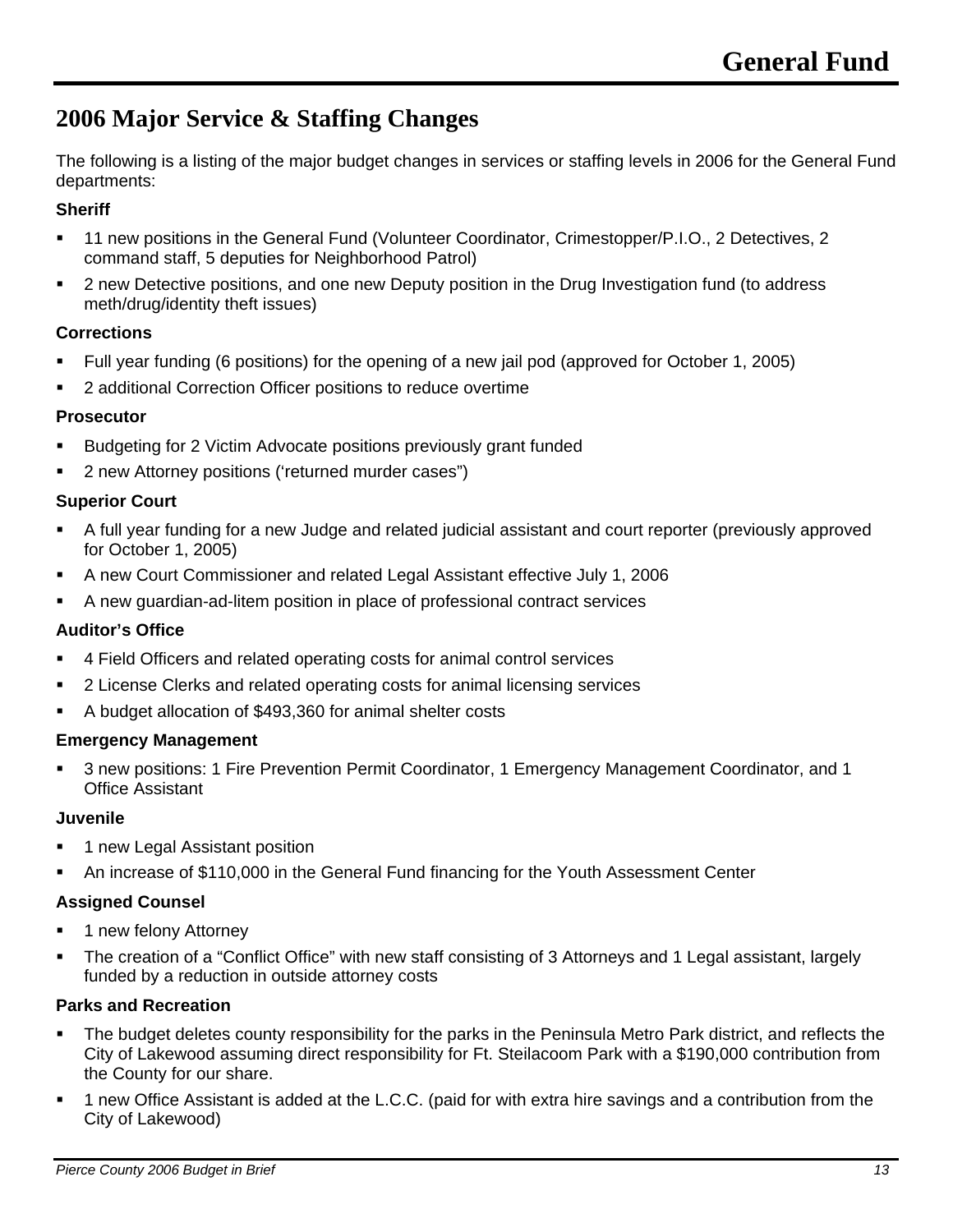# **General Fund**

#### **Clerk**

**Funding for a new Information Technology Specialist position** 

#### **Human Resources**

- **1** new Analyst position
- **Moving staff to an 8 hour day basis**

#### **Medical Examiner**

1 new .5 FTE Medical Investigator position

#### **P.A.L.S.**

- Allocation of "Backlog" monies for:
	- 5 new permanent staff positions (2 Project Managers, 2 Permit Techs, 1 Office Assistant for \$391,000)
	- Consulting Services \$200,000
	- Space Remodel \$120,000
- An increase in L.U.A.C.'s/Community Advisory Councils from \$50,000 in 2005 to \$100,000 in 2006
- Six new positions added by the County Council to continue to reduce backlog and enhance services
- \$50,000 for outside services to reduce the fire permit backlog

#### **Communications**

The reduction of 1 Communications Assistant position

#### **Miscellaneous Current Expense**

- **5190,000 one-time bridge funding for the family dependency drug court**
- \$232,300 (an increase of \$100,000) for the Family Justice Center
- \$1.1 million in new Council agency allocations plus \$320,000 in carryover allocations

#### **Special Projects**

- A \$300,000 allocation for an historic document preservation program (new state fees)
- A \$45,000 allocation for the Charter Review Commission
- **550,000 in the Performance Audit budget for statistical analysis of County data**
- \$80,000 for a new County Ombudsman position to be overseen by the County Council

#### **Economic Development**

- \$50,000 for the Reading Foundation program
- **570,000 for a new Assistant Director**

#### **Sheriff Transition**

The one-time allocation for the transition of Lakewood contract related staff will not be needed in 2006

#### **Building Remodel Projects**

- **54.5 million for County-City Building Remodel**
- \$150,000 remodeling for the pet licensing function at the Annex

The remaining General Fund departments not mentioned above experienced a largely status-quo budget.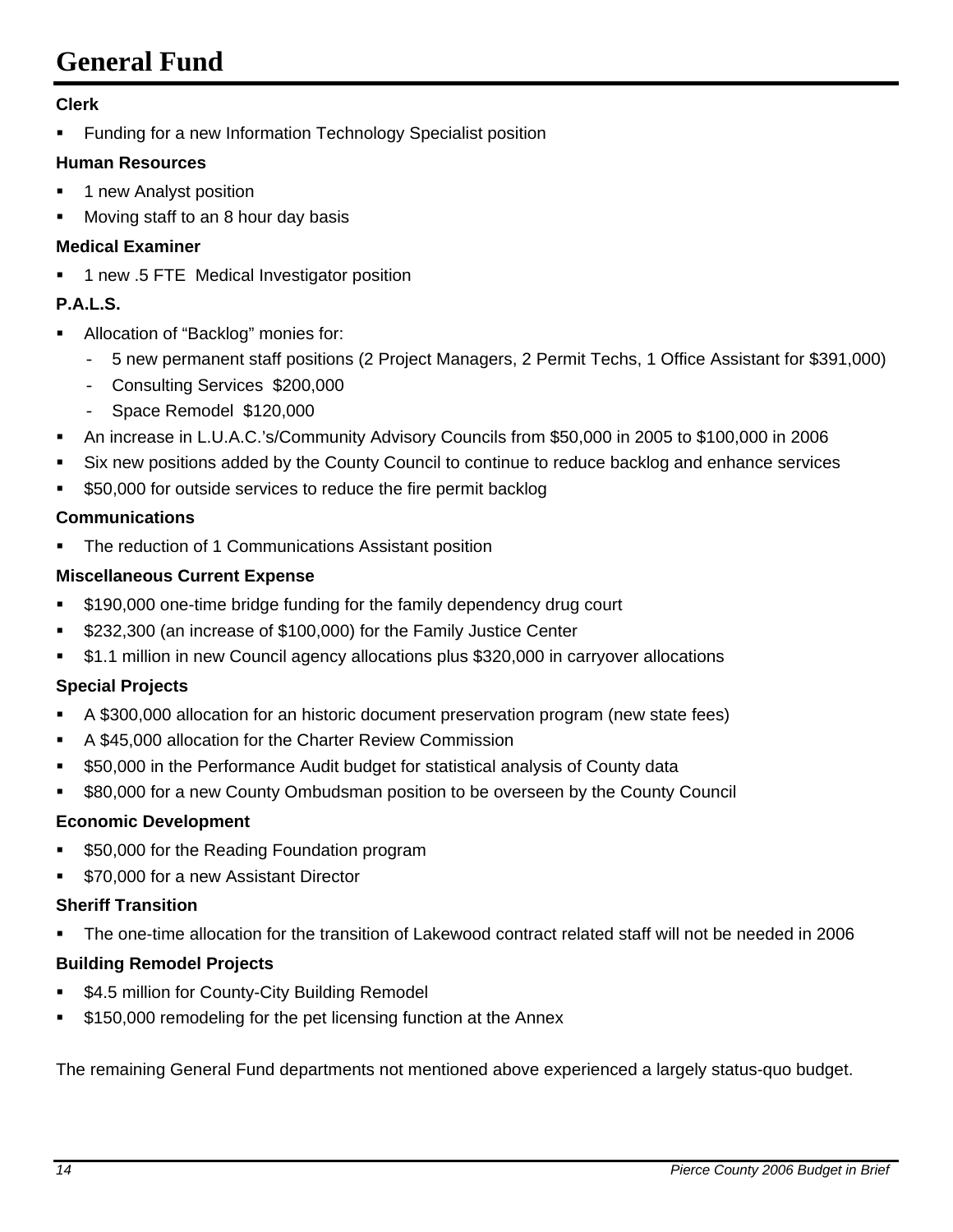### **Use of Prior Fund Balance**

The tables below present the actual financial results for the General Fund during the 1995-2004 period, and the budgeted amounts for 2005-2006. As indicated in Figure 3, the trend through most of the decade has been largely positive. Both a strong economy and prudent fiscal policies have produced favorable financial results. However, the actual results for 2002 and 2004, and the budgeted deficits for 2005 and 2006, reflect a changed fiscal environment (I-747 related). In fiscal 2005 we have budgeted a \$4.4 million deficit, most which is for one-time expenses. The proposed 2006 budget also reflects a deficit (5.6 million); again \$4.5 million of which is for one-time capital expenses.

**General Fund Summary** 



It should be noted that the preceding charts for 2005-2006 represent the budgeted figures. It is likely that fiscal 2005 actual results will be modestly more positive than budgeted.



**Unreserved General Fund Balance Unreserved General Fund Balance as a Percent of the General Fund Budget** 

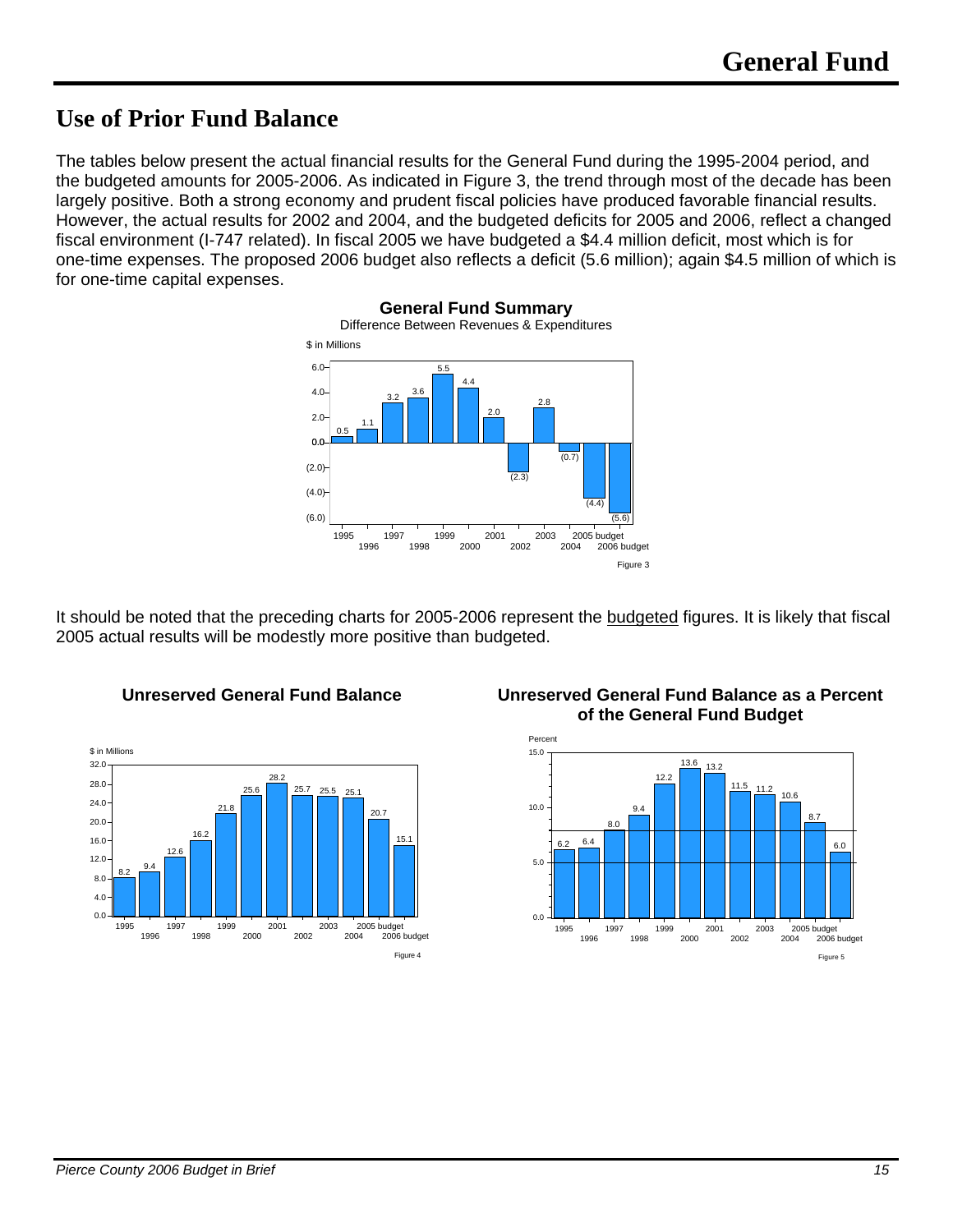# **Other County Funds**

A great many of the County's programs are financed from sources outside of the General Fund. In total, these funds have combined expenditures well in excess of the General Fund budget. However, the nature of the revenue sources mandate that **these monies can only be used for specific activities**. Hence, they are budgeted and accounted for in separate funds.

### **Community Services & Human Services Funds**

The County is a major provider of community and human services through programs funded primarily from state and federal grants, and in recent years the new recording fees for housing programs. Due to the vagaries of the grant funding process, these budgets often vary significantly from year to year. The following summarizes any significant **changes in the 2006 budgets**:

- The decrease in **Community Action** is primarily due to reductions in the energy services and employment and training programs.
- This is the first full year of the new **Homeless Housing program** funded through recording fees.
- The 2006 budget for the **Housing Repair Program** is 18% less than 2005 primarily due to the completion of a large project in 2005.
- $\Diamond$  Human Services shows a slight increase in overall funding due to several program changes including a new Secured Detoxification program.

| <b>Community Services &amp; Human Services</b> |               |               |            |  |  |  |
|------------------------------------------------|---------------|---------------|------------|--|--|--|
|                                                | %             |               |            |  |  |  |
| Fund                                           | <b>Budget</b> | <b>Budget</b> | Change     |  |  |  |
| <b>Arts and Cultural Services</b>              | 232,240<br>\$ | \$<br>264,750 | $(12.3)\%$ |  |  |  |
| Community Action                               | 5,929,530     | 6,810,733     | (12.9)%    |  |  |  |
| <b>Community Development Fund</b>              | 5,169,710     | 5,255,500     | (1.6)%     |  |  |  |
| Dispute Resolution Center Fund                 | 150,000       | 132,020       | 13.6%      |  |  |  |
| Homeless Housing Program                       | 1,235,000     | 125,000       | 888.0 %    |  |  |  |
| Housing Repair Program                         | 6,412,190     | 7,816,516     | $(18.0)\%$ |  |  |  |
| <b>Human Services</b>                          | 79,409,920    | 78,745,881    | 0.8%       |  |  |  |
| Low Income Housing Fee                         | 5,218,800     | 4,100,000     | 27.3 %     |  |  |  |
| Puget Sound Behaviorial Health                 | 12,222,850    | 13,678,880    | $(10.6)\%$ |  |  |  |
| Tourism, Promotion, Facilities                 | 956,060       | 1,082,000     | $(11.6)\%$ |  |  |  |
| <b>Human Services Construction</b>             | 3,027,240     | 929,740       | 225.6 %    |  |  |  |
| 1% for Arts Construction                       | 460,270       | 281,620       | 63.4 %     |  |  |  |

 $\Diamond$  The Puget Sound Behavioral Health fund decrease is primarily due to a new contract for food service, and a reduction in other professional services. These savings should assist in lowering the per bed daily cost.

It is our belief that the funding from state and federal sources is not adequate to finance the service levels which ought to be provided. We are working with state and federal agencies in an attempt to increase the funding levels, and it is possible that additional grant monies will be secured in 2006. However, even these potential new grants will probably be insufficient to cope with the human service needs in Pierce County.

Even though most of the funding for these human and community services programs comes from state and federal grants, the General Fund and other locally generated revenues still provide a sizeable contribution, most of which is budgeted in the Miscellaneous Current Expense account. In addition, many of the General Fund dollars allocated to the Health Department will in turn be budgeted for social and human services.

### **Transportation Services Fund**

The county has major transportation responsibilities, and accounts for theses responsibilities and service costs in six major funds:

- **County Roads** roadway and traffic maintenance services, and allocations for construction projects
- **Public Works Construction Fund** new construction and major roadway repair projects
- **Ferry Services** operating and capital expenses related to Ferry services to the Islands
- **Airport** capital, operating and maintenance expenses at the Pierce County Airport
- **Roads Second REET** major specific capital projects.
- **Transportation Facilities**  major facility projects.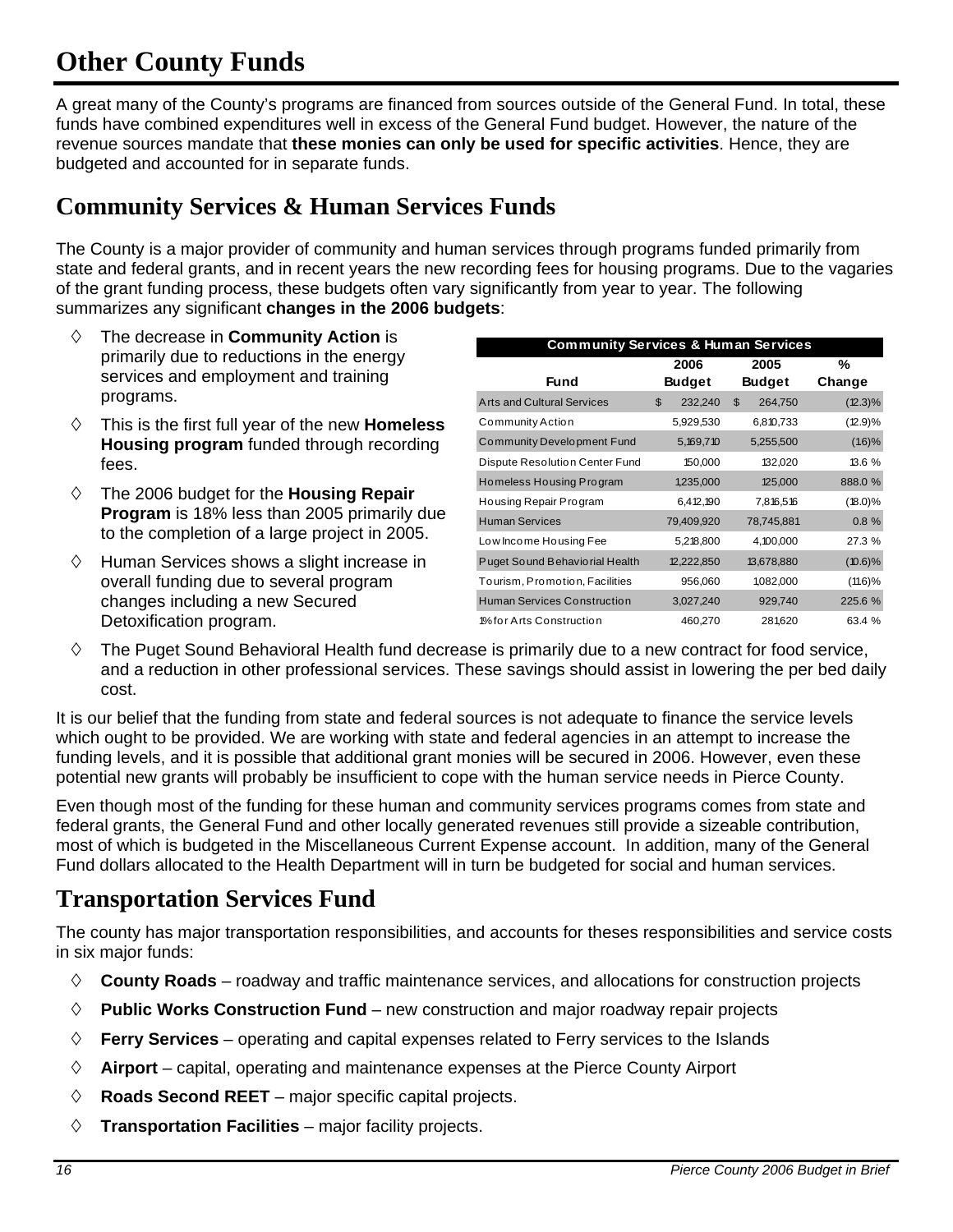The 2006 budgets, with comparisons to 2005, are shown in the table. The major items of note for next year are:

- **County Roads Fund** includes several new staff positions, and significant (but reduced) allocations for roadway construction.
- **Public Works Construction Fund** reflects a substantial capital construction program, although less than budgeted in 2005.
- **Ferry Services Fund** major allocations are provided for a new ferry boat, and repairs to the Anderson Island pontoon.

| <b>Transportation Services Funds</b>                    |              |              |            |  |  |  |  |
|---------------------------------------------------------|--------------|--------------|------------|--|--|--|--|
| 2006<br>2005<br>%                                       |              |              |            |  |  |  |  |
| <b>Budget</b><br><b>Budget</b><br>Change<br><b>Fund</b> |              |              |            |  |  |  |  |
| County Roads Fund                                       | \$60,382,960 | \$62,991,550 | $(4.1)\%$  |  |  |  |  |
| P.W. Construction Fund                                  | 33,357,000   | 53,313,000   | (37.4)%    |  |  |  |  |
| Ferry Services Fund                                     | 12,461,870   | 13,947,330   | $(10.7)\%$ |  |  |  |  |
| <b>Airport Fund</b>                                     | 601,730      | 585,554      | 2.8%       |  |  |  |  |
| <b>Roads Second REET</b>                                | 5,171,820    | 10,736,680   | $(51.8)\%$ |  |  |  |  |
| <b>Transportation Facilities</b>                        | 26,838,880   | 26,600,000   | 0.9%       |  |  |  |  |

- **Roads Second REET** reflects a major capital improvement program in 2006, but less than that budgeted for 2005.
- **Transportation Facilities** includes construction of the Combined Roads Maintenance Facility, design for a possible Transportation Services Building, and construction of the Rhodes Lake Maintenance Facility.

### **Parks and Recreation Funding**

Although the County's General Fund provides a direct allocation for parks and recreation services (\$6.0 million in 2006), there are several other county funds which provide parks and recreation services or which construct, repair or enhance parks and recreation facilities. The 2006 budgets for these funds are shown to the right.

Although this \$45.2 million total includes some double counting (transfer between funds for project accounting purposes), the allocations still represent an **enormous commitment by the County and its citizens to greatly enhanced parks and recreation programs** – both for new facilities and for annual programs and services.

| <b>Parks Funds</b>             |       |              |  |  |  |
|--------------------------------|-------|--------------|--|--|--|
| <b>Conservation Futures</b>    |       | \$21,949,100 |  |  |  |
| Parks Impact Fees              |       | 2,979,310    |  |  |  |
| Parks Sales Tax                |       | 5,436,030    |  |  |  |
| Parks Second REET              |       | 2,320,000    |  |  |  |
| Paths and Trails               |       | 4,315,930    |  |  |  |
| Parks Bond Construction Fund   |       | 1,234,600    |  |  |  |
| <b>Parks Construction Fund</b> |       | 4,972,840    |  |  |  |
| <b>Golf Courses</b>            |       | 1,996,950    |  |  |  |
|                                | Total | \$45,204,760 |  |  |  |

### **Environmental Services Fund**

The county Public Works and Utilities Department has five funds which deal with environmental issues. These funds and budgets are listed below. The major aspects of each fund can be summarized as follows:

- **Surface Water Management** the budget increase reflects a large capital improvement program of land acquisitions and construction projects, and the addition of 5 positions.
- $\diamond$  **Sewer Utility** the budget increase reflects an enhanced sewer capital improvement program, and the addition of 8 new positions.
- **Solid Waste** the 2005 budget included a major one time clean-up at one of the "dirty dozen" sites.
- $\Diamond$  **Water Utility** the budget includes the construction of a well pump with related valves and meter.
- $\Diamond$  **River REET** the 2006 budget reflects land acquisitions, studies, and the Setback Levee project near the Old Soldiers Home in Orting.

| <b>Environmental Services Funds</b> |               |               |            |  |  |  |  |
|-------------------------------------|---------------|---------------|------------|--|--|--|--|
| 2005<br>2006<br>%                   |               |               |            |  |  |  |  |
| Fund                                | <b>Budget</b> | <b>Budget</b> | Change     |  |  |  |  |
| Surface Water Management            | \$25,917,630  | \$20,252,880  | 28.0 %     |  |  |  |  |
| Sew er Utility                      | 93,453,550    | 81,343,770    | 14.9 %     |  |  |  |  |
| Solid Waste                         | 4,971,130     | 6,302,630     | $(21.1)\%$ |  |  |  |  |
| <b>Water Utility</b>                | 304,170       | 198,750       | 53.0 %     |  |  |  |  |
| <b>River - REET</b>                 | 5,918,220     | 2,664,520     | 122.1 %    |  |  |  |  |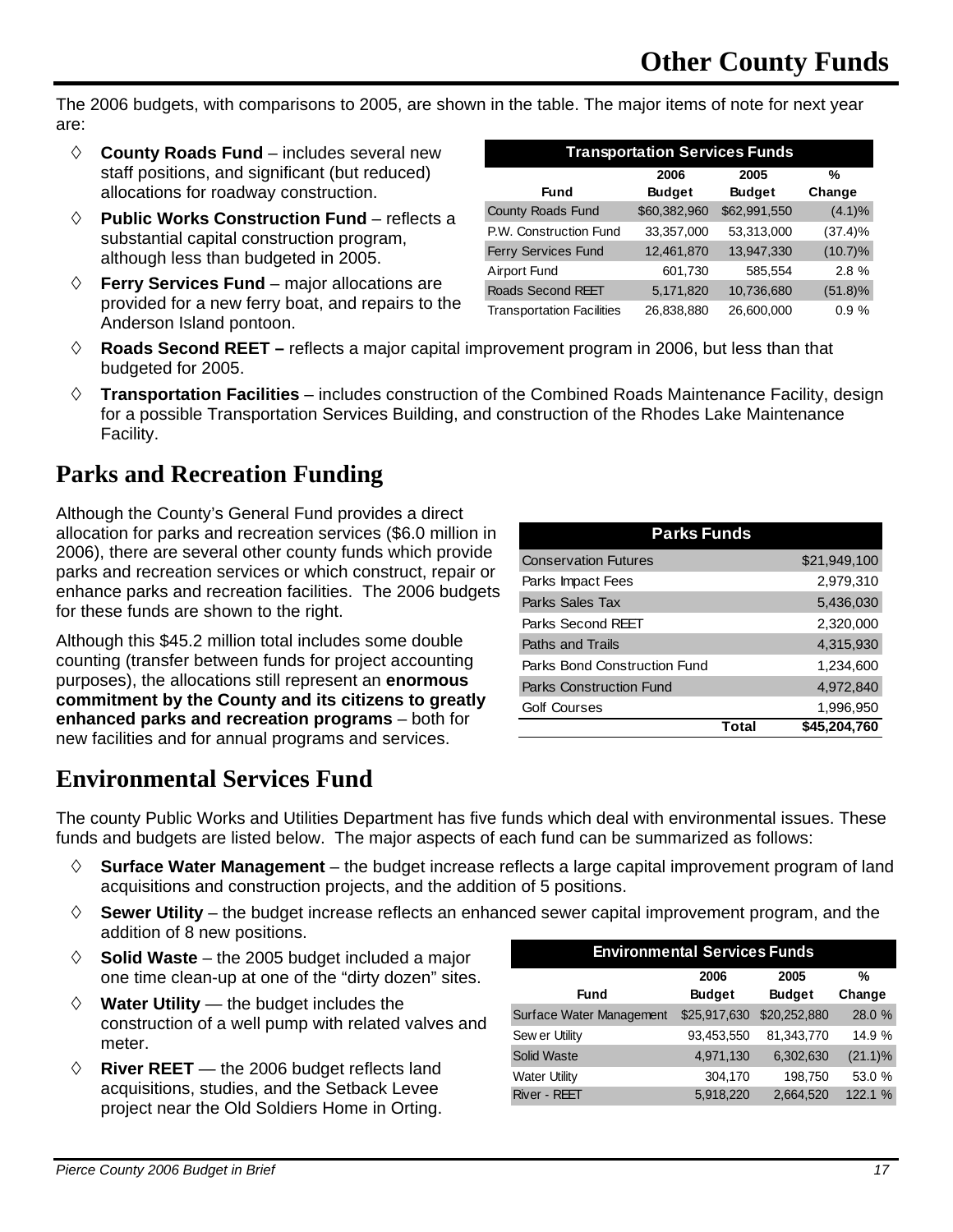### **Internal Service Funds**

Internal Service Funds provide services, supplies, and equipment to other County departments, which pay for these services through various billing systems. In essence, these funds operate under the enterprise fund business model, except that their customers are other County departments. The long-range goal is to establish rates which will pay all operating and capital costs, and to insure that the General Fund does not need to subsidize these activities. The following summarizes any **significant** changes in the 2006 budgets:

- **Equipment Services Fund**  the decrease results from a drop in both scheduled vehicle replacements, and requests for new additions to the fleet.
- $\Diamond$  **Information Technology** reflects 1 additional position added for systems support functions.
- **Facilities Management**  reflects 1 additional custodian position and the operating expenses for new county owned buildings.
- **Fleet Rental** reflects the recent large increase in gasoline prices.

| <b>Internal Service Funds</b> |               |               |        |  |  |  |  |
|-------------------------------|---------------|---------------|--------|--|--|--|--|
|                               | 2006          | 2005          | %      |  |  |  |  |
| Fund                          | <b>Budget</b> | <b>Budget</b> | Change |  |  |  |  |
| <b>Equipment Services</b>     | \$12,529,550  | \$12,706,240  | (1.4)% |  |  |  |  |
| Information Technology        | 16,954,310    | 16,209,980    | 4.6 %  |  |  |  |  |
| <b>Facilities Management</b>  | 10,675,420    | 10,171,810    | 5.0%   |  |  |  |  |
| Radio Communications          | 2,384,150     | 2,258,750     | 5.6 %  |  |  |  |  |
| <b>Fleet Rental</b>           | 3,963,290     | 3,521,020     | 12.6 % |  |  |  |  |
| <b>General Services</b>       | 3,094,120     | 2,900,800     | 6.7%   |  |  |  |  |
| Self Insurance                | 8,795,540     | 8,323,870     | 5.7 %  |  |  |  |  |
| <b>Workers Compensation</b>   | 3,064,600     | 2,902,510     | 5.6 %  |  |  |  |  |

Many of these internal service funds will rely upon prior fund balance in order to support their 2006 budgets. This results from both the scheduled replacement of capital assets using depreciation reserves, and our desire to keep charges to other funds (especially the General Fund) to a minimum.

### **Special Revenue & Other Funds**

The remaining County Funds have been established by state law or county ordinance to separately record the revenues and expenditures associated with specific programs. The most important 2006 budget highlights are:

- The **Imaging System Fund**  contains major allocations to preserve the oldest records in the Auditor's Office, image the "property cards" and other documents in the Assessor's office, and provide funding for an electronic document management system in the Assessor-Treasurer's office.
- **911 System Fund**  includes major allocations for technology improvements as well as an annual allocation for the new E.O.C.
- **REET Capital Improvement Funds** — **i**ncludes a substantial construction and repair program affecting several county facilities.
- **Chambers Bay Golf Course Fund**  provides for the construction of the course and clubhouse, which are scheduled to open in 2007.
- **Corporate Express Building Fund**  provides monies for the remodeling of the building for occupancy by the Auditor's elections operation, General Services, and the Sheriff's property room. Equally important, the budget funds the construction of a new Emergency Operations Center.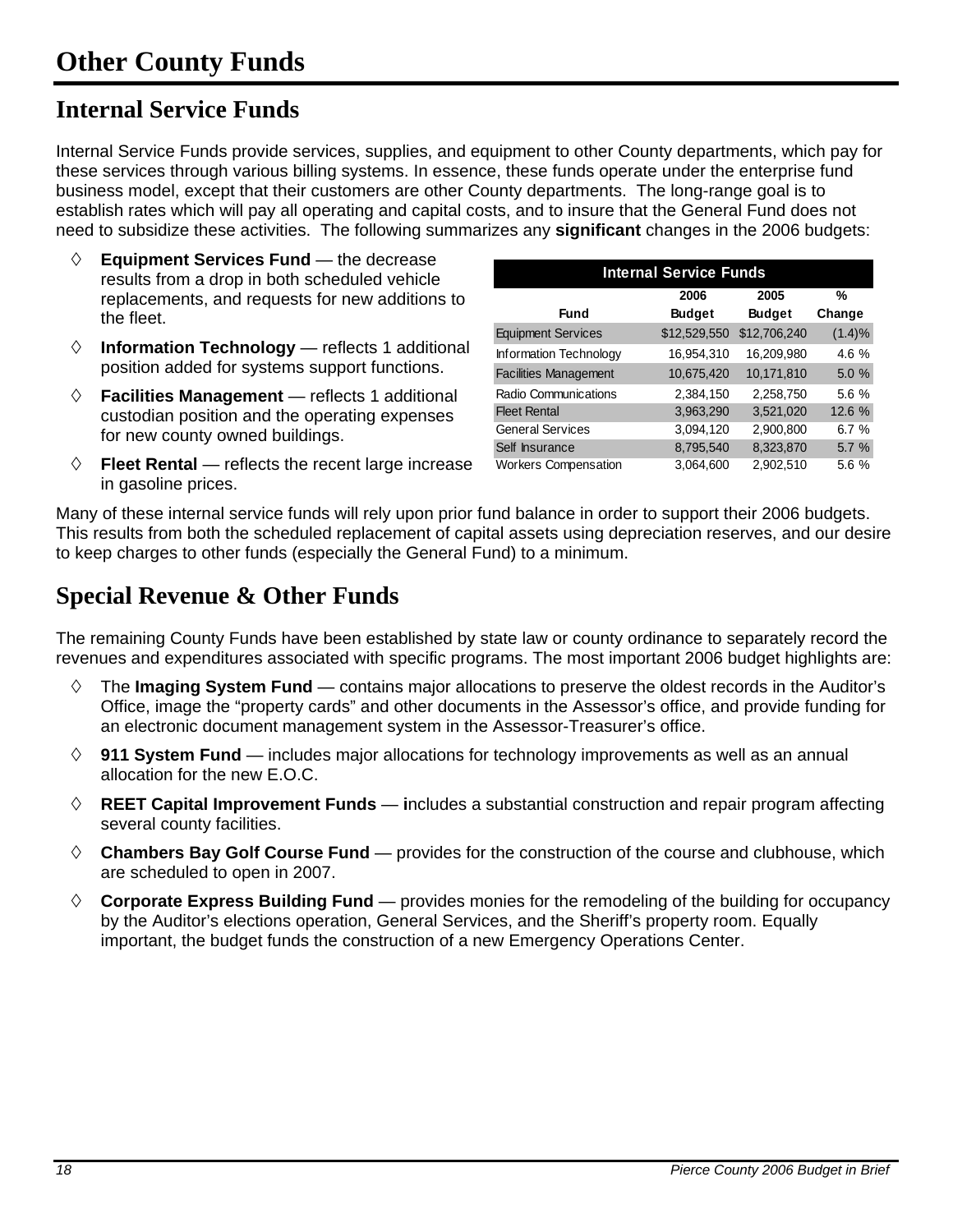### **Unresolved Issues**

Most issues are resolved during the budget preparation and adoption process. However, there are usually several issues which will "play-out" later once the new year is underway, and as developments unfold or new information becomes available. This budget is not unusual in that respect. We have several issues that are still in their formative stages, and which will need a resolution, and perhaps additional funding, in 2006.

- **Medical and Dental Insurance Rates** initial renewal rates for Medical and Dental Insurance are in excess of the amounts included in the 2006 budget. We are in discussions with our insurance providers and labor unions, and hopefully these negotiations will result in the continuation of most aspects of our current medical and dental plans with reasonable cost increases.
- **Murder Cases** we are concerned about the impact of murder cases on expenses in both the Prosecutor's office and the Department of Assigned Counsel. Our concern revolves around both a) the "returned murder cases" resulting from the State Supreme Court decision which must be dealt with over at least 2005-2006 and b) the large number of "current" murder cases. Resources have been budgeted in 2006 to deal with those cases, but we are not sure that these resources will be sufficient.
- **Extra Hire** the County is in the midst of analyzing the extent to which extra hire employees are performing work which is continuous or ongoing in nature, and thus these employees may need to be converted to permanent part-time status. Such status could result in additional costs for salary, time-off pay, and insurance benefits. The budget reflects the conversion of some extra hire positions to permanent status. However, a review of all such positions has not been completed, and thus additional cost impacts may need to be accommodated.
- $\Diamond$  **Impact of Hurricane Katrina** the long term impact of this devastating storm is still unclear. However, it is possible that negative economic repercussions could affect gasoline prices, interest rates, general economic activity, general levels of inflation, and insurance rates.
- **Gasoline Prices** recent dramatic increases in energy costs (especially gasoline) are placing pressure on the budgets which are heavy users of gasoline – Sheriff, Roads Maintenance, Sewer Utility, Parks and Recreation, etc. The 2006 budget reflects only a moderate inflation increase in gasoline prices from their current levels, and any increase beyond that level could cause budget difficulty for many of our operations.

### **Prognosis for Fiscal 2007**

In this uncertain time it is difficult to confidently project ahead to fiscal 2007. However, based upon our best "crystal ball" judgments, this is what we see:

- $\Diamond$  The state and local economies should enjoy a period of moderate growth over the next 24 months.
- $\Diamond$  It is likely that fiscal 2007, without the approval of any new tax increase measure, will be worse than fiscal 2006 for the following reasons:
	- the impact of I-747 becomes progressively worse with each passing year
	- the possible need to open another pod in the New Jail could add significantly to our Corrections Department expenses
	- medical insurance increases are likely to remain significantly above the level of general inflation.
	- State pension rates are scheduled to increase dramatically in 2007 and beyond.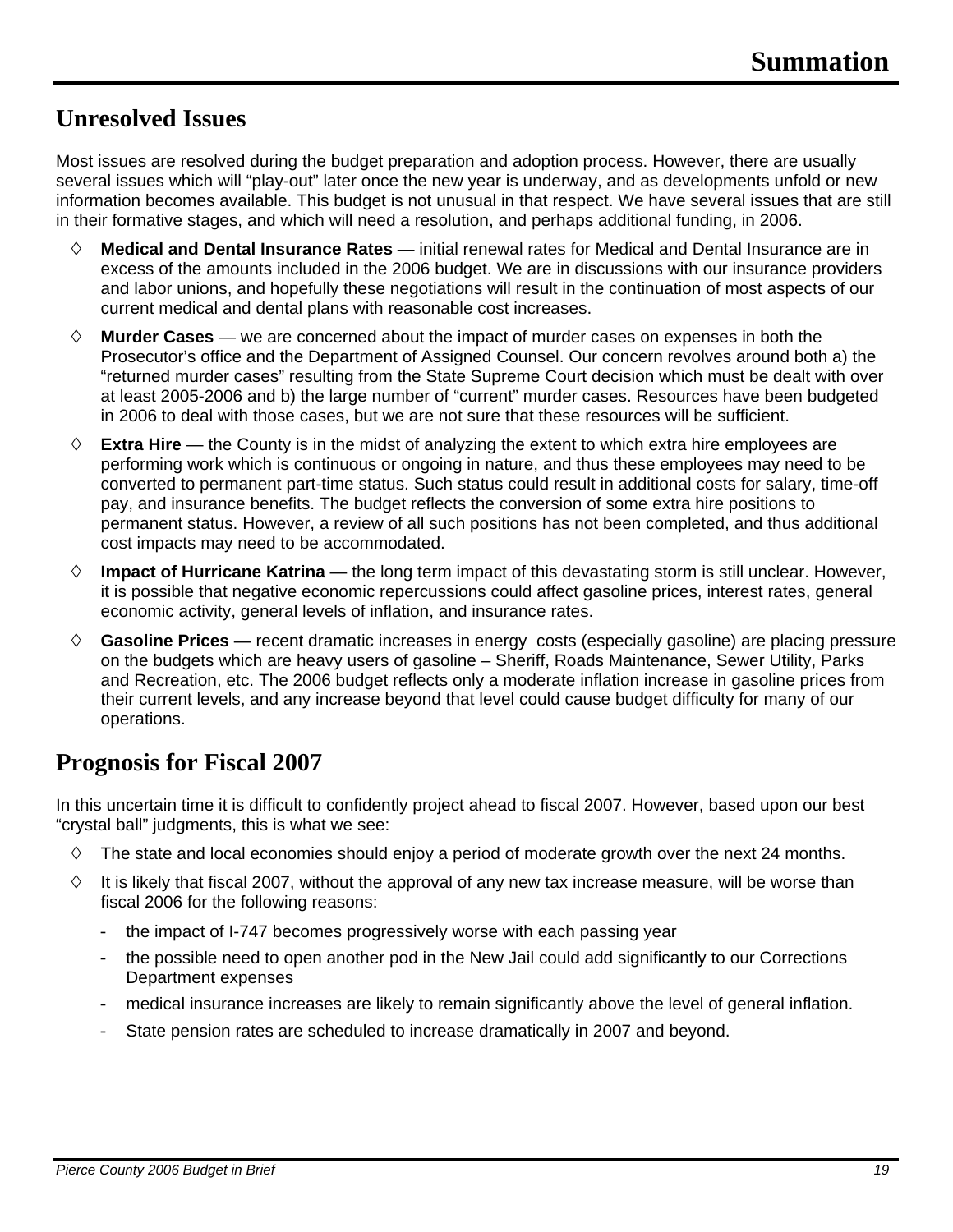### **Summation**

### **Overview**

The 2006 budget that is being submitted to the County Council is based upon a set of relatively favorable economic conditions which we hope will "hold" throughout the year. These conditions include a prosperous local economy, robust building activity, increased property values, and rising interest rates which have generated additional revenue without as yet negatively affecting economic growth. These favorable conditions and the resulting revenue growth should allow us to moderately augment many of our highest priority services.

We have recommended the use of reserves for one-time activities (building remodeling, a new Emergency Operations Center, capital equipment replacements, etc). Reserves should not be used for ongoing staff and programs.

Despite normal pressures and uncertainties, this budget moves us forward in many vital arenas:

- $\Diamond$  funding for public safety and judicial system improvements
- $\Diamond$  major new parks and recreation facilities, and the acquisition of a large number of parcels through the Conservation Futures fund
- $\Diamond$  a significant transportation improvement program
- $\diamond$  improvements in the staffing levels at P.A.L.S. and related departments to deal with the permit backlog issue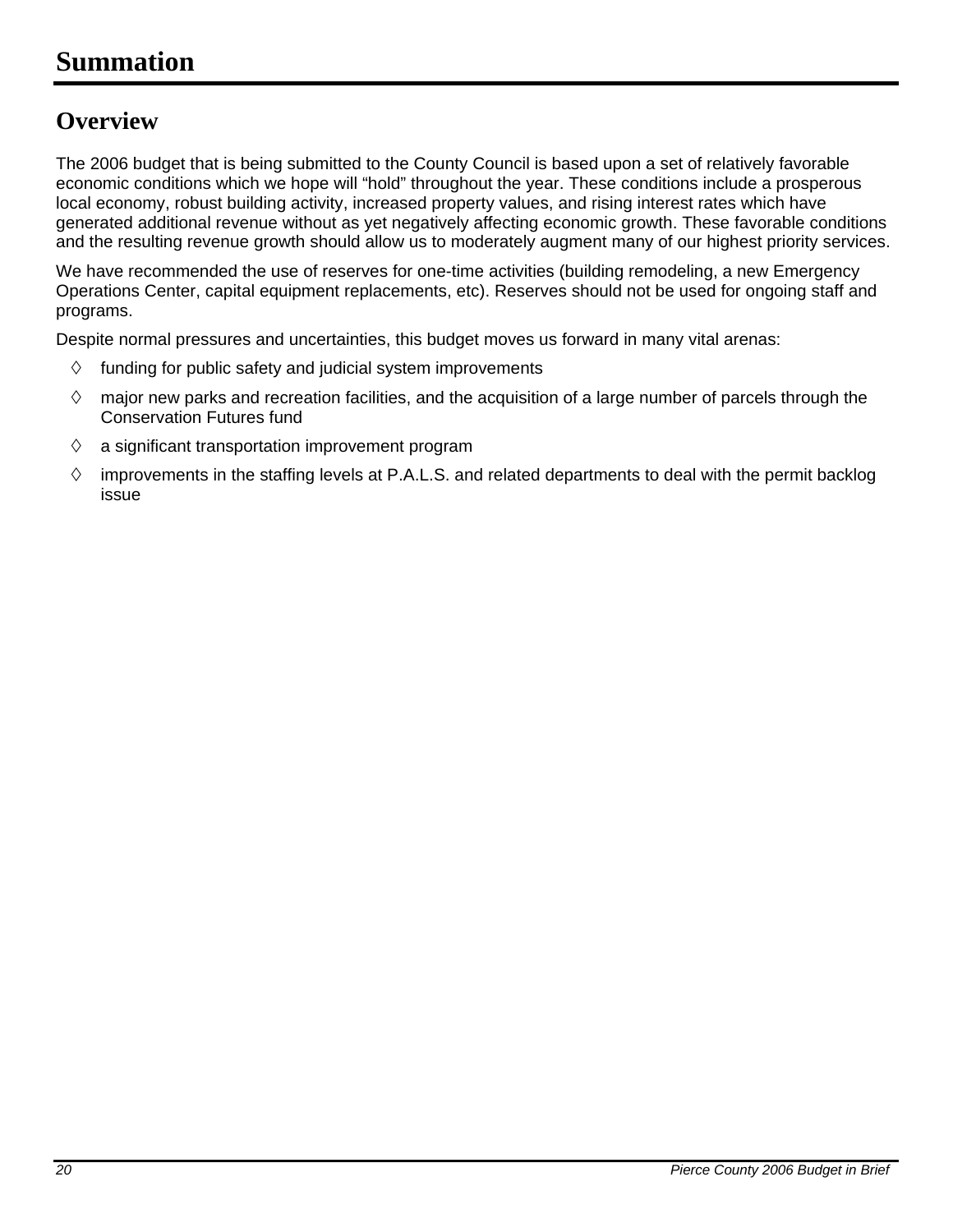### **Property Taxes and Assessed Valuation**

Property tax is the largest source of revenue in the General Fund and is a major source of revenue for the Road Fund. The growth in Property Tax revenue is dependent upon both the actual growth in assessed valuation and the tax rate. The growth in assessed valuation from 2005 to 2006 was approximately \$10.7 billion (20.1%). Approximately 20% of the growth is due to new construction, and 80% is due to the revaluation of existing properties.

### **Property Tax Levy Rates**

Levy rates determine the amount of tax that a property owner pays per thousand dollars of assessed value. The November 2001 passage of Initiative 747 limits the maximum growth in property tax revenues from existing property to the lesser of 1% or the percentage increase in the Implicit Price Deflator (IPD), which is 2.54% in 2006 (based upon last year's actual figures). This limitation on property tax revenue growth coupled with an inflationary increase in existing property revaluations has resulted in a 13% reduction in the 2006 County Levy tax rate from 2005; and over 20% since the initiative was enacted. The Road Levy tax rate has decreased by 13% from the 2005 rate and the Conservation Futures tax is down 12.6% from 2005.

#### $29.8$   $31.7$   $33.7$   $35.2$   $37.9$   $41.5$   $45.0$   $46.5$   $49.4$   $53.2$ 63.9  $0.0$  $10.0$ 20.0 30.0 40.0 50.0 60.0 70.0 \$ in Billions

#### **Total Assessed Valuation**



**Combined Property Tax Millages**



Note: The Conservation Futures rate was reduced to .0247 in 1996 due to levy lid limits, and .0600 in 2002, .0609 in 2003, .0592 in 2004, and .0571 in 2005 due to the impact of I-747 and the 1% limit.

| <b>Property Tax Levies</b>                |                                  |                  |                                  |                  |  |
|-------------------------------------------|----------------------------------|------------------|----------------------------------|------------------|--|
|                                           |                                  | 2005             |                                  | 2006             |  |
|                                           | Tax Rate <sup>1</sup>            | Revenue          | Tax Rate <sup>1</sup>            | Revenue          |  |
|                                           | Assessed Value: \$53,192,230,601 |                  | Assessed Value: \$63,896,092,639 |                  |  |
| A. County Levy (\$1.80 maximum)           |                                  |                  |                                  |                  |  |
| General Fund                              | \$<br>1.4949                     | \$<br>79,515,608 | \$<br>1.3062                     | \$<br>83,462,690 |  |
| Administrative Refund RCW 84.69           | 0.0022                           | 120,505          | 0.0022                           | 138,350          |  |
| Sub Total General Fund                    | 1.4971                           | 79,636,113       | 1.3084                           | 83,601,040       |  |
| Veteran's Relief                          | 0.0097                           | 515,965          | 0.0083                           | 532,360          |  |
| Social Services                           | 0.0215                           | 1, 143, 633      | 0.0185                           | 1,182,080        |  |
| <b>Total County Levy</b>                  | 1.5283                           | 81,295,711       | 1.3352                           | 85, 315, 480     |  |
| B. Conservation Futures (\$.0625 Maximum) | 0.0572                           | 3,042,984        | 0.0500                           | 3,193,470        |  |
|                                           | Assessed Value: \$22,974,924,920 |                  | Assessed Value: \$27,713,628,684 |                  |  |
| C. Road District Levy (\$2.25 Maximum)    |                                  |                  |                                  |                  |  |
| Allocated to Road Fund                    | 1.6713                           | 38,398,466       | 1.4602                           | 40,466,590       |  |
| Law Enforcement Levy                      | 0.4069                           | 9,348,942        | 0.3555                           | 9,852,470        |  |
| Administrative Refund RCW 84.69           | 0.0023                           | 53,488           |                                  |                  |  |
| <b>Total Road District Levy</b>           | 2.0806                           | 47,800,896       | 1.8157                           | 50,319,060       |  |
| TOTAL COUNTY TAX LEVIES                   | 3.6661                           | 132,139,591      | 3.2009                           | 138,828,010      |  |

1 Tax rates are applied to each \$1,000 of assessed value.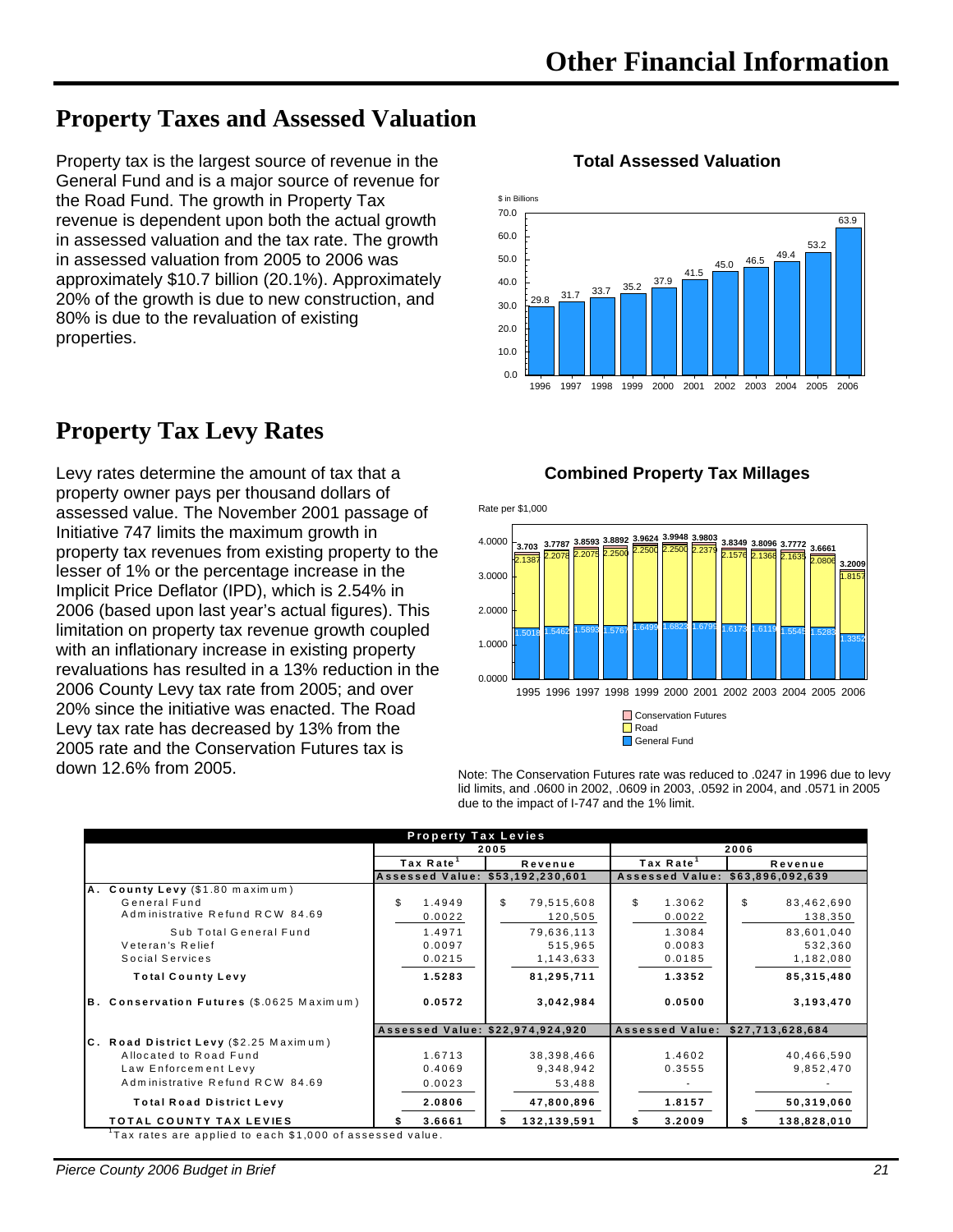### **Debt Capacity**

Under Washington State Law, a county may issue general obligation debt for general county purposes in an amount not to exceed 2½% of all actual value of all taxable property. Unlimited tax debt requires an approving vote of the people, and any election to validate General Obligation Debt must have a voter turnout of at least 40% of those who voted in the last state general election, and 60% of those voting must be in the affirmative. The County Council may, by ordinance, authorize the issuance of limited tax General Obligation Debt in an amount up to 1½% of the actual valuation within the County without a vote of the people. No combination of limited or unlimited tax debt may exceed 2½% of the actual valuation. The debt service on unlimited tax debt is secured by excess tax levies, whereas the debt service on limited tax debt is secured by taxes collected within the \$1.80 per \$1,000 of assessed value county operating levy.

| Debt Capacity as of September 30, 2005                      |    |            |    |                |
|-------------------------------------------------------------|----|------------|----|----------------|
| 2005 Assessed Vaulation for 2006 Tax Collections            |    |            | \$ | 63,896,092,639 |
|                                                             |    |            |    |                |
| A. Inside Levy (issued without vote of the people)          |    |            |    |                |
| Legal Limit (1.5% of property value)                        |    |            | \$ | 958,441,390    |
| Amount of Debt Applicable to Debt Limit:                    |    |            |    |                |
| Net Limited General Obligation Bonds                        | \$ | 49,082,596 |    |                |
| Net Limited General Obligation Bonds - Proprietary Type     | \$ | 26,235,000 |    |                |
| Estimated Compensated Absences (12/31/2004)                 |    | 16,443,000 |    |                |
| Installment Contracts - Ferry                               |    | 4,472,737  |    |                |
| <b>Total Limited Tax General Obligation Debt</b>            |    |            |    | 96,233,333     |
| <b>Limited Tax General Obligation Debt Margin Available</b> |    |            | S  | 862,208,057    |
| B. Outside Levy (issued with vote of the people)            |    |            |    |                |
| Legal Limit (2.5% of property value)                        |    |            | \$ | 1,597,402,316  |
| Amount of Debt Applicable to Debt Limit:                    |    |            |    |                |
| Net Limited General Obligation Debt                         |    |            |    | 96,233,333     |
| <b>Total General Obligation Debt Margin Available</b>       |    |            |    | 1,501,168,983  |

| <b>Pierce County Bonded Debt Ratios Estimated at September 30, 2005</b>       |  |        |  |
|-------------------------------------------------------------------------------|--|--------|--|
| <b>General Obligation Bonded Debt per Capita</b>                              |  |        |  |
| (excluding Proprietary GO/Debt, Compensated Absences, & Installment Contract) |  | 64.93  |  |
|                                                                               |  |        |  |
| Assessed Valuation per Capita                                                 |  | 84.530 |  |
| Ratio of direct G.O. Bonded Debt to Assessed Value                            |  |        |  |
| (including Proprietary GO/Debt)                                               |  | 0.0008 |  |
|                                                                               |  |        |  |

| <b>Pierce County Bond Ratings</b> |            |               |  |  |  |  |
|-----------------------------------|------------|---------------|--|--|--|--|
|                                   | General    | Sewer Revenue |  |  |  |  |
|                                   | Obligation | (Uninsured)   |  |  |  |  |
| Moody's                           | АаЗ        | A-1           |  |  |  |  |
| Standard and Poor's               | AA-        | A+            |  |  |  |  |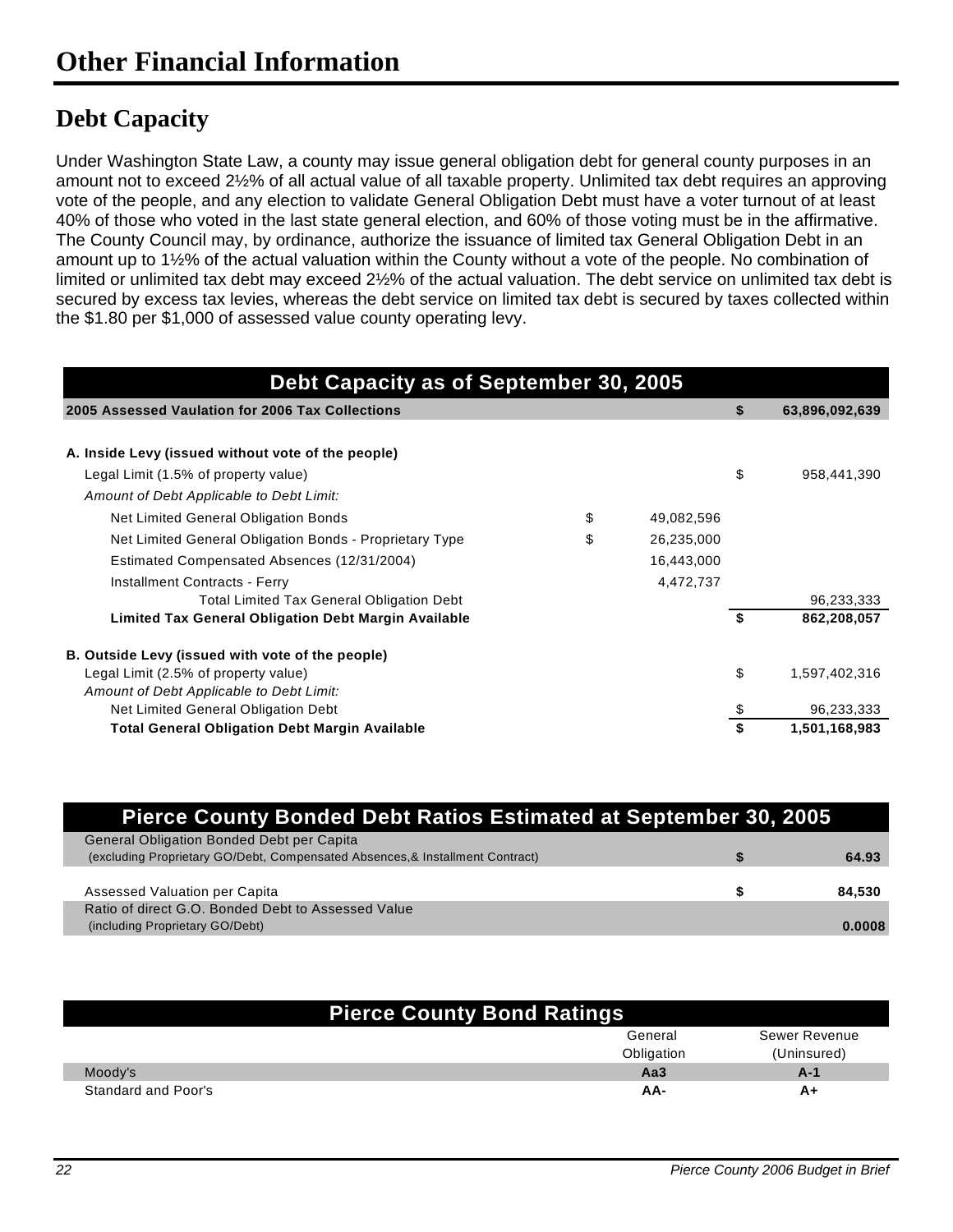## **Other Financial Information**

Pierce County has historically maintained consistently low bonded debt obligations, as shown in the tables below. The Net Bonded Debt per Capita and Ratio of Net Bonded Debt to Assessed Valuation have not changed appreciably in the last five years and are well below national averages. We consequently have both a large legal margin available if needed, and an existing debt structure which does not have a major negative impact upon the annual budget. The sale of \$37 million debt for the new Detention Center (in late 2000) significantly affected the ratios, although we still remain well below national averages.



#### **Net Bonded Debt per Capita (G.O. Bonds Only) Ratio of Net Bonded Debt to Assessed Value**

# **(G.O. Bonds Only)**



The table below presents the Debt Service schedule for the bonds payable from general County revenues (excluding proprietary fund debt). As the table indicates, we will retire 24% of the outstanding principal by the end of 2009, and 50% by the end of 2014. The source for this table is the 2004 CAFR. These figures have not been adjusted for any refinancing done in 2005.

### **GOB DEBT SERVICE SCHEDULE as of 12/31/2004 (amounts in thousands)**

| Year      | <b>Principal</b> | <b>Interest</b> | <b>Total Debt Service</b> |
|-----------|------------------|-----------------|---------------------------|
| 2005      | 2,521            | 2,566           | 5,087                     |
| 2006      | 2,908            | 2,436           | 5,344                     |
| 2007      | 2,388            | 2,290           | 4,678                     |
| 2008      | 2,207            | 2,188           | 4,395                     |
| 2009      | 2,319            | 2,089           | 4,408                     |
| 2010-2014 | 12,975           | 8,724           | 21,699                    |
| 2015-2019 | 10,640           | 5,744           | 16,384                    |
| 2020-2024 | 11,800           | 2,743           | 14,543                    |
| 2025-2029 | 2,815            | 151             | 2,966                     |
| Total     | 50,573           | 28,931          | 79,504                    |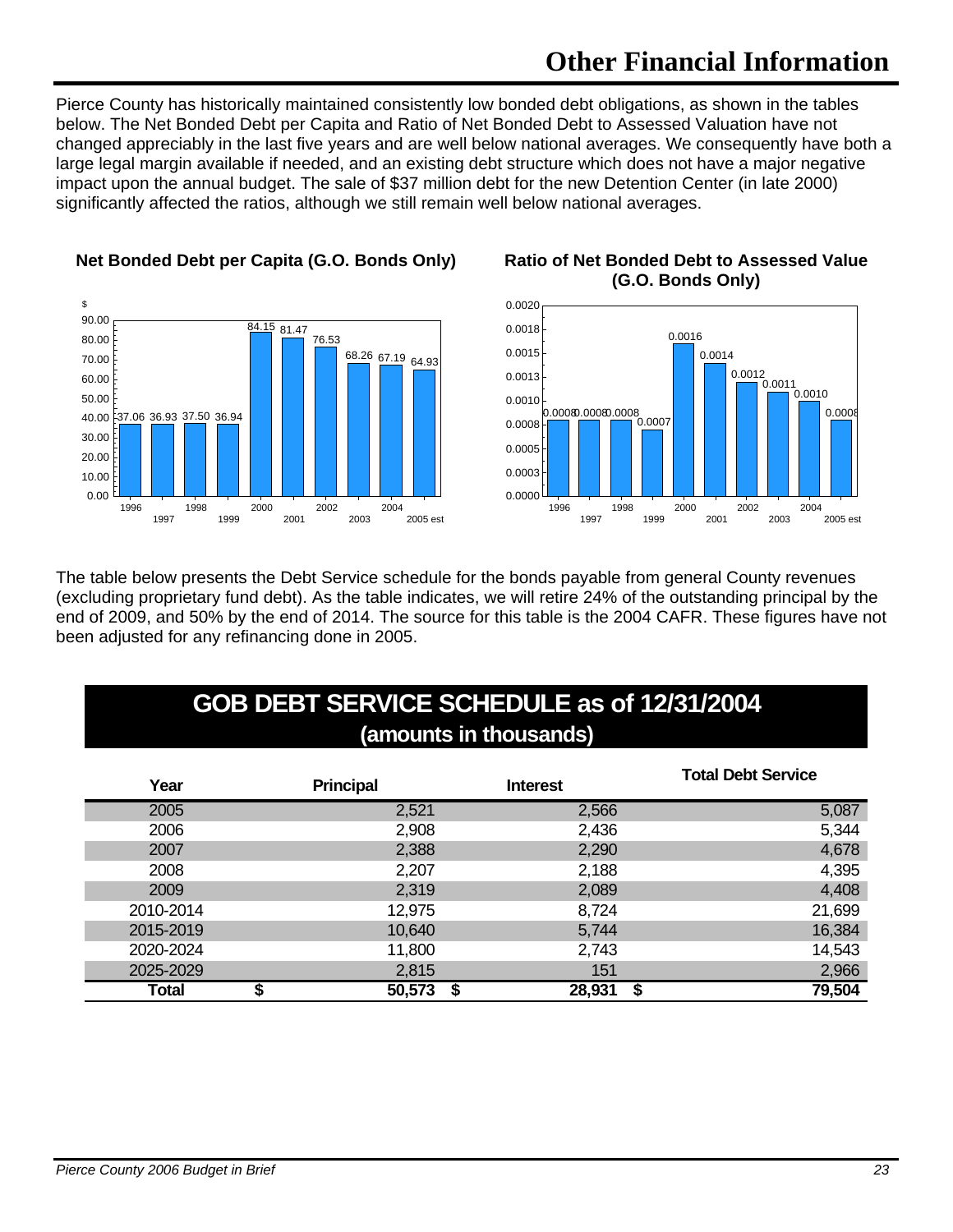### **Capital Improvement Program Summary**

On November 29, 1994, the Pierce County Council adopted the Pierce County Comprehensive Plan to comply with the provisions of the Growth Management Act (ESHB 2929). The plan includes a six-year Capital Facilities Plan (CFP) for financing capital improvements that supports the County's current and future population and economy. This plan is amended annually. The plan amendment reflecting projects for 2007 through 2012 was addressed by the County Council concurrent with the adoption of the 2006 budget. State legislation requires the County's Capital Facilities Plan to include certain public facilities which are not governed, owned, financed or constructed by Pierce County, such as school districts, water districts, fire districts, library districts, and public transportation systems.

One of the principal criteria for identifying needed capital improvements is standards for level of service (LOS). The CFP specifies the LOS standards for each public facility and requires that new development be served by adequate facilities. The document also includes the designation of facilities required to be concurrent which means "...that adequate public facilities are available when the impacts of development occur". Objectives, principles, and standards that guide and implement the provision of adequate public facilities are contained in the CFP.

For each category of public facility, the Plan includes a current facilities inventory, LOS capacity analysis and projected facility requirements, proposed projects, and related financing plans and operating impacts. The overall purpose of the CFP is to use sound fiscal policies to provide adequate public facilities consistent with the Land Use Element of the Comprehensive Plan on a schedule concurrent with, or prior to, the impacts of development. This will allow the County to achieve and maintain adopted standards for LOS, and to exceed the adopted standards, when possible.

In many instances, the CFP reflects other long-range or master plans which have been adopted by the County Council for certain types of facilities, such as the Transportation Improvement Plan, 14-year Ferry Plan, Comprehensive Solid Waste Plan, Comprehensive Flood Control Management Plan, Surface Water Management Plan, Parks and Recreation Master Plan, etc. The Capital Facilities Plan does not authorize the expenditure of funds over the six-year time frame of the plan. Rather, the funds for capital projects are appropriated annually in the County's Budget.

### *Definition of Capital Improvement*

In order to be considered a "capital improvement" for the CFP, the expenditure must be for the acquisition of a physical asset which has a useful life in excess of one year and which has a value/cost of at least \$50,000. Excluded from the definition are such items as vehicles, office and data processing equipment, other equipment items (unless they are an integral part of the larger physical improvement), and normal repairs and maintenance. Capital projects and expenditures reflected in the CFP include the cost of design/engineering, land acquisition, construction and acquisition of related equipment, debt service on bond issues, etc.

### *Impact on the 2006 Operating Budget*

The 2006 budget includes capital improvement projects related to roads, the ferry system, utilities, parks, general government buildings, and river and surface water systems as shown in the following summary. When completed, these capital projects will impact 2006 operating budgets to varying degrees, and those impacts have been included in the appropriate budgets.

Minimal maintenance and operating costs are anticipated for the land acquisitions in Conservation Futures. Several of the regional park projects are through partnerships with other entities who will participate in future maintenance costs. Continued flood plain purchases with REET-River funds is expected to reduce future maintenance costs associated with river control.

Existing County maintenance programs will absorb costs resulting from the completion of the Foothills Trail, capital improvements to the airport, county-owned facilities, and additional infrastructure projects (road/transportation, storm drainage, and sewer utility).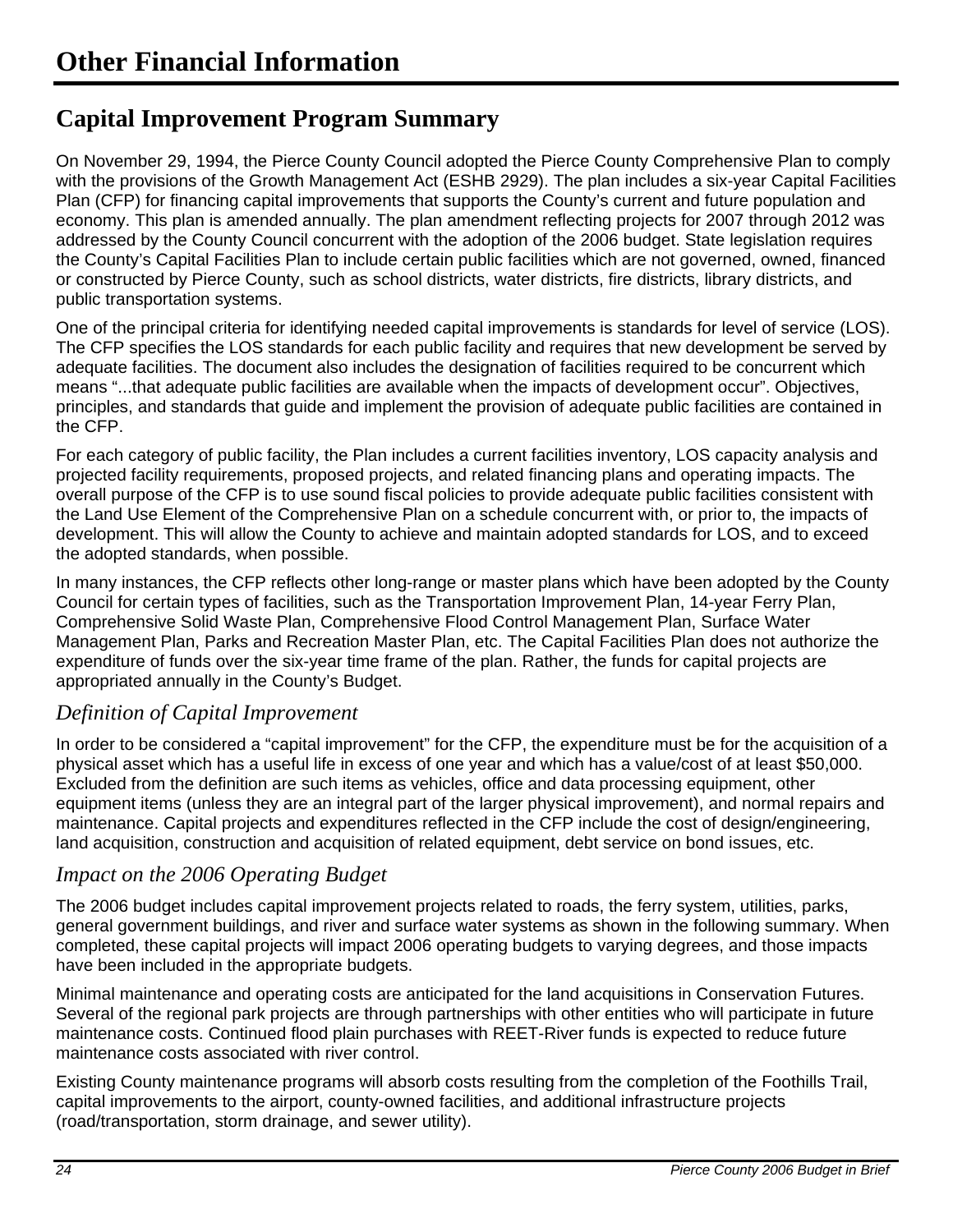# **Other Financial Information**

The following summary presents the projects in the Capital Facilities Plan which have been appropriated for in the 2006 Budget. Project details, including funding sources, can be found in the individual budget sections of the 2006 Budget Document, and in the 2006 Capital Facilities Plan, which is a component of the Pierce County Comprehensive Growth Management Plan

| Airport - improvement projects                                             | \$<br>141,000    |
|----------------------------------------------------------------------------|------------------|
| Adult Detention Facilities - improvement projects and major repairs        | 854,400          |
| General Administration Buildings - improvement projects and major repairs  | 5,510,400        |
| Human Services Buildings - improvement projects and major repairs          | 3,025,200        |
| Juvenile Detention Facilities - improvement projects and major repairs     | 370,700          |
| Law Enforcement - Sheriff Facilities - new EOC and new precinct building   | 10,558,100       |
| Parks and Recreation - regional parks/paths and trails                     | 26,877,000       |
| Superior Court and District Court - major projects for expanded occupancy  | 4,650,000        |
| River Improvement- flood plain land acquisitions and setback levee project | 5,918,220        |
| County Roads- Ferry System - new 54 car ferry and other improvements       | 9,330,000        |
| <b>County Roads - Transportation Improvement Plan projects</b>             | 33,357,000       |
| <b>County Roads - facility improvements</b>                                | 26,838,900       |
| Sewer Utilities - system capital improvements                              | 27,732,290       |
| Solid Waste Management - safety improvements                               | 335,000          |
| Surface Water Management - stormwater systems                              | 12,159,400       |
| <b>Total Capital Project Appropriation-2005</b>                            | 167,657,610<br>S |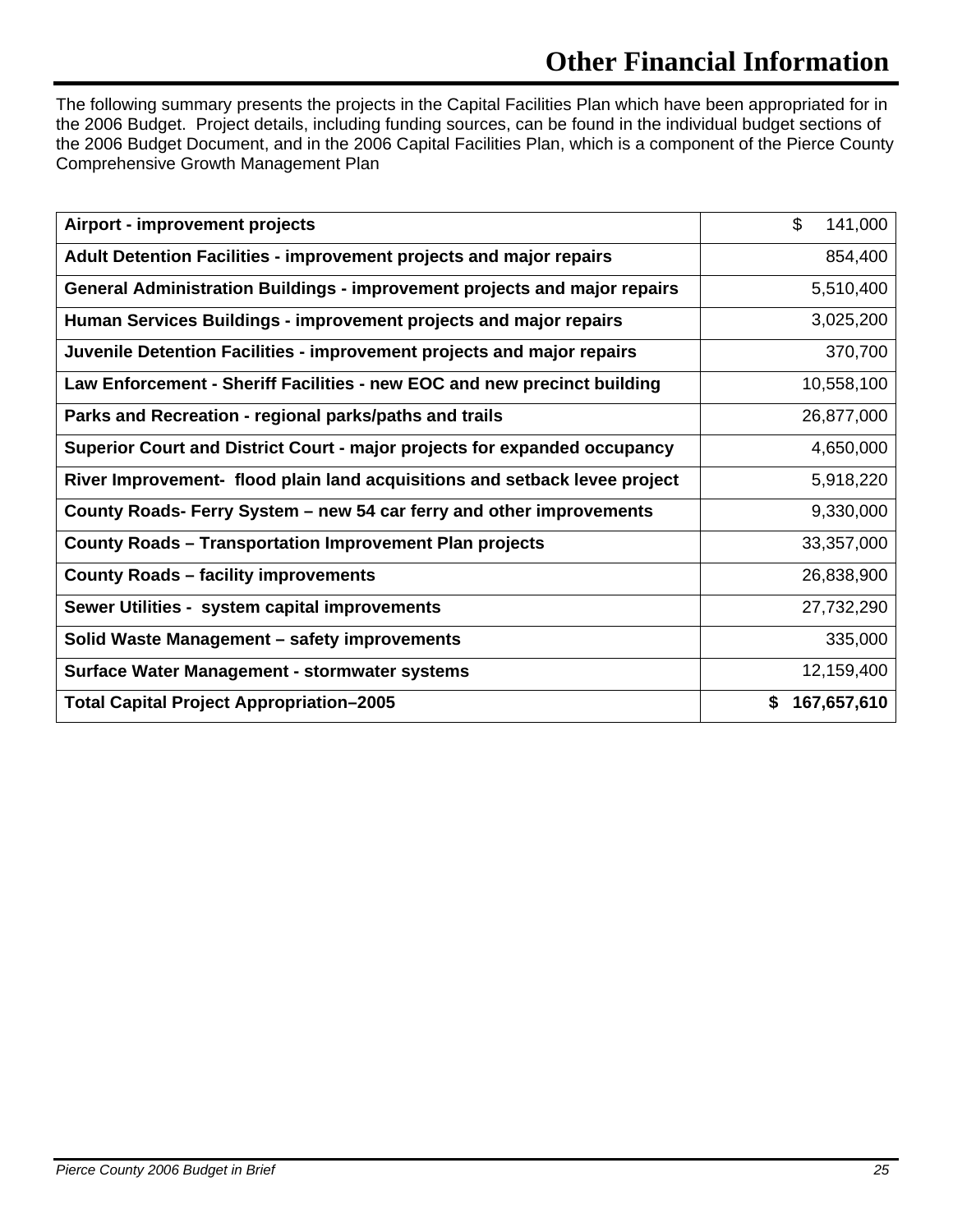### **Staffing Information**

As the population of Pierce County has increased, the demand for county services has risen correspondingly. General Fund staffing (authorized positions) has increased by 258 FTEs (15%) since 1996 while staffing in all other funds (special revenue, enterprise, and internal services) has increased by 348 FTEs (38%). Overall, 606 FTEs have been added since 1996, an increase of 23%.



**Percent Change in County-wide Staffing** 

A significant upsurge in new staffing occurred in 1996 due to a new local option .1% sales tax in the General Fund, and additional Road Fund revenues. Changes over the next three years reflect staffing of the new Jail Annex, an expanded juvenile detention facility, additional staff to address court system caseload issues (primarily in the Prosecuting Attorney), public safety enhancements, and an increase in Human Services staff.

In August of 2000, the County took over Inpatient Services at Puget Sound Behavioral Health (PSBH), eventually adding 239 new staff positions in 2000 and 2001. This accounts for the large increase in those years.

The percentage changes in 2002-2005 reflect either only a small increase or an actual decrease due to the following factors:

The P.S.B.H. staff count subsequently declined over these years to 98 positions in 2005 as service responsibilities were restructured or eliminated,

Initiative 747 (1% property tax limitation) resulted in far less revenue being available to fund new positions or even to support existing positions, and

The Sheriff's contract with the City of Lakewood for police services was terminated at the end of 2004, which resulted in a loss of 103 positions in the Sheriff's department in 2005.

The 2006 budget again reflects new positions throughout the County to enhance service levels, including staff in PALS, Sheriff, Corrections, Prosecuting Attorney, Assigned Counsel, Superior Court, Juvenile, Human Resources, Medical Examiner, Clerk, Transportation and Environmental Services, and the Auditor's office for animal control services.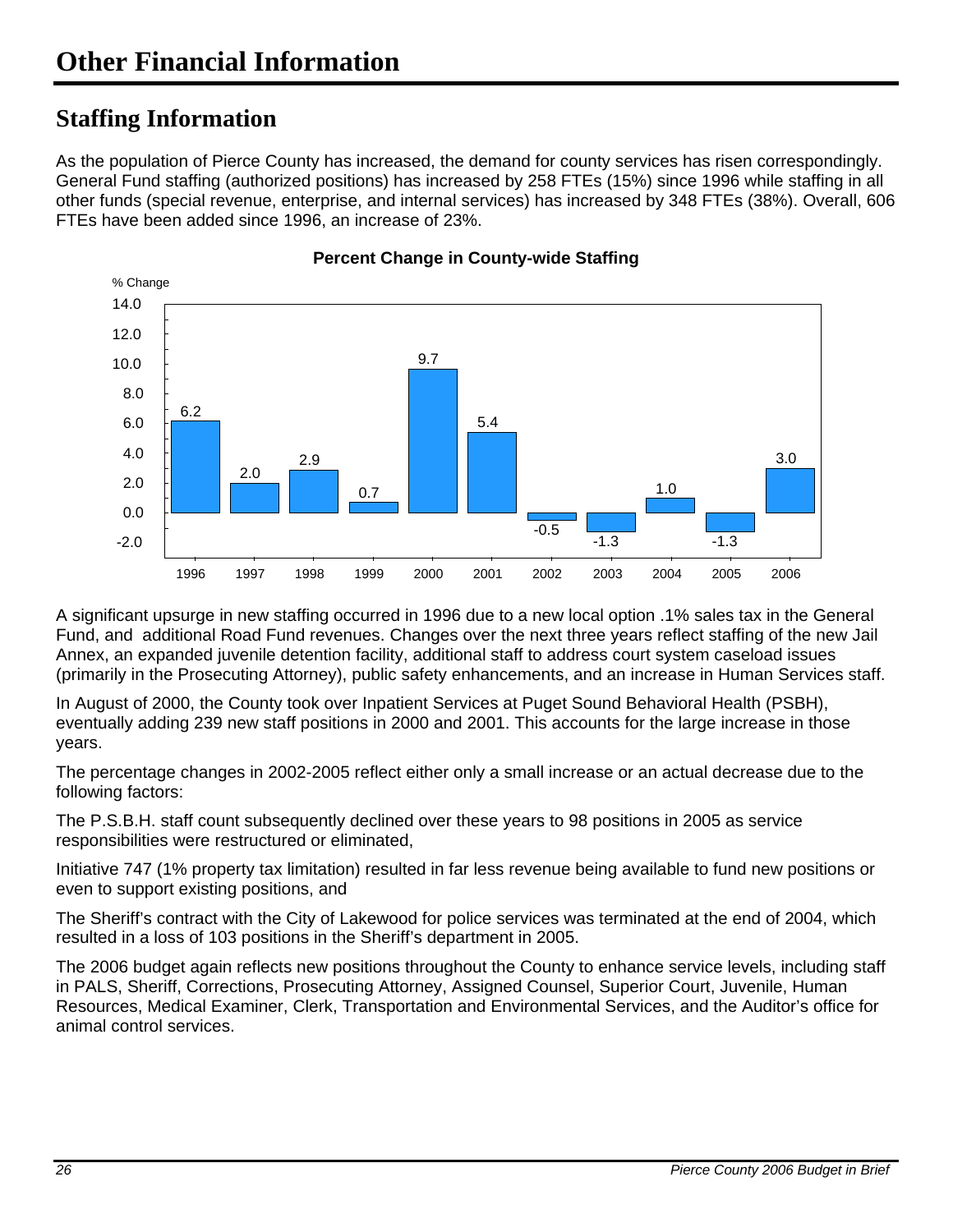

#### **County-wide Staffing Summary**

**2006 Total County Staffing**  Summarized by Function

The Public Safety and Justice Services systems combined accounts for almost 48% of the total County staff, with the Mental and Physical Health system at almost 12%. Almost 18% of the total staff provides Transportation, Utilities, and the Physical Environment services. Two percent of the total staff is related to Culture and Recreation. Almost six percent are involved in Economic Environment activity and 14% staffing provide general government functions (including internal service funds).



#### **2006 General Fund Staffing**  Summarized by Function

The Public Safety and Justice Services systems combined accounts for just over 76% of all General Fund staff. Thirteen percent provide General Governmental services. Over 8% of the General Fund staff support Economic Environment activities and just over 2% are involved in Culture and Recreation, and Physical Environment activities.



The table on the following two pages contains detailed staffing information.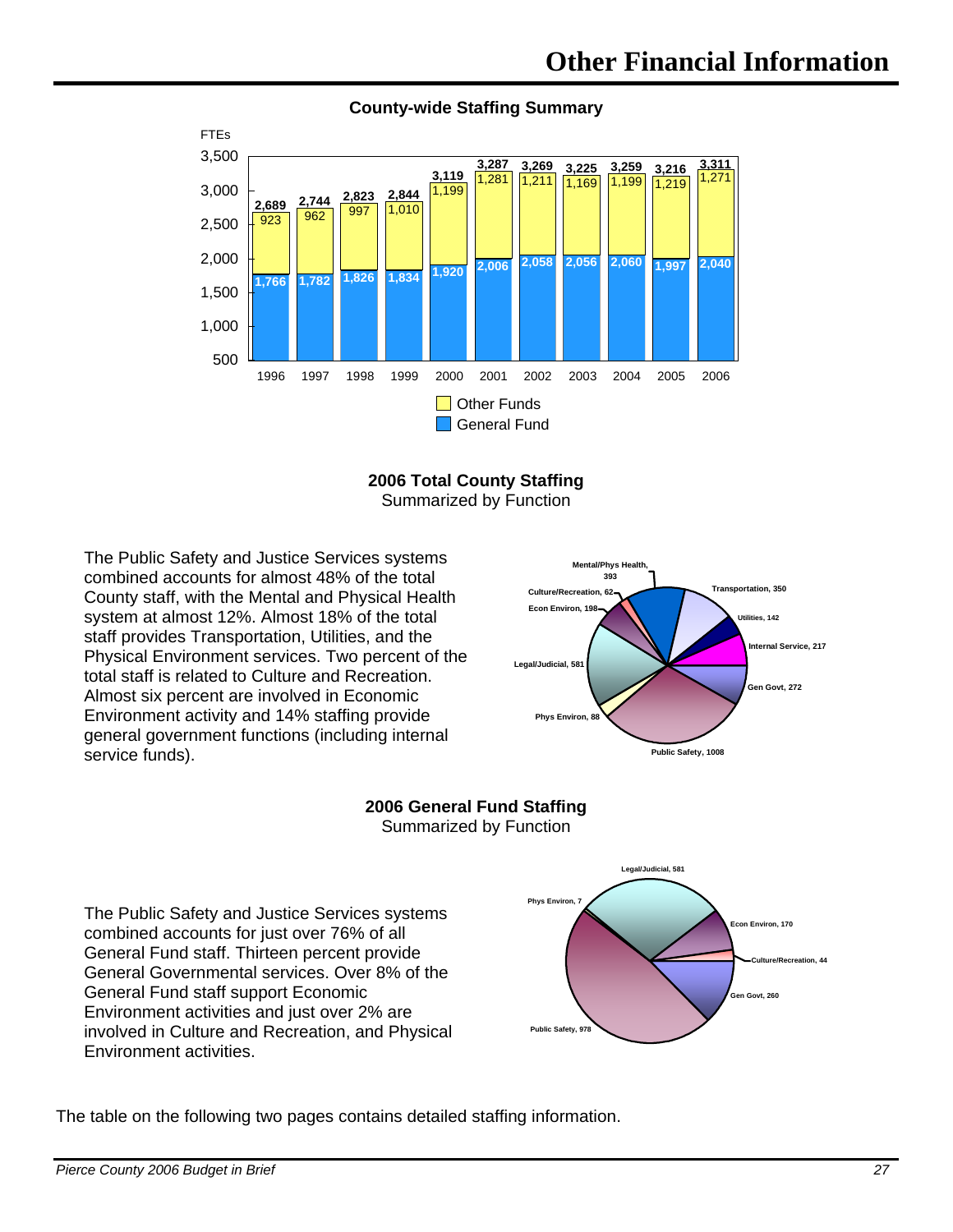# **Other Financial Information**

| <b>STAFFING SUMMARY</b>                |                          |                          |                              |                          |                          |                          |                          |                          |                        |
|----------------------------------------|--------------------------|--------------------------|------------------------------|--------------------------|--------------------------|--------------------------|--------------------------|--------------------------|------------------------|
|                                        | 1996<br><b>FTE</b>       | 1998<br><b>FTE</b>       | 2000<br><b>FTE</b>           | 2002<br><b>FTE</b>       | 2003<br><b>FTE</b>       | 2004<br><b>FTE</b>       | 2005<br><b>FTE</b>       | 2006<br><b>FTE</b>       | Change<br>from<br>1996 |
| <b>General Fund:</b>                   |                          |                          |                              |                          |                          |                          |                          |                          |                        |
| Assessor/Treasurer                     | 96.50                    | 97.80                    | 98.80                        | 98.30                    | 90.30                    | 90.10                    | 90.60                    | 90.60                    | (5.90)                 |
| <b>Assigned Counsel</b>                | 87.77                    | 92.70                    | 89.50                        | 83.20                    | 85.00                    | 85.60                    | 89.30                    | 90.30                    | 2.53                   |
| Assigned Counsel Conflict Off          | $\overline{\phantom{a}}$ |                          |                              |                          |                          | $\overline{\phantom{a}}$ |                          | 4.00                     | 4.00                   |
| Auditor                                | 41.00                    | 41.00                    | 41.00                        | 43.00                    | 43.00                    | 43.00                    | 45.00                    | 51.00                    | 10.00                  |
| <b>Budget &amp; Finance</b>            | 42.65                    | 42.85                    | 43.95                        | 43.45                    | 43.20                    | 44.20                    | 44.15                    | 44.15                    | 1.50                   |
| Clerk of the Superior Court            | 49.50                    | 50.00                    | 52.50                        | 53.50                    | 57.00                    | 58.00                    | 57.00                    | 57.00                    | 7.50                   |
| Communications                         |                          |                          |                              | 5.00                     | 5.00                     | 5.00                     | 5.00                     | 4.00                     | 4.00                   |
| Corrections                            | 331.60                   | 341.30                   | 347.80                       | 393.80                   | 377.70                   | 377.80                   | 375.70                   | 377.70                   | 46.10                  |
| <b>County Council</b>                  | 31.00                    | 32.00                    | 31.00                        | 29.50                    | 29.00                    | 29.00                    | 29.00                    | 29.00                    | (2.00)                 |
| <b>County Executive</b>                | 8.75                     | 6.75                     | 6.75                         | 8.00                     | 8.00                     | 8.00                     | 8.00                     | 8.00                     | (0.75)                 |
| <b>District Court</b>                  | 69.10                    | 68.20                    | 65.50                        | 64.50                    | 70.00                    | 74.00                    | 74.00                    | 74.00                    | 4.90                   |
| District Court 2 - Gig Harbor          | 6.00                     | 6.77                     | 6.00                         | 6.00                     | $\overline{\phantom{a}}$ |                          |                          | $\overline{\phantom{a}}$ | (6.00)                 |
| District Court 3 - Eatonville          | 3.75                     | 3.75                     | 3.75                         | 2.25                     | $\blacksquare$           |                          |                          |                          | (3.75)                 |
| District Court 4 - Buckley             | 1.10                     | 1.25                     | 1.30                         | 1.30                     | $\overline{\phantom{a}}$ | $\overline{\phantom{a}}$ |                          | $\overline{\phantom{a}}$ | (1.10)                 |
| <b>District Court Probation</b>        | 22.00                    | 29.00                    | 35.00                        | 37.00                    | 36.00                    | 36.00                    | 35.50                    | 35.50                    | 13.50                  |
| <b>Economic Development</b>            | 2.15                     | 3.58                     | 3.80                         | 4.80                     | 6.15                     | 7.15                     | 7.00                     | 8.00                     | 5.85                   |
| <b>Emergency Management</b>            | 23.30                    | 21.30                    | 21.40                        | 22.12                    | 22.07                    | 23.03                    | 28.00                    | 31.00                    | 7.70                   |
| <b>Facilities Management Fund</b>      | ÷                        | $\blacksquare$           |                              | ٠                        | $\overline{\phantom{a}}$ | $\blacksquare$           |                          | $\blacksquare$           |                        |
| Human Resources                        | 22.00                    | 22.00                    | 24.00                        | 24.60                    | 24.60                    | 26.60                    | 27.60                    | 28.60                    | 6.60                   |
| Juvenile                               | 167.20                   | 173.22                   | 174.52                       | 179.12                   | 186.62                   | 176.12                   | 173.12                   | 174.62                   | 7.42                   |
| <b>Medical Examiner</b>                | 14.00                    | 12.00                    | 13.00                        | 14.00                    | 14.00                    | 14.50                    | 14.50                    | 15.00                    | 1.00                   |
| <b>Parks &amp; Recreation Services</b> | 47.23                    | 47.95                    | 49.68                        | 50.63                    | 50.65                    | 49.52                    | 43.05                    | 40.03                    | (7.20)                 |
| Planning & Land Services               | 123.00                   | 121.50                   | 127.75                       | 124.50                   | 131.50                   | 131.62                   | 150.62                   | 161.62                   | 38.62                  |
| <b>Prevention Services &amp; Pgms</b>  | $\overline{\phantom{a}}$ | $\blacksquare$           | .80                          | .41                      | .64                      | 1.22                     | $\overline{\phantom{a}}$ | $\overline{\phantom{a}}$ | $\sim$                 |
| <b>Prosecuting Attorney</b>            | 207.00                   | 215.60                   | 219.07                       | 231.72                   | 232.22                   | 227.22                   | 228.50                   | 230.50                   | 23.50                  |
| <b>River Improvement</b>               |                          |                          |                              |                          | $\blacksquare$           |                          |                          | $\blacksquare$           |                        |
| Sheriff                                | 273.00                   | 293.50                   | 357.00                       | 434.00                   | 440.00                   | 449.00                   | 364.00                   | 374.00                   | 101.00                 |
| <b>Special Projects</b>                | 11.54                    | 14.63                    | 14.99                        | 10.60                    | 10.49                    | 10.92                    | 11.00                    | 11.77                    | $.23\,$                |
| <b>Superior Court</b>                  | 81.40                    | 83.38                    | 87.38                        | 88.88                    | 88.88                    | 88.88                    | 92.88                    | 95.88                    | 14.48                  |
| <b>WSU PC Extension</b>                | 3.60                     | 3.60                     | 3.60                         | 3.60                     | 3.62                     | 3.62                     | 3.60                     | 3.60                     |                        |
| <b>Total General Fund</b>              | 1,766.14                 | 1,825.63                 | 1,919.84                     | 2,057.78                 | 2,055.64                 | 2,060.10                 | 1,997.12                 | 2,039.87                 | 273.73                 |
| <b>Special Revenue Funds:</b>          |                          |                          |                              |                          |                          |                          |                          |                          |                        |
| Anti-profiteering Revolv. Fd           | 1.00                     | $\overline{\phantom{a}}$ | $\overline{\phantom{a}}$     | $\overline{\phantom{a}}$ | $\overline{\phantom{a}}$ | $\overline{\phantom{a}}$ | $\overline{\phantom{a}}$ | $\overline{\phantom{a}}$ | (1.00)                 |
| <b>Arts &amp; Cultural Services</b>    | 3.10                     | 3.10                     | 1.79                         | 1.64                     | 1.51                     | 1.66                     | 1.59                     | 1.59                     | (1.51)                 |
| Auditor Maint. & Operations            | 1.00                     | 1.00                     | 2.00                         | .50                      | .50                      | .50                      | .50                      | 2.50                     | 1.50                   |
| <b>Community Action</b>                | 35.82                    | 47.88                    | 59.31                        | 52.21                    | 49.30                    | 50.77                    | 49.77                    | 49.66                    | 13.84                  |
| <b>Community Development</b>           | 12.75                    | 13.32                    | 9.96                         | 10.22                    | 9.92                     | 8.66                     | 11.31                    | 11.31                    | (1.44)                 |
| <b>Conservation Futures Fund</b>       | 1.00                     | 1.00                     | 1.00                         | 1.00                     | 1.00                     | 1.00                     | 1.00                     | 1.00                     | н.                     |
| County Road Fund                       | 329.00                   | 329.20                   | 326.35                       | 327.03                   | 330.28                   | 335.70                   | 337.33                   | 346.04                   | 17.04                  |
| <b>Criminal Justive Fund</b>           |                          | 1.00                     | ٠                            | 1.00                     | 2.00                     | 2.00                     | 2.00                     | 3.00                     | 3.00                   |
| <b>Detention Center Commissary</b>     | $\blacksquare$           |                          | $\overline{\phantom{a}}$     | 2.40                     | 3.00                     | 3.90                     | 3.00                     | 3.00                     | 3.00                   |
| Drug Investigation Fund                | 2.00                     | $\blacksquare$           | ٠                            |                          | ٠                        | 2.00                     | 4.00                     | 7.00                     | 5.00                   |
| <b>Emergency Mgmt Grant Fd</b>         | $\overline{\phantom{a}}$ | $\overline{\phantom{a}}$ | $\overline{\phantom{a}}$     | 3.88                     | 8.88                     | 10.87                    | 12.88                    | 11.00                    | 11.00                  |
| <b>Endangered Species Act</b>          | ٠                        | ٠                        | ٠                            | .62                      | .62                      | ٠                        |                          |                          | $\sim$                 |
| Family Justice Center                  | $\overline{a}$           | $\overline{\phantom{a}}$ | $\qquad \qquad \blacksquare$ |                          |                          | $\overline{\phantom{a}}$ | 1.50                     | 2.80                     | 2.80                   |
| Geographical Info.System               | 17.00                    | 18.00                    | 19.00                        | 18.00                    | 17.00                    | 17.00                    | 17.00                    | 18.00                    | 1.00                   |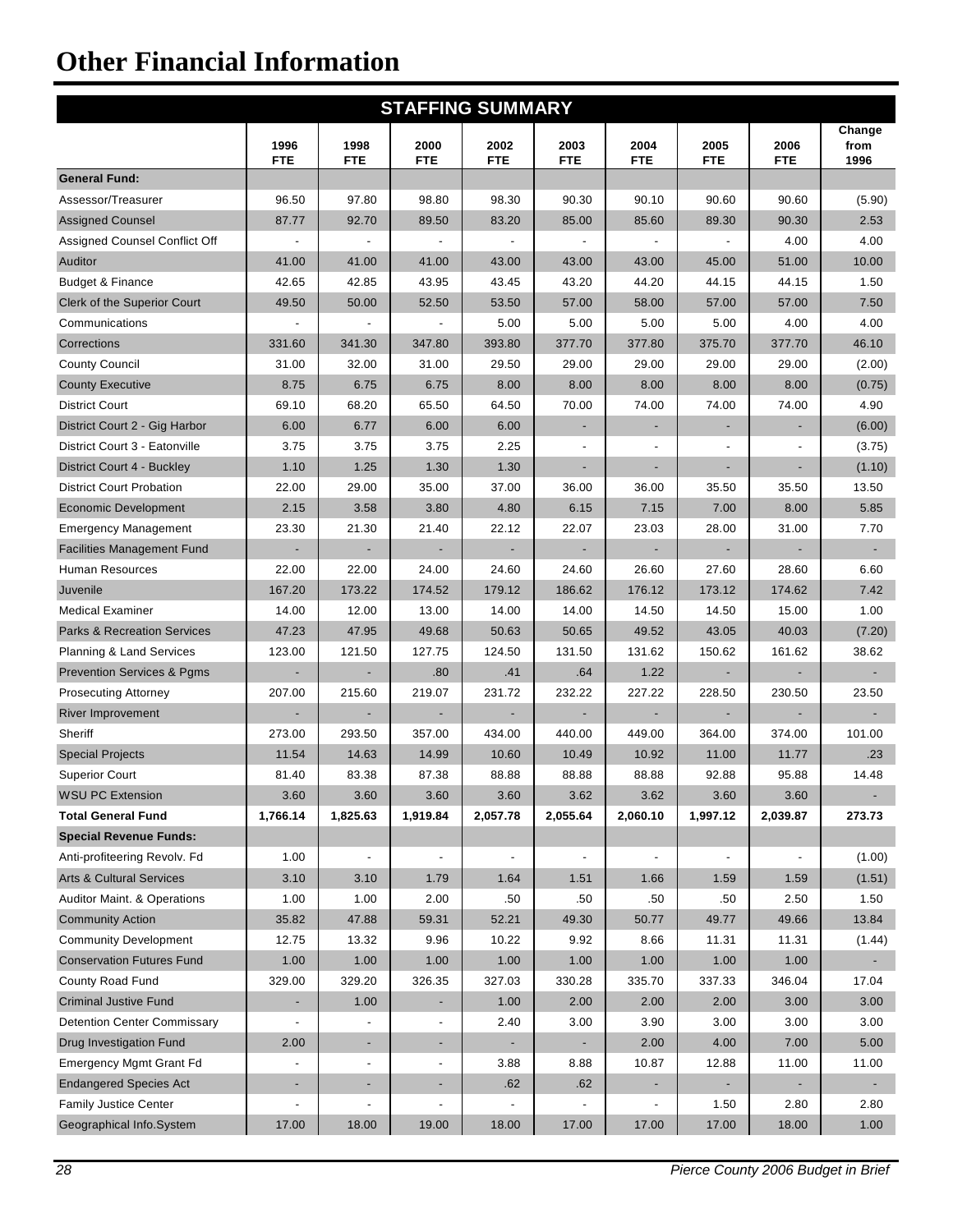# **Other Financial Information**

| <b>STAFFING SUMMARY</b>              |                          |                          |                    |                          |                          |                          |                          |                    |                        |
|--------------------------------------|--------------------------|--------------------------|--------------------|--------------------------|--------------------------|--------------------------|--------------------------|--------------------|------------------------|
|                                      | 1996<br><b>FTE</b>       | 1998<br><b>FTE</b>       | 2000<br><b>FTE</b> | 2002<br><b>FTE</b>       | 2003<br><b>FTE</b>       | 2004<br><b>FTE</b>       | 2005<br><b>FTE</b>       | 2006<br><b>FTE</b> | Change<br>from<br>1995 |
| <b>Human Services</b>                | 116.30                   | 134.12                   | 143.74             | 202.11                   | 220.20                   | 220.37                   | 224.47                   | 248.36             | 132.06                 |
| Law Enforcement Fund                 | 71.50                    | 72.00                    | 47.00              |                          |                          |                          |                          |                    | (71.50)                |
| <b>Park Impack Fees</b>              | ٠                        | ٠                        | ٠                  | $\overline{\phantom{a}}$ | ٠                        | $\overline{\phantom{a}}$ | .05                      | .05                | .05                    |
| Parks Sales Tax                      |                          |                          |                    | $\overline{\phantom{a}}$ | $\overline{\phantom{a}}$ | .64                      | 1.00                     | 4.56               | 4.56                   |
| <b>Paths and Trails</b>              | 1.25                     | 2.05                     | 1.47               | 1.52                     | 2.11                     | 2.02                     | 1.02                     | 1.02               | (0.23)                 |
| Peninsula Recreation Program         |                          |                          |                    | 1.00                     | 2.00                     | 2.00                     | 2.00                     |                    |                        |
| <b>Puget Sound Behavioral Health</b> | ÷,                       | ÷                        | 183.29             | 170.05                   | 108.40                   | 106.04                   | 97.86                    | 92.42              | 92.42                  |
| <b>Rainier Communications Comm</b>   | 2.00                     | 5.00                     | 5.00               | 6.00                     | 6.00                     | 6.00                     | 6.00                     | 7.00               | 5.00                   |
| Real Est Exc Tax Rvr                 | 3.73                     | 3.91                     | 2.02               | 1.79                     | 1.95                     | 1.71                     | 1.57                     | 1.39               | (2.34)                 |
| Safe Streets Fund                    |                          |                          |                    | $\overline{a}$           | $\blacksquare$           |                          |                          | $\overline{a}$     |                        |
| Second REET Fund - Park              |                          |                          |                    |                          | .25                      | .89                      | 1.15                     | 1.15               | 1.15                   |
| Surface Water Mgmt. Fd.              | 30.15                    | 35.05                    | 43.15              | 46.11                    | 46.15                    | 52.06                    | 55.27                    | 60.29              | 30.14                  |
| Tourism, Promo., Cap. Fac.           | ٠                        |                          | .13                | .10                      | .43                      | .42                      |                          |                    |                        |
| <b>Veterans Relief Fund</b>          | 3.00                     | 3.00                     | 3.00               | 3.00                     | 3.00                     | 3.00                     | 3.00                     | 3.00               |                        |
| <b>Wellness Program</b>              | 1.00                     | 1.00                     | 1.00               |                          | $\overline{\phantom{a}}$ |                          |                          |                    | (1.00)                 |
| 911 System                           | 3.70                     | 4.35                     | 4.50               | 4.78                     | 4.88                     | 4.96                     | 4.00                     | 4.00               | .30                    |
| <b>Total Spc Rev Funds</b>           | 645.30                   | 684.98                   | 865.71             | 866.46                   | 831.64                   | 846.83                   | 851.27                   | 894.14             | 248.84                 |
| <b>Capital Projects:</b>             |                          |                          |                    |                          |                          |                          |                          |                    |                        |
| Admin Bldg & Fac. Fund               | .10                      | .13                      | .17                | .16                      | .16                      | $\blacksquare$           | $\overline{\phantom{a}}$ | ٠                  | (0.10)                 |
| Interim Jail Construction-308        | .78                      |                          |                    |                          | ä,                       |                          |                          |                    | (0.78)                 |
| <b>Parking Facility Fund</b>         | ٠                        | .64                      | .56                | $\overline{\phantom{a}}$ | $\overline{\phantom{a}}$ | ٠                        |                          | ٠                  | $\blacksquare$         |
| Permanent Jail Const.                | ÷,                       | 1.43                     | 8.51               | 4.90                     | 4.92                     | .89                      | .50                      | .09                | .09                    |
| <b>REET-Capital Projects</b>         | 1.27                     | 1.07                     | 1.07               | 2.69                     | 2.74                     | 3.47                     | 2.85                     | 3.02               | 1.75                   |
| Remann Hall Improv. Fund             | 1.10                     |                          |                    |                          |                          |                          |                          |                    | (1.10)                 |
| 1% for Arts Construction             | ٠                        | ٠                        | ٠                  | .15                      | .25                      | .10                      | .10                      | .10                | .10                    |
| 2501 Corporate Express Bldg          |                          |                          |                    |                          |                          |                          | 1.29                     | 1.41               | 1.41                   |
| <b>Total Capital Proj</b>            | 3.25                     | 3.27                     | 10.31              | 7.90                     | 8.07                     | 4.46                     | 4.74                     | 4.62               | 1.37                   |
| <b>Enterprise Funds:</b>             |                          |                          |                    |                          |                          |                          |                          |                    |                        |
| Airport                              | 1.00                     | 2.02                     | 1.50               | 1.60                     | 1.60                     | 1.60                     | 1.60                     | 1.63               | .63                    |
| <b>Chambers Bay Golf Course</b>      |                          |                          |                    |                          |                          |                          | .80                      | .75                | .75                    |
| <b>Golf Courses</b>                  | 8.65                     | 8.45                     | 8.45               | 8.45                     | 8.84                     | 8.78                     | 8.78                     | 8.74               | .09                    |
| P.C. Ferry Services                  | $\overline{\phantom{a}}$ | $\overline{\phantom{a}}$ | .67                | 1.32                     | 1.07                     | 1.61                     | 1.89                     | 1.80               | 1.80                   |
| <b>Sewer Utilities Fund</b>          | 86.02                    | 98.65                    | 103.26             | 104.66                   | 104.66                   | 111.76                   | 118.39                   | 126.38             | 40.36                  |
| <b>Sewer Utility Construction</b>    | 2.00                     | 1.10                     |                    |                          |                          |                          |                          |                    | (2.00)                 |
| Solid Waste Mgmt. Fund               | 12.35                    | 12.61                    | 11.11              | 13.71                    | 13.71                    | 14.44                    | 16.02                    | 16.11              | 3.76                   |
| <b>Water Utility Fund</b>            |                          |                          | .90                | .30                      | .30                      | .31                      | .09                      | .01                | .01                    |
| <b>Total Enterp Funds</b>            | 110.02                   | 122.83                   | 125.89             | 130.04                   | 130.18                   | 138.50                   | 147.57                   | 155.42             | 45.40                  |
| <b>Internal Srv Funds:</b>           |                          |                          |                    |                          |                          |                          |                          |                    |                        |
| Equipment Rental & Rev.              | 24.00                    | 24.12                    | 24.10              | 24.43                    | 24.43                    | 24.47                    | 24.46                    | 24.62              | .62                    |
| <b>Facilities Management</b>         | 27.40                    | 36.45                    | 41.86              | 44.62                    | 44.75                    | 45.99                    | 52.21                    | 52.71              | 25.31                  |
| <b>Fleet Rental</b>                  | 3.15                     | 3.15                     | 3.15               | 3.15                     | 3.40                     | 3.40                     | 3.45                     | 3.45               | .30 <sub>0</sub>       |
| <b>General Services</b>              | 7.20                     | 7.20                     | 8.20               | 8.20                     | 8.20                     | 8.20                     | 8.20                     | 8.20               | 1.00                   |
| <b>Information Technology Fund</b>   | 89.04                    | 99.64                    | 104.00             | 108.00                   | 102.00                   | 110.00                   | 111.00                   | 112.00             | 22.96                  |
| Radio Communication Fund             | 5.50                     | 6.35                     | 7.10               | 9.10                     | 8.05                     | 8.02                     | 7.00                     | 7.00               | 1.50                   |
| Self Insurance Fund                  | 5.80                     | 6.30                     | 6.30               | 6.30                     | 6.30                     | 6.30                     | 6.30                     | 6.30               | .50                    |
| <b>Workers Compensation</b>          | 2.20                     | 2.70                     | 2.70               | 2.70                     | 2.70                     | 2.70                     | 2.70                     | 2.70               | .50                    |
| <b>Total Int Serv Fnds</b>           | 164.29                   | 185.91                   | 197.41             | 206.50                   | 199.83                   | 209.08                   | 215.32                   | 216.98             | 52.69                  |
| <b>TOTAL FUNDS</b>                   | 2,689.00                 | 2,822.62                 | 3,119.16           | 3,268.68                 | 3,225.36                 | 3,258.97                 | 3,216.02                 | 3,311.03           | 622.03                 |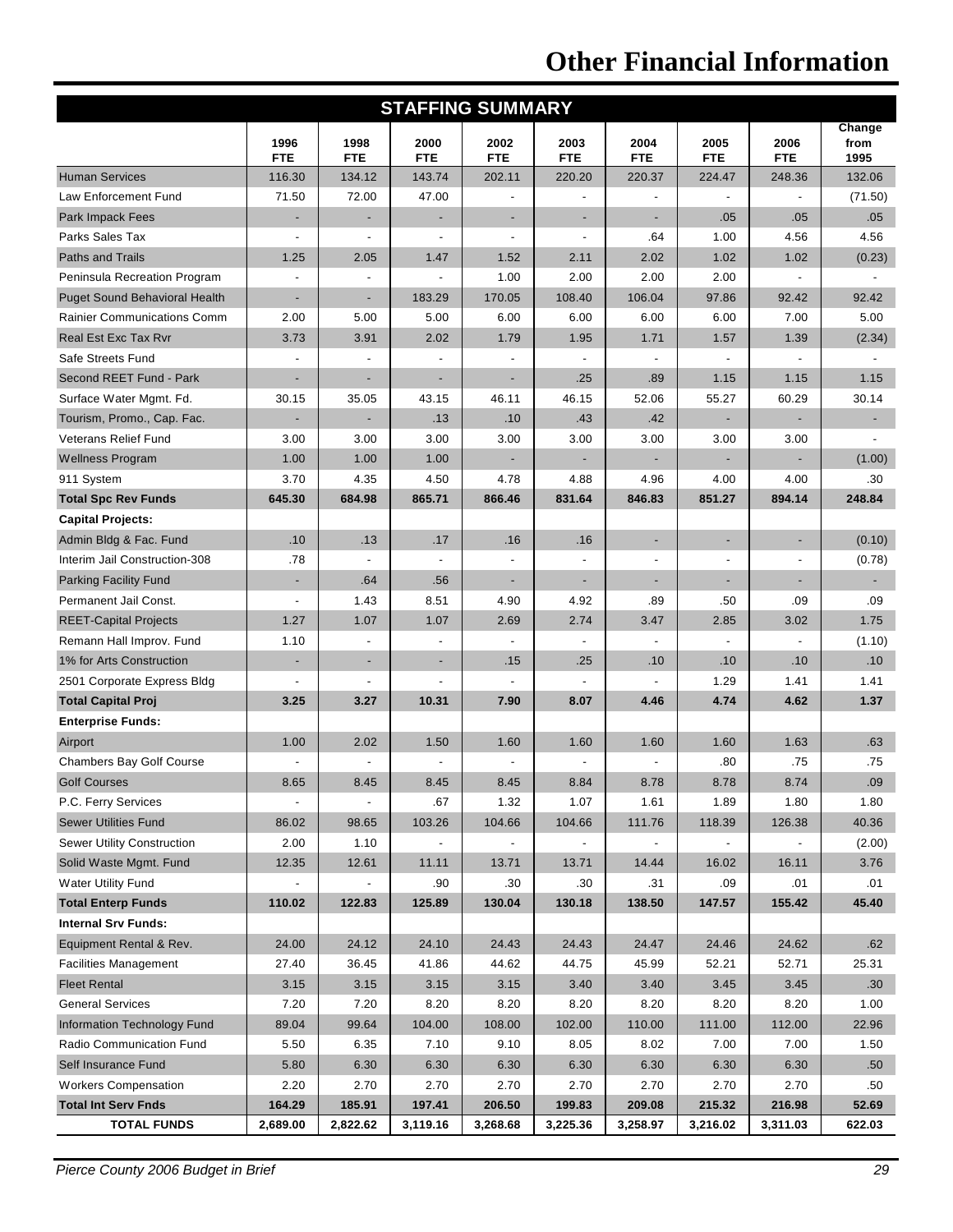### **Revenue and Expenditure Summaries**

The following revenue and expenditure summaries present a variety of views of the funding sources available to the County, and the services and activities provided with these resources. A brief description of each of the tables is given below.

**All Funds Comparison of 2006 Revenues and Expenditures.......................................................................31** The most comprehensive presentation of the functional expenditures and their related funding sources can be found in the All Funds Comparison of 2006 Revenues and Expenditures which displays this information by fund type.

#### **Total Expenditures/Expenses..........................................................................................................................32**

The total 2006 budget for each Fund, or each department in the General Fund, can be found in the Total Expenditures/Expenses table

#### **Departmental Expenditures/Expenses By Function .....................................................................................34**

The Departmental Expenditures/Expenses By Function table organizes the various Fund budgets and department budgets of the General Fund by functional category. The functional categories presented comply with the Budgeting, Accounting and Reporting System maintained by the State Auditor's Office.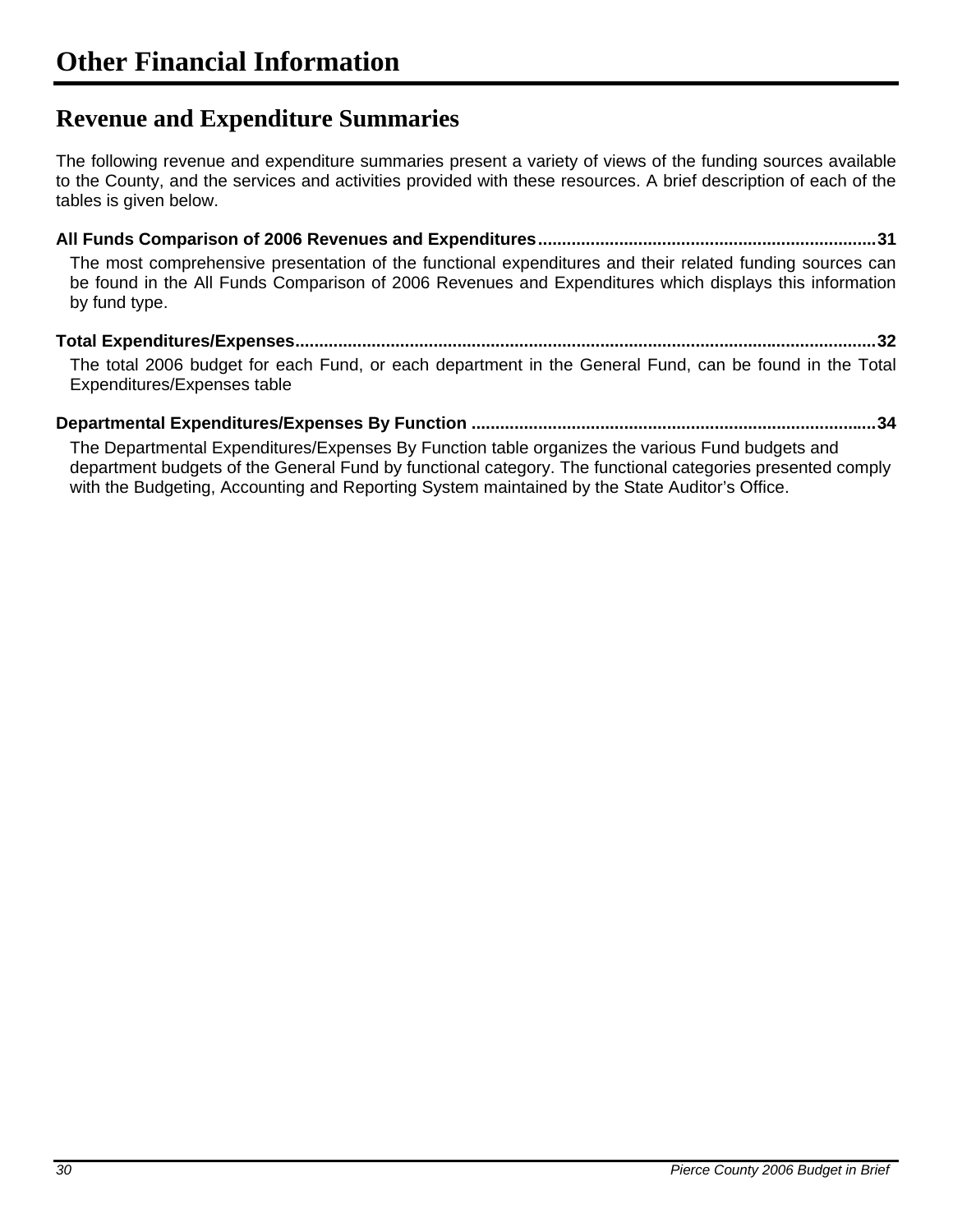#### **ALL FUNDS COMPARISON OF 2006 REVENUES AND EXPENDITURES**

|                                          | General<br>Fund           | <b>Special</b><br>Revenue<br><b>Funds</b> | <b>Debt</b><br><b>Service</b><br><b>Funds</b> | Capital<br>Project<br><b>Funds</b> | <b>Enterprise</b><br><b>Funds</b>       | Internal<br><b>Service</b><br><b>Funds</b> | Tacoma/<br><b>Pierce</b><br>County<br><b>Health Dept</b> | Total<br>All<br><b>Fund Types</b> |
|------------------------------------------|---------------------------|-------------------------------------------|-----------------------------------------------|------------------------------------|-----------------------------------------|--------------------------------------------|----------------------------------------------------------|-----------------------------------|
| <b>Revenues/Other Financing Sources:</b> |                           |                                           |                                               |                                    |                                         |                                            |                                                          |                                   |
| <b>Charges For Services</b>              | \$34,059,360              | $$20,769,290$ \$                          |                                               | 881.640<br>\$                      | 34,291,530<br>$\mathfrak{L}$            | \$24,197,310                               | \$5,166,706                                              | \$119,365,836                     |
| <b>Contributed Capital</b>               |                           |                                           |                                               |                                    | 4,025,000                               |                                            |                                                          | 4,025,000                         |
| <b>Fines and Forfeitures</b>             | 4,943,950                 | 13,000                                    |                                               |                                    |                                         |                                            |                                                          | 4,956,950                         |
| Intergovernmental Rev                    | 27,405,110                | 123,971,980                               |                                               | 11,909,950                         | 2,775,430                               | 100                                        | 20,503,787                                               | 186,566,357                       |
| <b>Licenses and Permits</b>              | 8,964,520                 | 74,000                                    |                                               |                                    |                                         | —                                          | 3,778,837                                                | 12,817,357                        |
| <b>Other Financing Sources</b>           |                           |                                           | $\overline{\phantom{0}}$                      | 10,539,090                         | 6,801,170                               |                                            |                                                          | 17,340,260                        |
| <b>Other Miscellaneous Rev</b>           | 14,504,030                | 32,544,800                                | 4,634,690                                     | 47,836,900                         | 31,995,160                              | 31,373,710                                 | 1,551,542                                                | 164,440,832                       |
| <b>Other Taxes</b>                       | 2,187,150                 | 12,978,450                                |                                               | 4,915,540                          | 180,000                                 |                                            |                                                          | 20,261,140                        |
| <b>Property Taxes</b>                    | 101,374,480               | 45,374,500                                |                                               |                                    |                                         |                                            |                                                          | 146,748,980                       |
| <b>Sales Taxes</b>                       | 50,740,000                | 2,270,000                                 |                                               |                                    |                                         |                                            |                                                          | 53,010,000                        |
| Use of Fund Balance                      | 5,631,693                 | 32,271,470                                | 779,660                                       | 18,590,490                         | 49,715,060                              | 5,889,860                                  | 2,767,557                                                | 115,645,790                       |
| <b>Total Revenues</b>                    | \$249,810,293             | \$270,267,490                             | \$5,414,350                                   | \$94,673,610                       | \$129,783,350                           | \$61,460,980                               | \$33,768,429                                             | \$845,178,502                     |
| <b>Expenditures/Expenses:</b>            |                           |                                           |                                               |                                    |                                         |                                            |                                                          |                                   |
| <b>Cultural &amp; Recreation</b>         | $\mathbb{S}$<br>7,300,980 | \$16.423.630                              | \$                                            | \$6,667,710                        | $\mathfrak{L}$<br>17,990,900            | $\mathfrak{L}$                             | $\mathfrak{S}$                                           | $\mathfrak{L}$<br>48,383,220      |
| <b>Debt Service</b>                      |                           |                                           | 5,414,350                                     |                                    |                                         |                                            |                                                          | 5,414,350                         |
| <b>Economic Environment</b>              | 18,202,270                | 18,035,700                                |                                               |                                    |                                         |                                            |                                                          | 36,237,970                        |
| <b>General Government</b>                | 34,676,050                | 2,812,720                                 | —                                             | 3,077,710                          |                                         |                                            | $\overline{\phantom{0}}$                                 | 40,566,480                        |
| <b>Internal Service</b>                  |                           |                                           |                                               |                                    |                                         | 61,460,980                                 |                                                          | 61,460,980                        |
| Legal & Judicial                         | 67,219,930                | 993.940                                   | $\overline{\phantom{0}}$                      | 5,967,900                          |                                         | —                                          | $\overline{\phantom{0}}$                                 | 74,181,770                        |
| <b>Mental/Physical Health</b>            | 3,509,410                 | 98,144,990                                |                                               | 3,027,240                          |                                         |                                            | 33.768.429                                               | 138,450,069                       |
| <b>Physical Environment</b>              | 2,108,840                 | 57,259,760                                | —                                             |                                    |                                         |                                            |                                                          | 59,368,600                        |
| <b>Public Safety</b>                     | 116,513,545               | 11,041,970                                |                                               | 15,737,170                         |                                         |                                            |                                                          | 143,292,685                       |
| Transportation                           | 279,268                   | 65,554,780                                |                                               | 60,195,880                         | 13,063,600                              |                                            |                                                          | 139,093,528                       |
| <b>Utilities</b>                         |                           |                                           |                                               |                                    | 98,728,850                              |                                            |                                                          | 98,728,850                        |
| <b>Total Expenditures</b>                | \$249.810.293             | \$270,267,490                             | \$5,414,350                                   |                                    | \$94,673,610 \$129,783,350 \$61,460,980 |                                            | \$33,768,429                                             | \$845,178,502                     |

This table presents a comprehensive view of resources and services provided by fund type. The Executive Message, in the front of this document, includes significant discussion of the highlights of the various budgets within each of these fund types. The individual budget sections, found later in this document, provide additional detail as well. Refer to the Total Expenditures/Expenses summary table in the back of this section for a detailed list of the funds by fund type.

Internal Services are those services provided to ourselves, such as information services, telecommunications, self insurance, vehicle and equipment pools, facilities maintenance, routing, and mail processing. The revenues to these Internal Service Funds are expenditures for the other funds receiving their services. Therefore, to obtain a truer net total budget for the County as a whole, we must remove the budget for the Internal Services (less fund balance and any revenues from non-county sources). The "netted" 2006 Budget for Pierce County is \$789,607,482 (total budget of \$845,178,502 less Internal Service Funds of \$61,460,980 plus \$100 in Intergovernmental Revenue from non-county sources and \$5,889,860 in Internal Service Funds use of fund balance).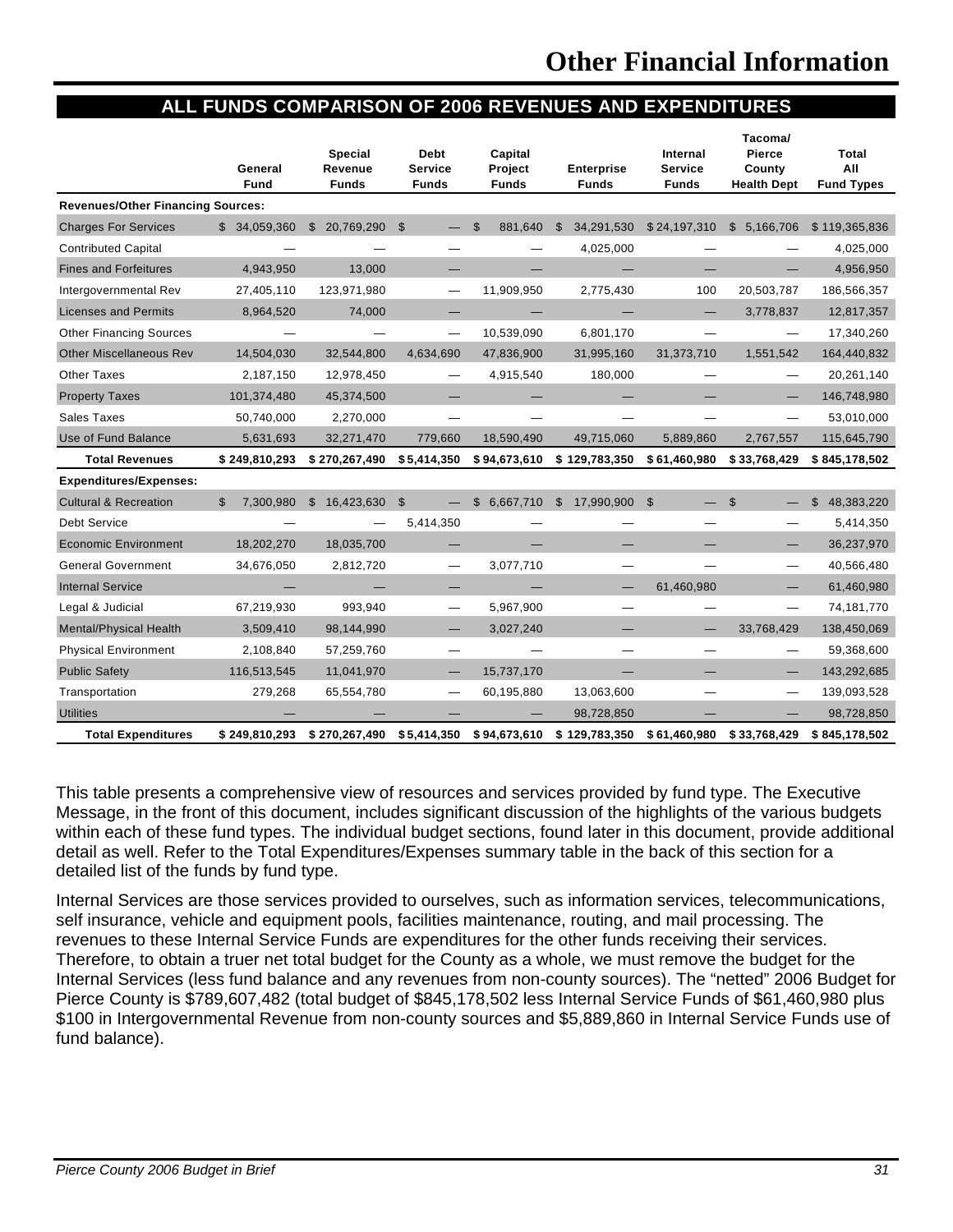# **Other Financial Information**

| <b>TOTAL EXPENDITURES/EXPENSES</b>                                               |                         |                          |                          |                          |                        |                                 |
|----------------------------------------------------------------------------------|-------------------------|--------------------------|--------------------------|--------------------------|------------------------|---------------------------------|
|                                                                                  | 2004                    | 2005                     | 2005                     | 2006                     | Absolute               | Percent                         |
|                                                                                  | Actual                  | <b>Budget</b>            | <b>Estimate</b>          | <b>Budget</b>            | Change                 | Change                          |
| <b>General Fund</b><br>Assessor/Treasurer                                        | \$<br>9,620,048         | \$10,545,580             | \$10,500,464             | $$10,585,010$ \$         | 39,430                 | 0.4%                            |
| <b>Assigned Counsel Conflict Office</b>                                          |                         |                          |                          | 228.840                  | 228,840                | $\infty$                        |
| <b>Assigned Counsel</b>                                                          | 11,157,674              | 11.659.990               | 11,788,301               | 12,234,930               | 574.940                | 4.9                             |
| Auditor                                                                          | 7,307,252               | 8,078,160                | 8,078,160                | 7,389,760                | (688, 400)             | (8.5)                           |
| <b>Bond Debt Service</b>                                                         | 1,372,538               | 1,126,540                | 1,126,540                | 1,369,500                | 242,960                | 21.6                            |
| <b>Budget &amp; Finance</b>                                                      | 4,341,073               | 4,567,260                | 4,560,760                | 4,801,120                | 233,860                | 5.1                             |
| <b>Building Remodel Projects</b>                                                 | 1,943,991               | 2,869,000                | 2,869,000                | 4,650,000                | 1,781,000<br>296,470   | 62.1<br>6.9                     |
| <b>Clerk of the Superior Court</b><br>Communications                             | 4,010,634<br>542,068    | 4,309,610<br>638,040     | 4,299,760<br>638,040     | 4,606,080<br>626,920     | (11, 120)              | (1.7)                           |
| Corrections                                                                      | 37, 317, 238            | 39,756,600               | 39,756,590               | 40,752,380               | 995,780                | 2.5                             |
| <b>County Council</b>                                                            | 3,229,639               | 3,389,440                | 3,368,755                | 3,560,870                | 171,430                | 5.1                             |
| <b>County Executive</b>                                                          | 958,034                 | 995,900                  | 993,420                  | 1,037,920                | 42,020                 | 4.2                             |
| <b>District Court</b>                                                            | 6,950,822               | 7,213,590                | 7,213,590                | 7,492,120                | 278,530                | 3.9                             |
| <b>District Court Probation</b>                                                  | 2,430,408               | 2,638,210                | 2,600,210                | 2,750,100                | 111,890                | 4.2                             |
| <b>Economic Development</b><br><b>Emergency Management</b>                       | 946,254<br>2,551,564    | 950,220<br>2,748,880     | 936,650<br>2,743,210     | 1,006,380<br>3,009,950   | 56,160<br>261,070      | 5.9<br>9.5                      |
| <b>Health Services</b>                                                           | 2,995,309               | 3,082,700                | 3,082,700                | 3,041,020                | (41, 680)              | (1.4)                           |
| <b>Human Resources</b>                                                           | 2,788,252               | 2,931,630                | 2,931,630                | 3,292,260                | 360,630                | 12.3                            |
| Juvenile                                                                         | 16,578,695              | 17,078,504               | 17,074,507               | 17,606,340               | 527,836                | 3.1                             |
| <b>Medical Examiner</b>                                                          | 1,610,585               | 1,762,650                | 1,746,550                | 1,701,920                | (60, 730)              | (3.4)                           |
| <b>Miscellaneous Current Expense</b>                                             | 5,515,840               | 5,438,145                | 5,433,005                | 5,784,738                | 346,593                | 6.4                             |
| New Jail Reserve                                                                 | 2,000,000               | $\overline{\phantom{0}}$ |                          |                          |                        | $\qquad \qquad -$               |
| <b>Parks and Recreation Services</b>                                             | 6,305,196               | 5,955,920                | 5,955,920                | 5,965,210                | 9,290                  | 0.2                             |
| <b>Planning and Land Services</b>                                                | 13,102,346              | 15,327,197               | 15,327,197               | 16,492,060               | 1,164,863              | 7.6                             |
| <b>Prevention Services &amp; Programs</b><br><b>Prosecuting Attorney</b>         | 1,205,584<br>20,934,345 | 1,350,000                | 1,350,000                | 1,450,000                | 100,000<br>886,995     | 7.4<br>4.1                      |
| Sheriff                                                                          | 53,204,303              | 21,875,945<br>46,598,615 | 21,848,171<br>46,598,615 | 22,762,940<br>50,006,105 | 3,407,490              | 7.3                             |
| <b>Sheriff Transition</b>                                                        |                         | 1,280,000                | 1,100,000                |                          | (1,280,000)            | (100.0)                         |
| <b>Special Projects</b>                                                          | 2,247,348               | 2,159,080                | 2,157,700                | 2,530,010                | 370,930                | 17.2                            |
| <b>State Auditor</b>                                                             | 194,410                 | 162,710                  | 162,710                  | 172,100                  | 9,390                  | 5.8                             |
| <b>Superior Court</b>                                                            | 10,794,253              | 11,306,470               | 11,306,470               | 12,252,390               | 945,920                | 8.4                             |
| <b>WSU PC Extension</b>                                                          | 567,627                 | 628,770                  | 628,770                  | 651,320                  | 22,550                 | 3.6                             |
| <b>Total General Fund</b>                                                        | 234,723,330             | 238,425,356              | 238,177,395              | 249,810,293              | 11,384,937             | 4.8                             |
| <b>Special Revenue Funds</b><br>Antiprofiteering Revolving Fund                  | 20                      |                          |                          |                          |                        |                                 |
| <b>Arts and Cultural Services</b>                                                | 256,150                 | 264,750                  | 264,750                  | 232,240                  | (32, 510)              | (12.3)                          |
| <b>Auditor's Maint &amp; Operation</b>                                           | 585,796                 | 939,270                  | 518,690                  | 1,450,000                | 510,730                | 54.4                            |
| <b>Community Action</b>                                                          | 6,189,940               | 6,810,733                | 6,810,733                | 5,929,530                | (881, 203)             | (12.9)                          |
| <b>Community Development Fund</b>                                                | 3,547,733               | 5,255,500                | 4,303,564                | 5,169,710                | (85, 790)              | (1.6)                           |
| <b>Conservation Futures Fund</b>                                                 | 1,228,528               | 3,077,970                | 3,077,970                | 21,949,100               | 18,871,130             | 613.1                           |
| County Road Fund                                                                 | 60,859,512              | 62,991,550               | 62,363,834               | 60,382,960               | (2,608,590)            | (4.1)                           |
| <b>Criminal Justice Fund</b>                                                     | 540,327                 | 679,910                  | 658,125                  | 872,100                  | 192,190                | 28.3                            |
| <b>Detention Center Commissary</b>                                               | 701,923                 | 717,560                  | 717,560                  | 700,000                  | (17, 560)<br>17,980    | (2.4)<br>13.6                   |
| <b>Dispute Resolution Center Fund</b><br>Drug Investigation Fund                 | 145,897<br>209,219      | 132,020<br>588,830       | 132,020<br>555,838       | 150,000<br>755,430       | 166,600                | 28.3                            |
| <b>Emergency Managemt Grants Fund</b>                                            | 3,362,711               | 6,848,760                | 6,767,710                | 3,284,110                | (3,564,650)            | (52.0)                          |
| Employee Assistance Program                                                      | 54.079                  | 64,890                   | 64,890                   | 66,260                   | 1,370                  | 2.1                             |
| Endangered Species Act                                                           | 190,008                 | 225,210                  | 129,060                  | 204,400                  | (20, 810)              | (9.2)                           |
| <b>Family Justice Center</b>                                                     |                         | 365,750                  | 309,050                  | 675,180                  | 309,430                | 84.6                            |
| <b>Federal Forest Services Fund</b>                                              | 145,327                 | 214,790                  | 164,790                  | 160,700                  | (54,090)               | (25.2)                          |
| Geographic Information System Fund                                               | 2,528,466               | 3,095,490                | 3,030,510                | 3,109,710                | 14,220                 | 0.5                             |
| <b>Homeless Housing Fund</b><br>Housing Repair Program                           | —                       | 125,000                  | 125,000                  | 1,235,000                | 1,110,000              | 888.0                           |
| Human Services Fund                                                              | 4,664,167<br>85,334,591 | 7,816,516<br>78,745,881  | 7,816,516<br>75,211,901  | 6,412,190<br>79,409,920  | (1,404,326)<br>664,039 | (18.0)<br>0.8                   |
| Law Enforcement Fund                                                             | 188,399                 |                          |                          |                          |                        | $\hspace{0.1mm}-\hspace{0.1mm}$ |
| Low Income Housing Fee Fund                                                      | 513,714                 | 4,100,000                | 1,016,046                | 5,218,800                | 1,118,800              | 27.3                            |
| Marine Services Fund                                                             | 139,360                 | 235,480                  | 207,480                  | 132,000                  | (103, 480)             | (43.9)                          |
| Parks Impact Fee Fund                                                            | 849,923                 | 1,755,750                | 763,130                  | 2,979,310                | 1,223,560              | 69.7                            |
| Parks Sales Tax Fund                                                             | 1,041,108               | 1,850,000                | 1,845,280                | 5,436,030                | 3,586,030              | 193.8                           |
| Paths and Trails Fund                                                            | 1,957,682               | 2,743,120                | 2,010,170                | 4,315,930                | 1,572,810              | 57.3                            |
| Peninsula Recreation Program                                                     | 302,767                 | 320,000                  | 207,340                  |                          | (320,000)              | (100.0)                         |
| <b>Pierce County Fair</b>                                                        | 161,902                 | 182,110                  | 179,610                  | 184,060                  | 1,950                  | 1.1                             |
| <b>Puget Sound Behavioral Health</b><br><b>Rainier Communications Commission</b> | 13,026,380<br>920,585   | 13,678,880<br>1,110,880  | 12,669,355<br>1,078,160  | 12,222,850<br>1,172,460  | (1,456,030)<br>61,580  | (10.6)<br>5.5                   |
| Real Estate Excise Tax - River                                                   | 905,053                 | 2,664,520                | 1,459,190                | 5,918,220                | 3,253,700              | 122.1                           |
| <b>REET Electronic Technology</b>                                                | —                       |                          |                          | 124,000                  | 124,000                | $\infty$                        |
| Second REET Fund - Parks                                                         | 1,017,008               | 3,003,260                | 2,859,550                | 2,320,000                | (683, 260)             | (22.8)                          |
| Second REET Fund - Roads                                                         | 886,384                 | 10,736,680               | 10,736,680               | 5,171,820                | (5, 564, 860)          | (51.8)                          |
| Surface Water Management Fund                                                    | 12,756,236              | 20,252,880               | 16,422,310               | 25,917,630               | 5,664,750              | 28.0                            |
| Tourism, Promotion & Capital Facilities Fd.                                      | 379,239                 | 1,082,000                | 489,660                  | 956,060                  | (125, 940)             | (11.6)                          |
| Veterans' Relief Fund                                                            | 491,858                 | 529,790                  | 529,380                  | 582,690                  | 52,900                 | 10.0                            |
| 911 System                                                                       | 4,935,763               | 5,505,490                | 5,039,270                | 5,467,090                | (38, 400)              | (0.7)                           |
| <b>Total Special Revenue Funds</b>                                               | \$211,017,755           | \$248,711,220            | \$230,535,122            | \$270,267,490            | \$21,556,270           | 8.7%                            |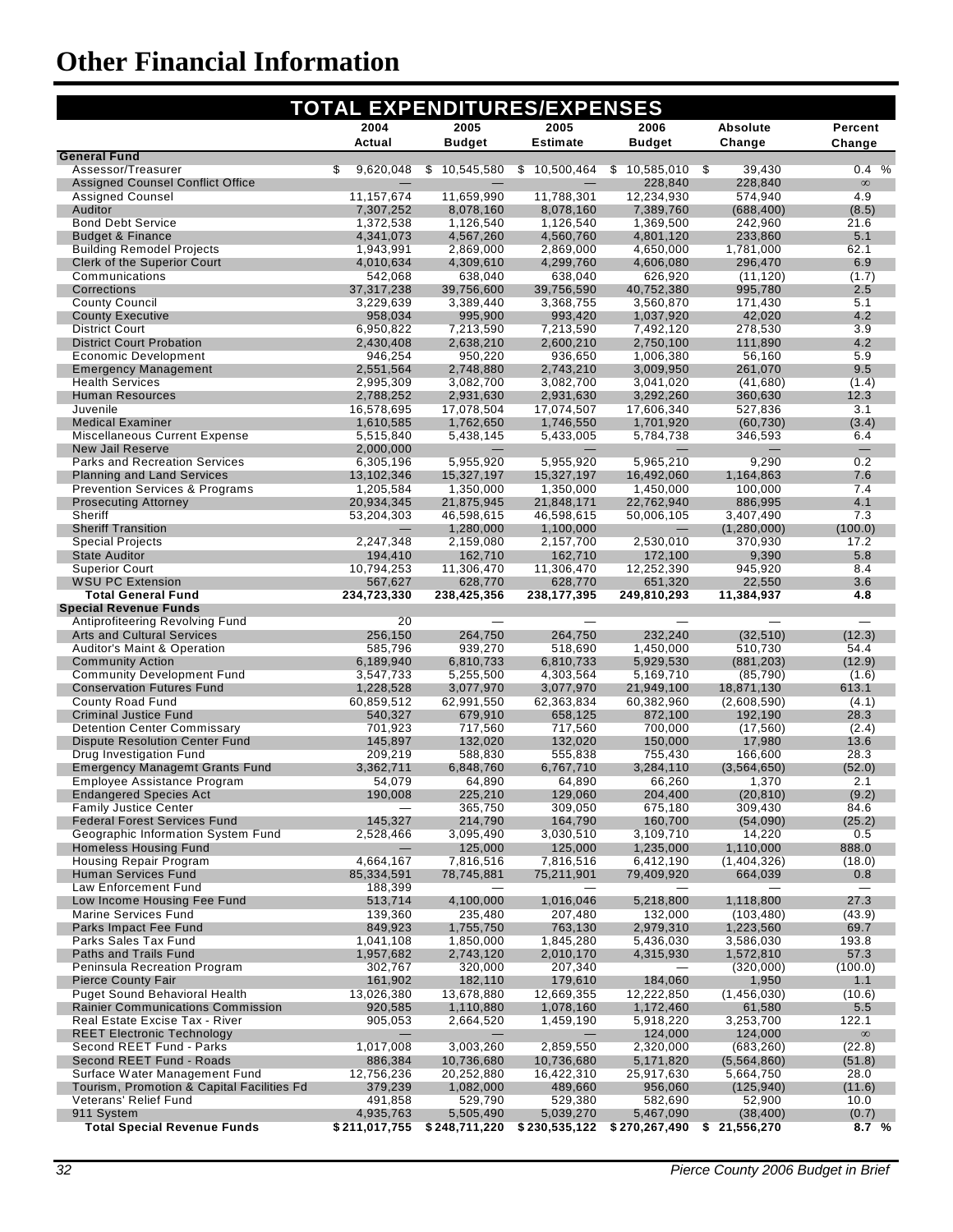# **Other Financial Information**

| <b>TOTAL EXPENDITURES/EXPENSES</b>          |               |               |                 |               |                     |           |  |
|---------------------------------------------|---------------|---------------|-----------------|---------------|---------------------|-----------|--|
|                                             | 2004          | 2005          | 2005            | 2006          | <b>Absolute</b>     | Percent   |  |
|                                             | <b>Actual</b> | <b>Budget</b> | <b>Estimate</b> | <b>Budget</b> | Change              | Change    |  |
| <b>Limited GO Bond Redemption</b>           |               |               |                 |               |                     |           |  |
| <b>Limited GO Bond Redemption</b>           | 5.667.770     | 40.442.570    | 40.246.390      | 5,414,350     | (35,028,220)        | (86.6)    |  |
| Road Improve Guarantee Fund                 | 320,662       |               |                 |               |                     |           |  |
| <b>Total Limited GO Bond Redemption</b>     | 5,988,432     | 40,442,570    | 40,246,390      | 5,414,350     | (35,028,220)        | (86.6)    |  |
| <b>Capital Projects Fund</b>                |               |               |                 |               |                     |           |  |
| <b>Administration Building Fund</b>         | 1,519,624     |               |                 |               |                     |           |  |
| Human Services Construction Fund            | 667,984       | 929.740       | 929.740         | 3,027,240     | 2,097,500           | 225.6     |  |
| <b>Parks Bond Construction Fund</b>         | 3,206,257     | 13,766,880    | 9,076,990       | 1,234,600     | (12,532,280)        | (91.0)    |  |
| <b>Parks Construction Fund</b>              | 3,480,651     | 2,802,770     | 2,802,770       | 4,972,840     | 2,170,070           | 77.4      |  |
| <b>Permanent Jail Construction</b>          | 4,450,353     | 4,160,460     | 3,032,930       | 1,876,360     | (2, 284, 100)       | (54.9)    |  |
| <b>Public Works Construction Fund</b>       | 19,017,542    | 53,313,000    | 25,114,411      | 33,357,000    | (19,956,000)        | (37.4)    |  |
| Real Estate Excise Tax - Capital Improvmt   | 4,213,537     | 6,848,580     | 6,601,800       | 10,676,770    | 3,828,190           | 55.9      |  |
| <b>RID Construction Fund</b>                | 27,876        |               |                 |               |                     |           |  |
| <b>Transportation Facilities</b>            | 963,798       | 26,600,000    | 8,936,125       | 26,838,880    | 238,880             | 0.9       |  |
| 1% For Arts Construction                    | 54,010        | 281,620       | 123,940         | 460,270       | 178,650             | 63.4      |  |
| 2501 Corporate Express Bldg                 | 1,213,543     | 7,016,050     | 1,237,860       | 12,229,650    | 5,213,600           | 74.3      |  |
| <b>Total Capital Projects Fund</b>          | 38,815,175    | 115,719,100   | 57,856,566      | 94,673,610    | (21, 045, 490)      | (18.2)    |  |
| <b>Enterprise Funds</b>                     |               |               |                 |               |                     |           |  |
| <b>Airport Fund</b>                         | 492,380       | 585,554       | 562,912         | 601.730       | 16,176              | 2.8       |  |
| <b>Chambers Bay Golf Course</b>             | 607,520       | 6,350,000     | 4,517,230       | 15,993,950    | 9,643,950           | 151.9     |  |
| <b>Golf Courses</b>                         | 1,019,298     | 1,979,200     | 1,834,220       | 1,996,950     | 17,750              | 0.9       |  |
| <b>Pierce County Ferry Services</b>         | 3,165,701     | 13,947,330    | 5,347,116       | 12,461,870    | (1,485,460)         | (10.7)    |  |
| Sewer Revenue Bonds                         | 16,586,882    | 8,308,000     | 8,308,000       | 5,671,730     | (2,636,270)         | (31.7)    |  |
| <b>Sewer Facility Restricted Reserve</b>    | 3,389,880     | 6,590,980     | 4,429,200       | 11,065,200    | 4,474,220           | 67.9      |  |
| <b>Sewer Utility Fund</b>                   | 32,566,686    | 48,375,790    | 44,556,150      | 48,984,330    | 608.540             | 1.3       |  |
| <b>Sewer Utility Construction Funds</b>     | 7,331,976     | 18,069,000    | 15,662,470      | 27,732,290    | 9,663,290           | 53.5      |  |
| Solid Waste Management Fund                 | 2,829,026     | 6,302,630     | 6,071,620       | 4,971,130     | (1,331,500)         | (21.1)    |  |
| <b>Water Utility Fund</b>                   | 28,786        | 198,750       | 154,350         | 304,170       | 105,420             | 53.0      |  |
| <b>Total Enterprise Funds</b>               | 68,018,135    | 110,707,234   | 91,443,268      | 129,783,350   | 19,076,116          | 17.2      |  |
| <b>Intragovernmental Service Fund</b>       |               |               |                 |               |                     |           |  |
| Equipment Rental & Revolving                | 8,961,134     | 12,706,240    | 12,626,546      | 12,529,550    | (176, 690)          | (1.4)     |  |
| <b>Facilities Management Fund</b>           | 9,081,326     | 10,171,810    | 10,087,490      | 10,675,420    | 503,610             | 5.0       |  |
| <b>Fleet Rental</b>                         | 3,119,697     | 3,521,020     | 3,641,100       | 3,963,290     | 442,270             | 12.6      |  |
| <b>General Services</b>                     | 2,770,881     | 2,900,800     | 2,780,330       | 3,094,120     | 193,320             | 6.7       |  |
| Information Technology Fund                 | 14,713,883    | 16,209,980    | 16,109,980      | 16,954,310    | 744,330             | 4.6       |  |
| <b>Radio Communications Fund</b>            | 1,621,221     | 2,258,750     | 2,106,120       | 2,384,150     | 125,400             | 5.6       |  |
| Self Insurance Fund                         | 4,242,425     | 8,323,870     | 7,784,930       | 8,795,540     | 471,670             | 5.7       |  |
| <b>Workers Compensation</b>                 | 2,782,019     | 2,902,510     | 2,503,240       | 3,064,600     | 162,090             | 5.6       |  |
| <b>Total Intragovernmental Service Fund</b> | 47,292,586    | 58,994,980    | 57,639,736      | 61,460,980    | 2,466,000           | 4.2       |  |
| <b>Health Department</b>                    | 33,928,500    | 34,561,812    | 34,561,812      | 33,768,429    | (793, 383)          | (2.3)     |  |
| <b>Grand Total</b>                          | \$639,783,913 | \$847,562,272 | \$750,460,289   | \$845,178,502 | (2, 383, 770)<br>\$ | $(0.3)$ % |  |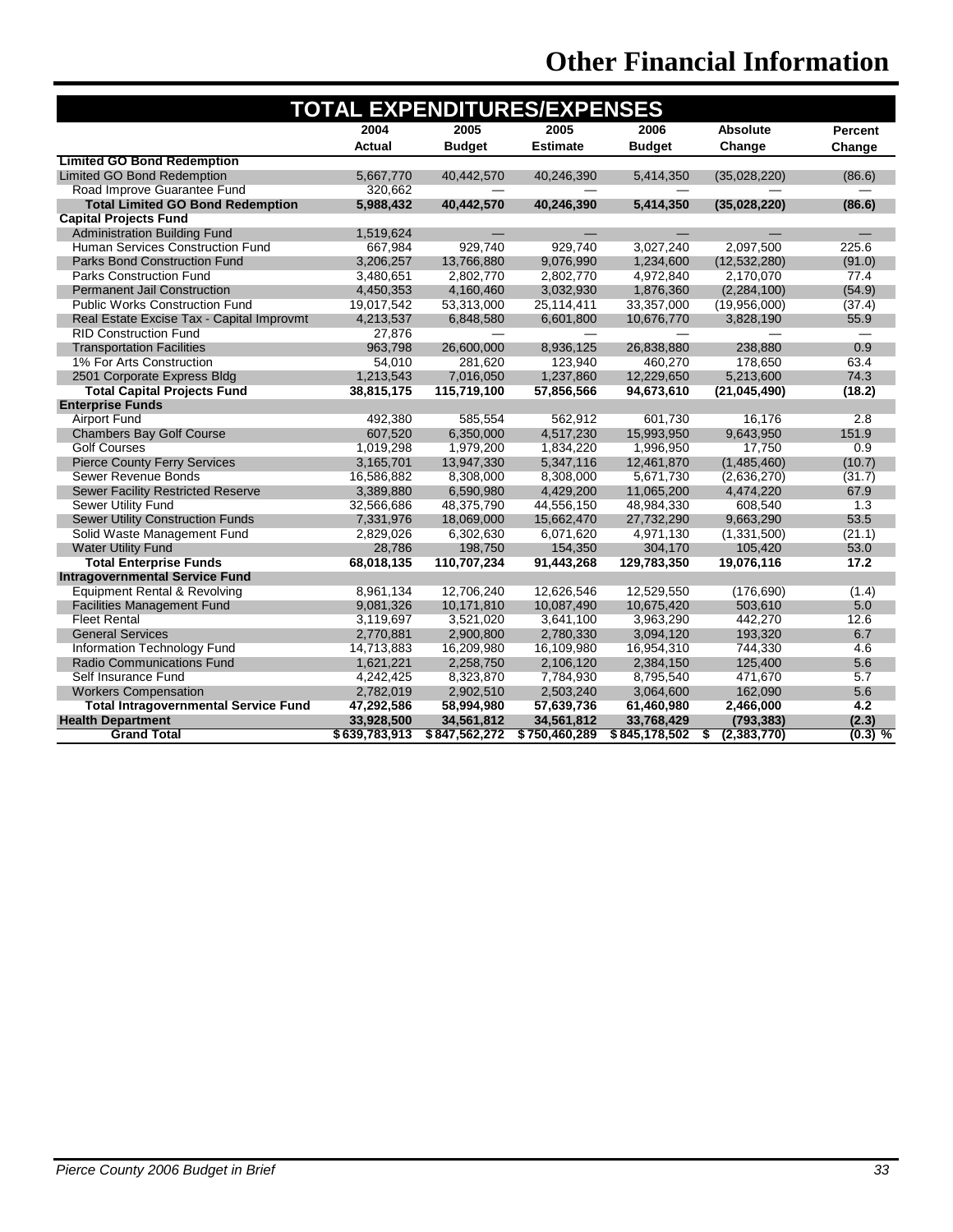| DEPARTMENTAL EXPENDITURES/EXPENSES BY FUNCTION                     |                       |                       |                        |                   |
|--------------------------------------------------------------------|-----------------------|-----------------------|------------------------|-------------------|
|                                                                    | 2006<br><b>Budget</b> | 2005<br><b>Budget</b> | Absolute<br>Change     | Percent<br>Change |
| <b>General Government</b>                                          |                       |                       |                        |                   |
| Assessor/Treasurer                                                 | \$<br>10,585,010      | \$<br>10,545,580      | \$<br>39,430           | 0.4%              |
| Auditor                                                            | 6,566,100             | 8,078,160             | (1,512,060)            | (18.7)            |
| Auditor's Maintenance & Operation                                  | 1,450,000             | 939,270               | 510,730                | 54.4              |
| <b>Bond Debt Service</b>                                           | 700,440               | 461,190               | 239,250                | 51.9              |
| <b>Budget &amp; Finance</b>                                        | 4,801,120             | 4,567,260             | 233,860                | 5.1<br>$\infty$   |
| <b>Building Remodel Projects</b><br>Communications                 | 150,000<br>626,920    | 638,040               | 150,000<br>(11, 120)   | (1.7)             |
| <b>County Council</b>                                              | 3,560,870             | 3,389,440             | 171,430                | 5.1               |
| <b>County Executive</b>                                            | 1,037,920             | 995,900               | 42,020                 | 4.2               |
| Employee Assistance Program Fund                                   | 66,260                | 64,890                | 1,370                  | 2.1               |
| <b>Human Resources</b>                                             | 3,292,260             | 2,931,630             | 360,630                | 12.3              |
| <b>Miscellaneous Current Expense</b>                               | 1,510,560             | 1,585,200             | (74, 640)              | (4.7)             |
| Rainier Communications Commission                                  | 1,172,460             | 1,110,880             | 61,580                 | 5.5               |
| Real Estate Excise Tax - Capital Improvmt                          | 3,077,710             | 4,028,450             | (950, 740)             | (23.6)            |
| <b>REET Electronic Technology Fund</b>                             | 124,000               |                       | 124,000                | $\infty$          |
| <b>Special Projects</b>                                            | 1,672,750             | 1,095,700             | 577,050                | 52.7              |
| <b>State Auditor</b>                                               | 172,100               | 162,710               | 9,390                  | 5.8               |
| <b>Total General Government</b>                                    | 40,566,480            | 40,594,300            | (27, 820)              | (0.1)             |
| <b>Public Safety</b>                                               |                       |                       |                        |                   |
| <b>Bond Debt Service</b>                                           | 468,340               | 465,750               | 2,590                  | 0.6               |
| Corrections                                                        | 40,752,380            | 39,756,600            | 995,780                | 2.5               |
| <b>Criminal Justice Fund</b><br><b>Detention Center Commissary</b> | 703,340               | 623,800               | 79,540                 | 12.8              |
| <b>District Court Probation</b>                                    | 700,000<br>2,750,100  | 717,560<br>2,638,210  | (17, 560)<br>111,890   | (2.4)<br>4.2      |
| Drug Investigation Fund                                            | 755,430               | 588,830               | 166,600                | 28.3              |
| <b>Emergency Management</b>                                        | 3,009,950             | 2,748,880             | 261,070                | 9.5               |
| <b>Emergency Managemt Grants Fund</b>                              | 3,284,110             | 6,848,760             | (3, 564, 650)          | (52.0)            |
| Juvenile                                                           | 15,296,230            | 14,846,901            | 449,329                | 3.0               |
| <b>Marine Services Fund</b>                                        | 132,000               | 235,480               | (103, 480)             | (43.9)            |
| <b>Medical Examiner</b>                                            | 1,701,920             | 1,762,650             | (60, 730)              | (3.4)             |
| Miscellaneous Current Expense                                      | 978,200               | 999,330               | (21, 130)              | (2.1)             |
| <b>Parks and Recreation Services</b>                               | 40,870                | 40,000                | 870                    | 2.2               |
| <b>Permanent Jail Construction</b>                                 | 1,876,360             | 4,160,460             | (2, 284, 100)          | (54.9)            |
| <b>Prevention Services &amp; Programs</b>                          | 1,450,000             | 1,350,000             | 100,000                | 7.4               |
| Real Estate Excise Tax - Capital Improvmt                          | 1,631,160             | 1,808,270             | (177, 110)             | (9.8)             |
| <b>Sheriff</b>                                                     | 50,006,105            | 46,598,615            | 3,407,490              | 7.3               |
| <b>Sheriff Transition</b>                                          |                       | 1,280,000             | (1,280,000)            | (100.0)           |
| <b>Special Projects</b><br>2501 Corporate Express Building         | 59,450<br>12,229,650  | 88,000<br>7,016,050   | (28, 550)              | (32.4)<br>74.3    |
| 911 System                                                         | 5,467,090             | 5,505,490             | 5,213,600<br>(38, 400) | (0.7)             |
| <b>Total Public Safety</b>                                         | 143,292,685           | 140,079,636           | 3,213,049              | 2.3               |
| <b>Physical Environment</b>                                        |                       |                       |                        |                   |
| Auditor                                                            | 823,660               |                       | 823,660                | $\infty$          |
| <b>Conservation Futures Fund</b>                                   | 21,949,100            | 3,077,970             | 18,871,130             | 613.1             |
| Endangered Species Act                                             | 204,400               | 225,210               | (20, 810)              | (9.2)             |
| <b>Federal Forest Services Fund</b>                                | 160,700               | 214,790               | (54,090)               | (25.2)            |
| Geographic Information System Fund                                 | 3,109,710             | 3,095,490             | 14,220                 | 0.5               |
| <b>Miscellaneous Current Expense</b>                               | 759,250               | 749,680               | 9,570                  | 1.3               |
| Real Estate Excise Tax - River                                     | 5,918,220             | 2,664,520             | 3,253,700              | 122.1             |
| <b>Special Projects</b>                                            | 525,930               | 733,090               | (207, 160)             | (28.3)            |
| Surface Water Management Fund                                      | 25,917,630            | 20,252,880            | 5,664,750              | 28.0              |
| <b>Total Physical Environment</b>                                  | 59,368,600            | 31,013,630            | 28,354,970             | 91.4              |
| Legal & Judicial                                                   |                       |                       |                        |                   |
| <b>Assigned Counsel Conflict Office</b>                            | 228,840               |                       | 228,840                | $\infty$          |
| <b>Assigned Counsel</b><br><b>Bond Debt Service</b>                | 12,234,930<br>200,720 | 11,659,990<br>199,600 | 574,940<br>1,120       | 4.9<br>0.6        |
| <b>Building Remodel Projects</b>                                   | 4,500,000             | 2,834,000             | 1,666,000              | 58.8              |
| <b>Clerk of the Superior Court</b>                                 | 4,606,080             | 4,309,610             | 296,470                | 6.9               |
| Criminal Justice Fund                                              | 168,760               | 56,110                | 112,650                | 200.8             |
| <b>Dispute Resolution Center Fund</b>                              | 150,000               | 132,020               | 17,980                 | 13.6              |
| <b>District Court</b>                                              | 7,492,120             | 7,213,590             | 278,530                | 3.9               |
| <b>Family Justice Center</b>                                       | 675,180               | 365,750               | 309,430                | 84.6              |
| Juvenile                                                           | 2,310,110             | 2,231,603             | 78,507                 | 3.5               |
| Miscellaneous Current Expense                                      | 631,800               | 349,000               | 282,800                | 81.0              |
| <b>Prosecuting Attorney</b>                                        | 22,762,940            | 21,875,945            | 886,995                | 4.1               |
| Real Estate Excise Tax - Capital Improvmt                          | 5,967,900             | 1,011,860             | 4,956,040              | 489.8             |
| <b>Superior Court</b>                                              | 12,252,390            | 11,306,470            | 945,920                | 8.4               |
| <b>Total Legal &amp; Judicial</b>                                  | 74,181,770            | 63,545,548            | 10,636,222             | 16.7 %            |